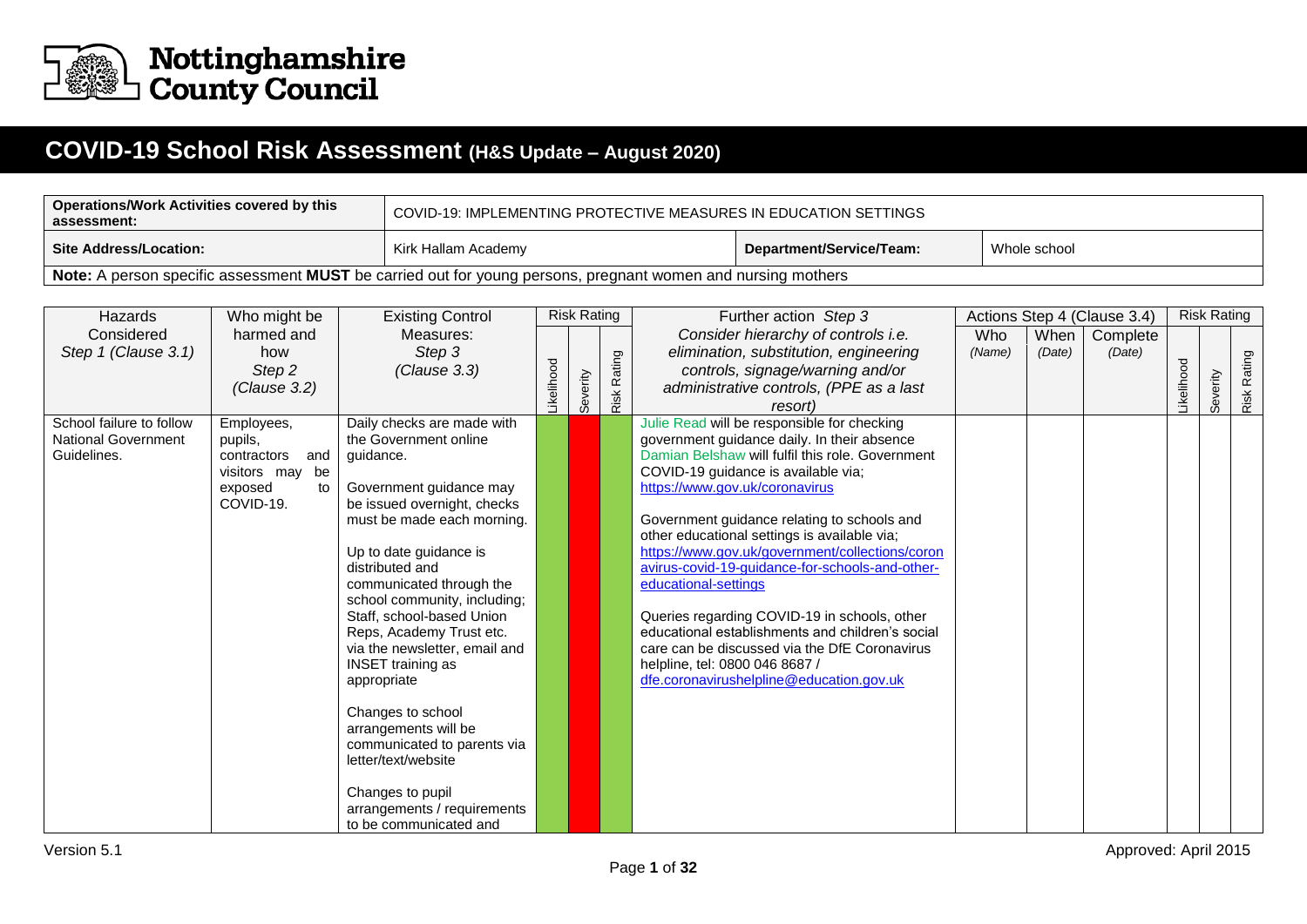| Hazards                                    | Who might be                                                                | <b>Existing Control</b>                                                                                                                                                                                                                                                                                                                                                                                                                                    |                  | <b>Risk Rating</b> |             | Further action Step 3                                                                                                                                                                                                                                                                                                                                                                                                                                                                                                                                                                                                                                                                                                                                              |               |                | Actions Step 4 (Clause 3.4) |                  | <b>Risk Rating</b> |                    |
|--------------------------------------------|-----------------------------------------------------------------------------|------------------------------------------------------------------------------------------------------------------------------------------------------------------------------------------------------------------------------------------------------------------------------------------------------------------------------------------------------------------------------------------------------------------------------------------------------------|------------------|--------------------|-------------|--------------------------------------------------------------------------------------------------------------------------------------------------------------------------------------------------------------------------------------------------------------------------------------------------------------------------------------------------------------------------------------------------------------------------------------------------------------------------------------------------------------------------------------------------------------------------------------------------------------------------------------------------------------------------------------------------------------------------------------------------------------------|---------------|----------------|-----------------------------|------------------|--------------------|--------------------|
| Considered<br>Step 1 (Clause 3.1)          | harmed and<br>how<br>Step 2<br>(Clause 3.2)                                 | Measures:<br>Step 3<br>(Clause 3.3)                                                                                                                                                                                                                                                                                                                                                                                                                        | <b>ikelihood</b> | Severity           | Risk Rating | Consider hierarchy of controls i.e.<br>elimination, substitution, engineering<br>controls, signage/warning and/or<br>administrative controls, (PPE as a last<br>resort)                                                                                                                                                                                                                                                                                                                                                                                                                                                                                                                                                                                            | Who<br>(Name) | When<br>(Date) | Complete<br>(Date)          | <b>ikelihood</b> | Severity           | <b>Risk Rating</b> |
|                                            |                                                                             | reinforced via Head Teacher<br>/ Teachers.<br>Lateral flow testing for on-<br>site staff, key worker and<br>vulnerable pupils has been<br>implemented following all<br>PHE and DfE guidance.<br>Mass testing of pupils based<br>on a phased return by year<br>group and staff will transition                                                                                                                                                              |                  |                    |             | Implemented January 2021 until at least the 8th<br>March 2021<br>8 <sup>th</sup> March 2010; test centres operating to<br>guidance for the mass testing of pupils under<br>phased return to ensure a first negative test                                                                                                                                                                                                                                                                                                                                                                                                                                                                                                                                           |               |                |                             |                  |                    |                    |
| Pupils identified as at                    | Employees,                                                                  | to self-testing using kits<br>supplied by NHS<br>From 1st August 2020 pupils                                                                                                                                                                                                                                                                                                                                                                               |                  |                    |             | result prior to returning to full time education<br>Government guidance on shielding and                                                                                                                                                                                                                                                                                                                                                                                                                                                                                                                                                                                                                                                                           |               |                |                             |                  |                    |                    |
| increased risk and<br>exposed to COVID-19. | pupils,<br>contractors and<br>visitors may be<br>exposed<br>to<br>COVID-19. | who are deemed extremely<br>clinically vulnerable can<br>return to school.<br>Pupils who are extremely<br>clinically vulnerable must<br>take extra care to maintain<br>social distancing and<br>maintain good hand hygiene.<br>Identify pupils who are<br>clinically extremely<br>vulnerable and clinically<br>vulnerable.<br>Emma Wright to<br>communicate appropriately<br>with their most vulnerable<br>children and health care<br>plans updated where |                  |                    |             | protecting people defined on medical grounds as<br>extremely vulnerable is available via:<br>https://www.gov.uk/government/publications/guid<br>ance-on-shielding-and-protecting-extremely-<br>vulnerable-persons-from-covid-19<br>If the need for PPE/RPE is required, then staff<br>must be trained in the safe putting on and<br>removal of items. Government guidance relating<br>to the safe putting on and removal of PPE is<br>available via:<br>https://www.gov.uk/government/publications/covi<br>d-19-personal-protective-equipment-use-for-non-<br>aerosol-generating-procedures<br>If RPE is required, training and face-fit testing will<br>be required. In this instance please email the<br>NCC H&S Team for assistance at<br>hands@nottscc.gov.uk. |               |                |                             |                  |                    |                    |
|                                            |                                                                             | necessary.<br>Additional arrangements<br>implemented to support<br>medical needs of pupils who<br>will be attending schools and                                                                                                                                                                                                                                                                                                                            |                  |                    |             | Government guidance issued for COVID-19<br>Personal Protective Equipment is available at:<br>https://www.gov.uk/government/collections/coron<br>avirus-covid-19-personal-protective-equipment-<br>ppe                                                                                                                                                                                                                                                                                                                                                                                                                                                                                                                                                              |               |                |                             |                  |                    |                    |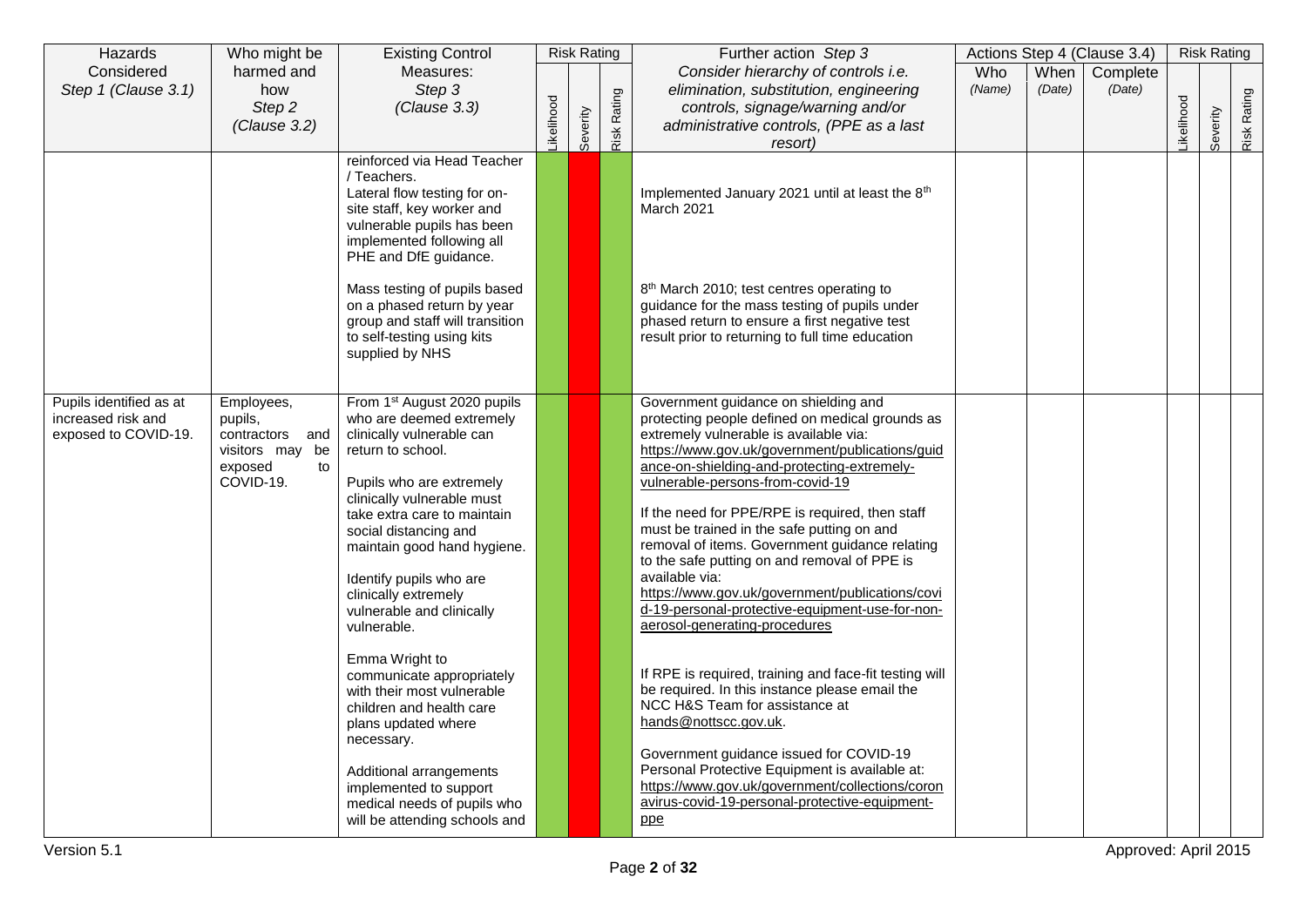| Hazards                           | Who might be                                | <b>Existing Control</b>                                                                                                                                                                                                                                                                                                                                                                                                                                                                                                                                                                                                                                                                                                                         |           | <b>Risk Rating</b> |             | Further action Step 3                                                                                                                                                                                                                                                                                                                                                                                                                                                                                                                                                                                                                                                                                                                                                                                                                                         |               |                                                    | Actions Step 4 (Clause 3.4)                           |           | <b>Risk Rating</b> |             |
|-----------------------------------|---------------------------------------------|-------------------------------------------------------------------------------------------------------------------------------------------------------------------------------------------------------------------------------------------------------------------------------------------------------------------------------------------------------------------------------------------------------------------------------------------------------------------------------------------------------------------------------------------------------------------------------------------------------------------------------------------------------------------------------------------------------------------------------------------------|-----------|--------------------|-------------|---------------------------------------------------------------------------------------------------------------------------------------------------------------------------------------------------------------------------------------------------------------------------------------------------------------------------------------------------------------------------------------------------------------------------------------------------------------------------------------------------------------------------------------------------------------------------------------------------------------------------------------------------------------------------------------------------------------------------------------------------------------------------------------------------------------------------------------------------------------|---------------|----------------------------------------------------|-------------------------------------------------------|-----------|--------------------|-------------|
| Considered<br>Step 1 (Clause 3.1) | harmed and<br>how<br>Step 2<br>(Clause 3.2) | Measures:<br>Step 3<br>(Clause 3.3)                                                                                                                                                                                                                                                                                                                                                                                                                                                                                                                                                                                                                                                                                                             | ikelihood | Severity           | Risk Rating | Consider hierarchy of controls i.e.<br>elimination, substitution, engineering<br>controls, signage/warning and/or<br>administrative controls, (PPE as a last<br>resort)                                                                                                                                                                                                                                                                                                                                                                                                                                                                                                                                                                                                                                                                                       | Who<br>(Name) | When<br>(Date)                                     | Complete<br>(Date)                                    | ikelihood | Severity           | Risk Rating |
|                                   |                                             | documented within health<br>care plans.<br>Health care plans and<br>arrangements for supporting<br>medical needs of pupils to be<br>communicated to relevant<br>persons only.<br>Updated health care plans to<br>be signed by parent / carer.<br>Assess the need for PPE /<br>RPE to facilitate any close<br>contact personal care, or<br>procedures that create<br>airborne risk (e.g. suctioning<br>and physiotherapy).<br>School site only open to<br>children of key workers or<br>those deemed vulnerable as<br>guided by National<br>Lockdown measures.<br>Since returning for the<br>Spring 21 term the Lateral<br>Flow testing of pupils as they<br>return to school has been<br>implemented fully. Key<br>Worker and vulnerable pupils |           |                    |             | HSE guidance related to COVID-19 and face-fit<br>testing is available at:<br>https://www.hse.gov.uk/coronavirus/ppe-face-<br>masks/index.htm<br>Nottinghamshire County Council personal<br>protective equipment (PPE) guidance for schools<br>and other educational settings during the COVID-<br>19 pandemic guidance is available and will be<br>implemented. The guidance document is<br>available via:<br>https://www.nottinghamshire.gov.uk/education/sc<br>hool-holidays-and-closures/back-to-<br>school/coronavirus-and-schools-nottinghamshire-<br>ppe-guidance<br>Implemented January 2021 until the 8th March<br>2021,<br>Test centre fully implemented in line with DfE and<br>NHS guidance.<br>All operatives trained on mandatory units to<br>include registration, swabbing, swab processing<br>and results recording $-$ all PPE to be used is | Julie<br>Read | 11 <sup>th</sup><br>Jan<br>comm<br>ence<br>testing | Operational<br>from $11th$<br>$Jan - 5th$<br>March 21 |           |                    |             |
|                                   |                                             | only up to the 8 <sup>th</sup> March 2021<br>Covid-19 vaccination<br>programme for Cohort 2 -<br>frontline health and care<br>workers<br>The mass testing of all pupils<br>was undertaken on the 8 <sup>th</sup>                                                                                                                                                                                                                                                                                                                                                                                                                                                                                                                                |           |                    |             | dictated and training provided on its use.<br>From February 2021 staff who are working<br>closely with children who are CEV are eligible for<br>a vaccine in order to safeguard the pupil.<br>Information relevant of staff to DCC for be<br>recommended for vaccine.<br>Three tests for each pupil will be conducted<br>between 3-5days of each other.                                                                                                                                                                                                                                                                                                                                                                                                                                                                                                       | <b>SLT</b>    | 8 <sup>th</sup><br>March<br>2021                   | Completion<br>date of 22 <sup>nd</sup><br>March 2021  |           |                    |             |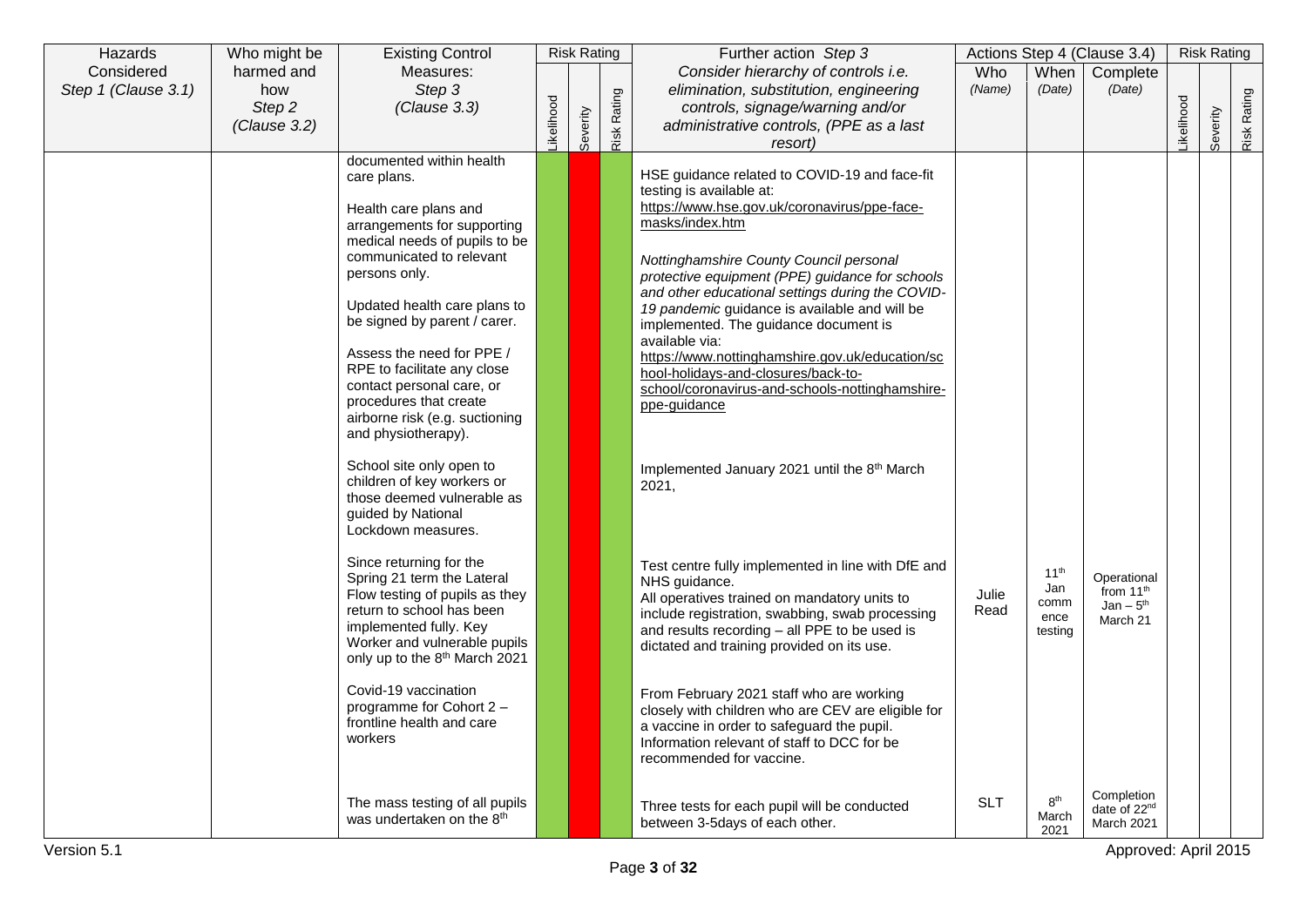| Considered<br>Step 1 (Clause 3.1)                                                   | harmed and                                                                                   | Measures:                                                                                                                                                                                                                                                                                                                                                                                                                                                                                                                                                                   |           |          |                    |                                                                                                                                                                                                                                                                                                                                                                                                                                                                                                                                                                                                                                                                                                                                                                                                                                                                                                                                                                                                                                                                                          | Actions Step 4 (Clause 3.4) |          | <b>Risk Rating</b> |
|-------------------------------------------------------------------------------------|----------------------------------------------------------------------------------------------|-----------------------------------------------------------------------------------------------------------------------------------------------------------------------------------------------------------------------------------------------------------------------------------------------------------------------------------------------------------------------------------------------------------------------------------------------------------------------------------------------------------------------------------------------------------------------------|-----------|----------|--------------------|------------------------------------------------------------------------------------------------------------------------------------------------------------------------------------------------------------------------------------------------------------------------------------------------------------------------------------------------------------------------------------------------------------------------------------------------------------------------------------------------------------------------------------------------------------------------------------------------------------------------------------------------------------------------------------------------------------------------------------------------------------------------------------------------------------------------------------------------------------------------------------------------------------------------------------------------------------------------------------------------------------------------------------------------------------------------------------------|-----------------------------|----------|--------------------|
|                                                                                     | how<br>Step 2<br>(Clause 3.2)                                                                | Step 3<br>(Clause 3.3)                                                                                                                                                                                                                                                                                                                                                                                                                                                                                                                                                      | ikelihood | Severity | <b>Risk Rating</b> | Consider hierarchy of controls i.e.<br>When<br>Who<br>Complete<br>elimination, substitution, engineering<br>(Date)<br>(Name)<br>(Date)<br>controls, signage/warning and/or<br>administrative controls, (PPE as a last<br>resort)                                                                                                                                                                                                                                                                                                                                                                                                                                                                                                                                                                                                                                                                                                                                                                                                                                                         | ikelihood                   | Severity | Risk Rating        |
|                                                                                     |                                                                                              | March. This will include a<br>phased return of each year<br>group to ensure a first<br>negative test is returned prior<br>to re-commencing onsite, full<br>time education.<br>Hands-face-space protocols<br>will be followed throughout<br>Contact cleaning in place                                                                                                                                                                                                                                                                                                        |           |          |                    | Any pupils testing positive will be sent to isolate<br>from home, as per current guidance.<br>Close contacts will be identified and also be<br>required to isolate as per current guidance.<br>Ongoing<br>until further<br>Masks must be worn by all pupils at all times, in<br>guidance<br>From<br>SLT and<br>all areas unless an exemption or parental<br>8 <sup>th</sup><br>received.<br>preference is in place.<br>all staff<br>March                                                                                                                                                                                                                                                                                                                                                                                                                                                                                                                                                                                                                                                |                             |          |                    |
| Staff identified as at<br>increased risk and<br>exposed to COVID-19.<br>Version 5.1 | Employees,<br>pupils,<br>contractors<br>and<br>visitors may be<br>exposed<br>to<br>COVID-19. | From 1 <sup>st</sup> August 2020<br>employees who are deemed<br>extremely clinically<br>vulnerable can return to the<br>workplace.<br>Employees who are<br>extremely clinically<br>vulnerable must take extra<br>care to maintain social<br>distancing and maintain<br>good hand hygiene.<br>Identify staff who are<br>clinically extremely<br>vulnerable and clinically<br>vulnerable.<br>Line Managers to discuss<br>medical needs disclosed by<br>staff and support<br>mechanisms implemented.<br>Consider if vulnerable<br>employees can continue<br>working from home. |           |          |                    | Government guidance on shielding and<br>protecting people who are clinically extremely<br>vulnerable from COVID-19 is available via:<br>https://www.gov.uk/government/publications/guid<br>ance-on-shielding-and-protecting-extremely-<br>vulnerable-persons-from-covid-19/guidance-on-<br>shielding-and-protecting-extremely-vulnerable-<br>persons-from-covid-19<br>Government guidance for staying alert and safe<br>(social distancing) is available via:<br>https://www.gov.uk/government/publications/stayi<br>ng-alert-and-safe-social-distancing/staying-alert-<br>and-safe-social-distancing-after-4-july<br>If an employee is deemed vulnerable is and<br>requires additional risk controls, then a specific<br>individual risk assessment MUST be completed<br>by a suitably trained person. The SR12 blank risk<br>assessment form can be used to facilitate this<br>process.<br>Individual vulnerabilities must also be considered<br>and appropriate controls implementing. Such<br>vulnerabilities to COVID-19 may include:<br>Age<br>$\bullet$<br>Ethnicity<br>$\bullet$ | Approved: April 2015        |          |                    |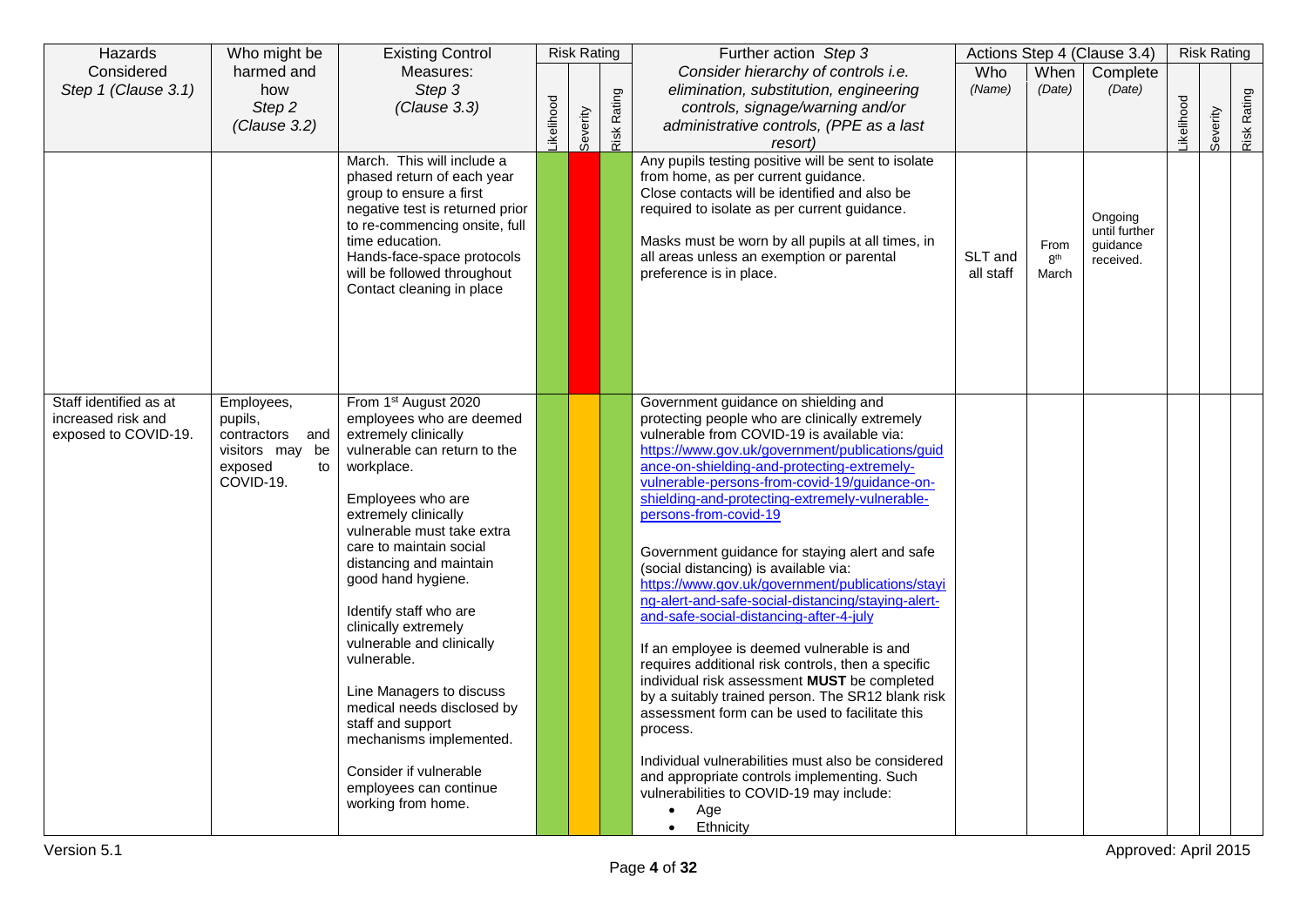| Hazards             | Who might be | <b>Existing Control</b>                                  |           | <b>Risk Rating</b> |             | Further action Step 3                                                                           |        |        | Actions Step 4 (Clause 3.4) |                  | <b>Risk Rating</b> |             |
|---------------------|--------------|----------------------------------------------------------|-----------|--------------------|-------------|-------------------------------------------------------------------------------------------------|--------|--------|-----------------------------|------------------|--------------------|-------------|
| Considered          | harmed and   | Measures:                                                |           |                    |             | Consider hierarchy of controls i.e.                                                             | Who    | When   | Complete                    |                  |                    |             |
| Step 1 (Clause 3.1) | how          | Step 3                                                   |           |                    |             | elimination, substitution, engineering                                                          | (Name) | (Date) | (Date)                      |                  |                    | Risk Rating |
|                     | Step 2       | (Clause 3.3)                                             |           |                    |             | controls, signage/warning and/or                                                                |        |        |                             |                  |                    |             |
|                     | (Clause 3.2) |                                                          | ikelihood | Severity           | Risk Rating | administrative controls, (PPE as a last                                                         |        |        |                             | <b>ikelihood</b> | Severity           |             |
|                     |              |                                                          |           |                    |             | resort)                                                                                         |        |        |                             |                  |                    |             |
|                     |              | Regular communication with<br>staff working from home.   |           |                    |             | Sex<br>$\bullet$                                                                                |        |        |                             |                  |                    |             |
|                     |              | Staff must not be                                        |           |                    |             | Underlying health conditions<br>Pregnancy                                                       |        |        |                             |                  |                    |             |
|                     |              | disadvantaged by not being                               |           |                    |             |                                                                                                 |        |        |                             |                  |                    |             |
|                     |              | present on site.                                         |           |                    |             | Head Teachers MUST consider and comply with                                                     |        |        |                             |                  |                    |             |
|                     |              |                                                          |           |                    |             | relevant employment legislation, including the                                                  |        |        |                             |                  |                    |             |
|                     |              | Arrangements implemented                                 |           |                    |             | disability requirements within the Equality Act.                                                |        |        |                             |                  |                    |             |
|                     |              | to support additional needs<br>of staff attending school |           |                    |             |                                                                                                 |        |        |                             |                  |                    |             |
|                     |              | <b>MUST</b> be documented within                         |           |                    |             | Consider and where appropriate make<br>reasonable adjustments to reduce the risk of             |        |        |                             |                  |                    |             |
|                     |              | an individual risk                                       |           |                    |             | exposure to the virus, which may in some cases,                                                 |        |        |                             |                  |                    |             |
|                     |              | assessment (for example                                  |           |                    |             | depending on medical advice, include working                                                    |        |        |                             |                  |                    |             |
|                     |              | expectant mothers).                                      |           |                    |             | from home or working in school with agreed                                                      |        |        |                             |                  |                    |             |
|                     |              |                                                          |           |                    |             | amended duties.                                                                                 |        |        |                             |                  |                    |             |
|                     |              | As a general principle,<br>pregnant women are in the     |           |                    |             |                                                                                                 |        |        |                             |                  |                    |             |
|                     |              | clinically vulnerable category                           |           |                    |             | The requirement remains to complete a risk<br>assessment for new and expectant mothers. The     |        |        |                             |                  |                    |             |
|                     |              | and are advised to follow the                            |           |                    |             | template SR14 new and expectant mothers at                                                      |        |        |                             |                  |                    |             |
|                     |              | clinically-vulnerable people                             |           |                    |             | work checklist can be used to facilitate this                                                   |        |        |                             |                  |                    |             |
|                     |              | guidance.                                                |           |                    |             | process.                                                                                        |        |        |                             |                  |                    |             |
|                     |              |                                                          |           |                    |             |                                                                                                 |        |        |                             |                  |                    |             |
|                     |              |                                                          |           |                    |             | Both the SR12 and SR14 risk assessment<br>templates are available on the Nottinghamshire        |        |        |                             |                  |                    |             |
|                     |              |                                                          |           |                    |             | Schools Portal at:                                                                              |        |        |                             |                  |                    |             |
|                     |              |                                                          |           |                    |             | https://www.nottinghamshire.gov.uk/schoolsporta                                                 |        |        |                             |                  |                    |             |
|                     |              |                                                          |           |                    |             | l/health-and-safety/risk-assessment                                                             |        |        |                             |                  |                    |             |
|                     |              |                                                          |           |                    |             |                                                                                                 |        |        |                             |                  |                    |             |
|                     |              |                                                          |           |                    |             | Any individual risk assessments for staff MUST<br>be completed in conjunction with the employee |        |        |                             |                  |                    |             |
|                     |              |                                                          |           |                    |             | and manager. Regular communication for both                                                     |        |        |                             |                  |                    |             |
|                     |              |                                                          |           |                    |             | parties to discuss concerns and additional /                                                    |        |        |                             |                  |                    |             |
|                     |              |                                                          |           |                    |             | reduced control measures. The risk assessment                                                   |        |        |                             |                  |                    |             |
|                     |              |                                                          |           |                    |             | <b>MUST</b> be reviewed by both the employee and                                                |        |        |                             |                  |                    |             |
|                     |              |                                                          |           |                    |             | manager regularly and updated to reflect any                                                    |        |        |                             |                  |                    |             |
|                     |              |                                                          |           |                    |             | changes to arrangements. Reviews will take<br>place as Government guidance is amended.          |        |        |                             |                  |                    |             |
|                     |              |                                                          |           |                    |             |                                                                                                 |        |        |                             |                  |                    |             |
|                     |              | School site only open to                                 |           |                    |             | Implemented from January 2021 until the 8th                                                     |        |        |                             |                  |                    |             |
|                     |              | children of key workers or                               |           |                    |             | March 2021 with limited on-site staffing rota in                                                |        |        |                             |                  |                    |             |
|                     |              | those deemed vulnerable as                               |           |                    |             | place with the majority of staff working from                                                   |        |        |                             |                  |                    |             |
|                     |              | guided by National<br>Lockdown measures.                 |           |                    |             | home.                                                                                           |        |        |                             |                  |                    |             |
|                     |              |                                                          |           |                    |             |                                                                                                 |        |        |                             |                  |                    |             |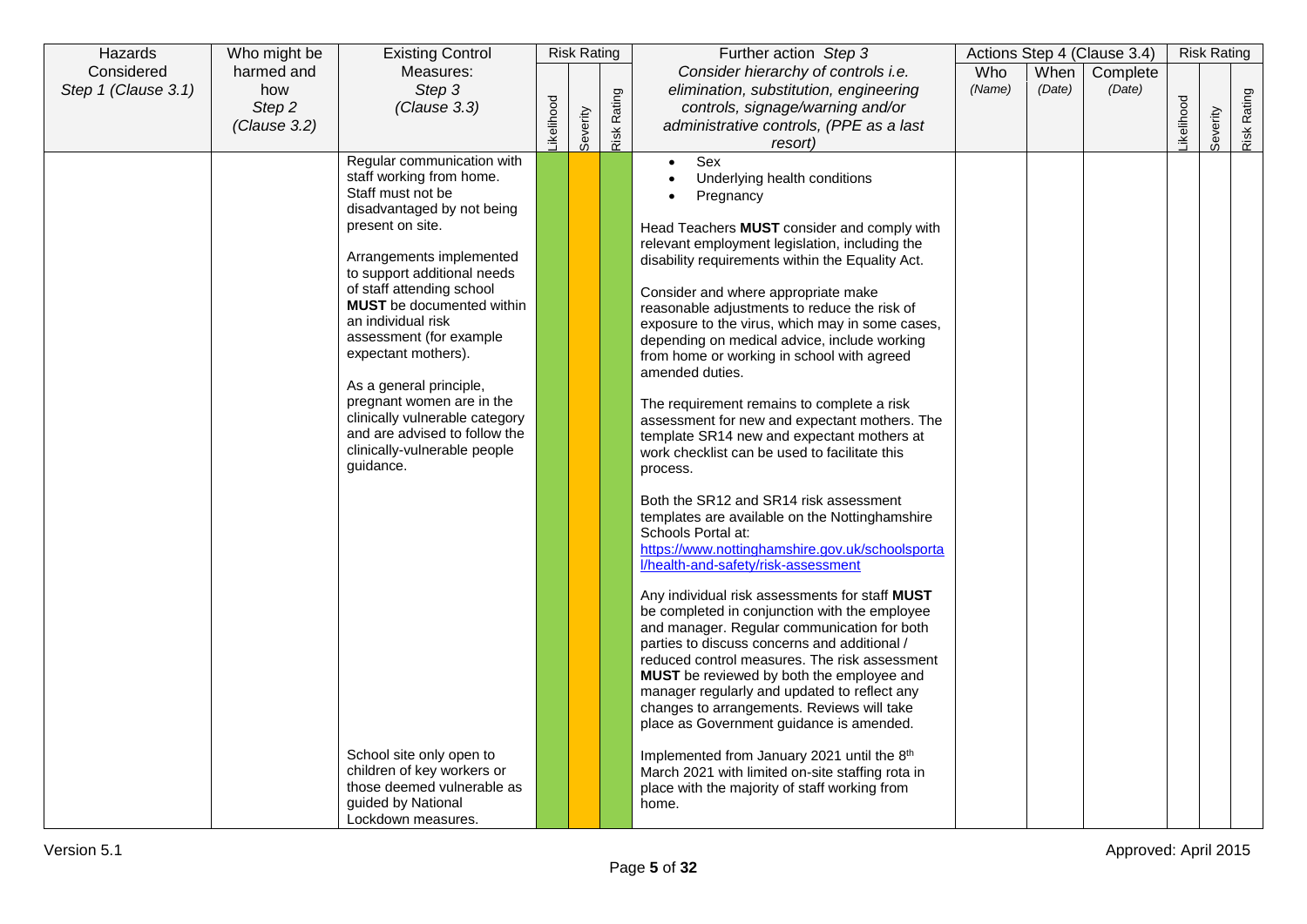| Hazards                                                                          | Who might be                                                | <b>Existing Control</b>                                                                                                                                                                                                                                                                         |            | <b>Risk Rating</b> |             | Further action Step 3                                                                                                                                                                                                                                                                                                                                                                                                                                                                                                                                                                                                                                        |                             |                                                                                               | Actions Step 4 (Clause 3.4)                                                                  |           | <b>Risk Rating</b> |             |
|----------------------------------------------------------------------------------|-------------------------------------------------------------|-------------------------------------------------------------------------------------------------------------------------------------------------------------------------------------------------------------------------------------------------------------------------------------------------|------------|--------------------|-------------|--------------------------------------------------------------------------------------------------------------------------------------------------------------------------------------------------------------------------------------------------------------------------------------------------------------------------------------------------------------------------------------------------------------------------------------------------------------------------------------------------------------------------------------------------------------------------------------------------------------------------------------------------------------|-----------------------------|-----------------------------------------------------------------------------------------------|----------------------------------------------------------------------------------------------|-----------|--------------------|-------------|
| Considered<br>Step 1 (Clause 3.1)                                                | harmed and<br>how<br>Step 2<br>(Clause 3.2)                 | Measures:<br>Step 3<br>(Clause 3.3)                                                                                                                                                                                                                                                             | Likelihood | Severity           | Risk Rating | Consider hierarchy of controls i.e.<br>elimination, substitution, engineering<br>controls, signage/warning and/or<br>administrative controls, (PPE as a last<br>resort)                                                                                                                                                                                                                                                                                                                                                                                                                                                                                      | Who<br>(Name)               | When<br>(Date)                                                                                | Complete<br>(Date)                                                                           | ikelihood | Severity           | Risk Rating |
|                                                                                  |                                                             | Since returning for the<br>Spring 21 term the Lateral<br>Flow testing of pupils as they<br>return to school has been<br>implemented fully. Key<br>Worker and vulnerable pupils<br>until the 8 <sup>th</sup> March<br>Mass testing of pupils<br>undertaken with a phased<br>return by year group |            |                    |             | Staff CEV/Shielding are working from home.<br>Test centre fully implemented in line with DfE and<br>NHS guidance.<br>All operatives trained on mandatory units to<br>include registration, swabbing, swab processing<br>and results recording - all PPE to be used is<br>dictated and training provided on its use.<br>Phased return by year groups of testing from the<br>8 <sup>th</sup> March - pupils must demonstrate a first<br>negative test before returning to full time onsite<br>education<br>All pupils to wear masks and all times in<br>communal areas, in all areas until further notice,<br>unless an exemption or parental preference is in | Julie<br>Read<br><b>SLT</b> | w/c<br>11 <sup>th</sup><br>Jan<br>comm<br>ence<br>testing<br>8 <sup>th</sup><br>March<br>2021 | Operational<br>from $11th$<br>$Jan - 5th$<br>March 2021<br>22 <sub>nd</sub><br>March<br>2021 |           |                    |             |
|                                                                                  |                                                             | Home testing kits to be<br>issued to staff March 5th with<br>twice weekly testing<br>recommended.<br>This will include regular<br>contracted staff on site e.g.<br>cleaning and catering                                                                                                        |            |                    |             | place.<br>Emailed and paper instructions to be issued with<br>all kits to facilitate correct use and information on<br>reporting.                                                                                                                                                                                                                                                                                                                                                                                                                                                                                                                            | Julie<br>Read               | 5 <sup>th</sup><br>March<br>2021                                                              | 8 <sup>th</sup> March<br>ongoing<br>until<br>further<br>notice                               |           |                    |             |
| Individuals within the<br>same household as<br>staff or pupils<br>symptomatic or | Employees,<br>pupils,<br>contractors and<br>visitors may be | Individuals to seek advice<br>from NHS 111, self-isolate<br>and then contact local testing                                                                                                                                                                                                      |            |                    |             | NHS guidelines outline action to take if someone<br>in a household has symptoms of COVID-19, this<br>can be accessed via;                                                                                                                                                                                                                                                                                                                                                                                                                                                                                                                                    |                             |                                                                                               |                                                                                              |           |                    |             |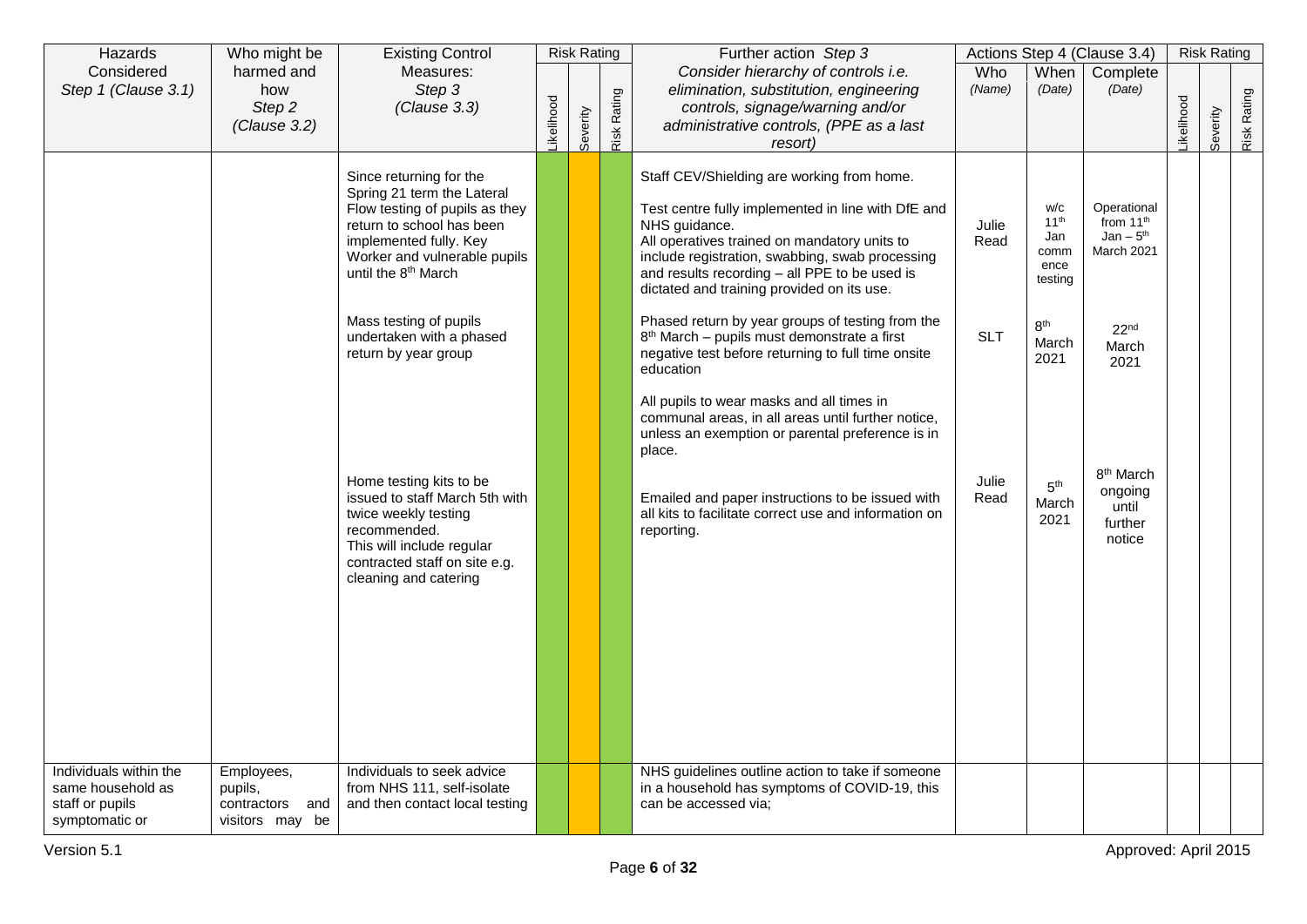| Hazards                                                     | Who might be                             | <b>Existing Control</b>                                                                                                                     |            | <b>Risk Rating</b> |             | Further action Step 3                                                                                                 |               |                | Actions Step 4 (Clause 3.4) |           | <b>Risk Rating</b> |             |
|-------------------------------------------------------------|------------------------------------------|---------------------------------------------------------------------------------------------------------------------------------------------|------------|--------------------|-------------|-----------------------------------------------------------------------------------------------------------------------|---------------|----------------|-----------------------------|-----------|--------------------|-------------|
| Considered<br>Step 1 (Clause 3.1)                           | harmed and<br>how                        | Measures:<br>Step 3                                                                                                                         |            |                    |             | Consider hierarchy of controls i.e.<br>elimination, substitution, engineering                                         | Who<br>(Name) | When<br>(Date) | Complete<br>(Date)          |           |                    |             |
|                                                             | Step <sub>2</sub>                        | (Clause 3.3)                                                                                                                                |            |                    | Risk Rating | controls, signage/warning and/or                                                                                      |               |                |                             |           |                    | Risk Rating |
|                                                             | (Clause 3.2)                             |                                                                                                                                             | Likelihood | Severity           |             | administrative controls, (PPE as a last                                                                               |               |                |                             | ikelihood | Severity           |             |
|                                                             |                                          |                                                                                                                                             |            |                    |             | resort)                                                                                                               |               |                |                             |           |                    |             |
| confirmed case of<br>COVID-19.                              | exposed<br>to<br>COVID-19.               | and arrange tests for self<br>and family.                                                                                                   |            |                    |             | https://www.nhs.uk/conditions/coronavirus-covid-<br>19/self-isolation-and-treatment/                                  |               |                |                             |           |                    |             |
|                                                             |                                          | Julie Read to monitor staff<br>absence related to COVID-<br>19.<br>Seek advice from your HR<br>provision if required for staff<br>absences. |            |                    |             |                                                                                                                       |               |                |                             |           |                    |             |
| Pupil displays<br>symptoms of COVID-19<br>whilst at school. | Employees,<br>pupils,<br>contractors and | Staff able to recognise key<br>COVID-19 symptoms in<br>pupils.                                                                              |            |                    |             | NHS guidance relating to coronavirus symptoms<br>is available at:<br>https://www.nhs.uk/conditions/coronavirus-covid- |               |                |                             |           |                    |             |
|                                                             | visitors may be                          |                                                                                                                                             |            |                    |             | 19/symptoms/                                                                                                          |               |                |                             |           |                    |             |
|                                                             | exposed<br>to<br>COVID-19.               | The Government stay at<br>home guidance MUST be                                                                                             |            |                    |             | Staff to be informed of the key symptoms of                                                                           |               |                |                             |           |                    |             |
|                                                             |                                          | followed if pupils become                                                                                                                   |            |                    |             | COVID-19 and procedure for dealing with<br>symptomatic pupils / other individuals via email                           |               |                |                             |           |                    |             |
|                                                             |                                          | unwell with;<br>A new continuous<br>$\bullet$                                                                                               |            |                    |             | and INSET                                                                                                             |               |                |                             |           |                    |             |
|                                                             |                                          | cough,<br>A high temperature,                                                                                                               |            |                    |             | Parents provided with access to information                                                                           |               |                |                             |           |                    |             |
|                                                             |                                          | or:                                                                                                                                         |            |                    |             | about key symptoms via website. Informed of the                                                                       |               |                |                             |           |                    |             |
|                                                             |                                          | A loss of or change<br>in their normal                                                                                                      |            |                    |             | requirement to keep pupils at home if presenting<br>with symptoms of COVID-19 and to contact NHS                      |               |                |                             |           |                    |             |
|                                                             |                                          | sense of taste or                                                                                                                           |            |                    |             | 111 for advice.                                                                                                       |               |                |                             |           |                    |             |
|                                                             |                                          | smell (anosmia).                                                                                                                            |            |                    |             | Symptomatic individuals must self-isolate for at                                                                      |               |                |                             |           |                    |             |
|                                                             |                                          | Symptomatic child will be                                                                                                                   |            |                    |             | least 10 days and should arrange a test to<br>determine if they have COVID-19. Other                                  |               |                |                             |           |                    |             |
|                                                             |                                          | moved to COVID isolation<br>room until parent arrives for                                                                                   |            |                    |             | members of their household (including any                                                                             |               |                |                             |           |                    |             |
|                                                             |                                          | collection.                                                                                                                                 |            |                    |             | siblings) should self-isolate for 14 days from<br>when the symptomatic individual first had                           |               |                |                             |           |                    |             |
|                                                             |                                          | Staff supervising pupils in                                                                                                                 |            |                    |             | symptoms. The government stay at home                                                                                 |               |                |                             |           |                    |             |
|                                                             |                                          | isolation area MUST                                                                                                                         |            |                    |             | guidance is available at:                                                                                             |               |                |                             |           |                    |             |
|                                                             |                                          | maintain a distance of 2m.                                                                                                                  |            |                    |             | https://www.gov.uk/government/publications/covi<br>d-19-stay-at-home-guidance                                         |               |                |                             |           |                    |             |
|                                                             |                                          | Where this cannot be<br>maintained (e.g. for a very                                                                                         |            |                    |             |                                                                                                                       |               |                |                             |           |                    |             |
|                                                             |                                          | young child or child with                                                                                                                   |            |                    |             | Julie Read will be responsible for setting up the<br>isolation area. The following elements MUST be                   |               |                |                             |           |                    |             |
|                                                             |                                          | complex needs) PPE MUST<br>be worn.                                                                                                         |            |                    |             | included (wherever possible);                                                                                         |               |                |                             |           |                    |             |
|                                                             |                                          |                                                                                                                                             |            |                    |             | • A room with a door that can be closed                                                                               |               |                |                             |           |                    |             |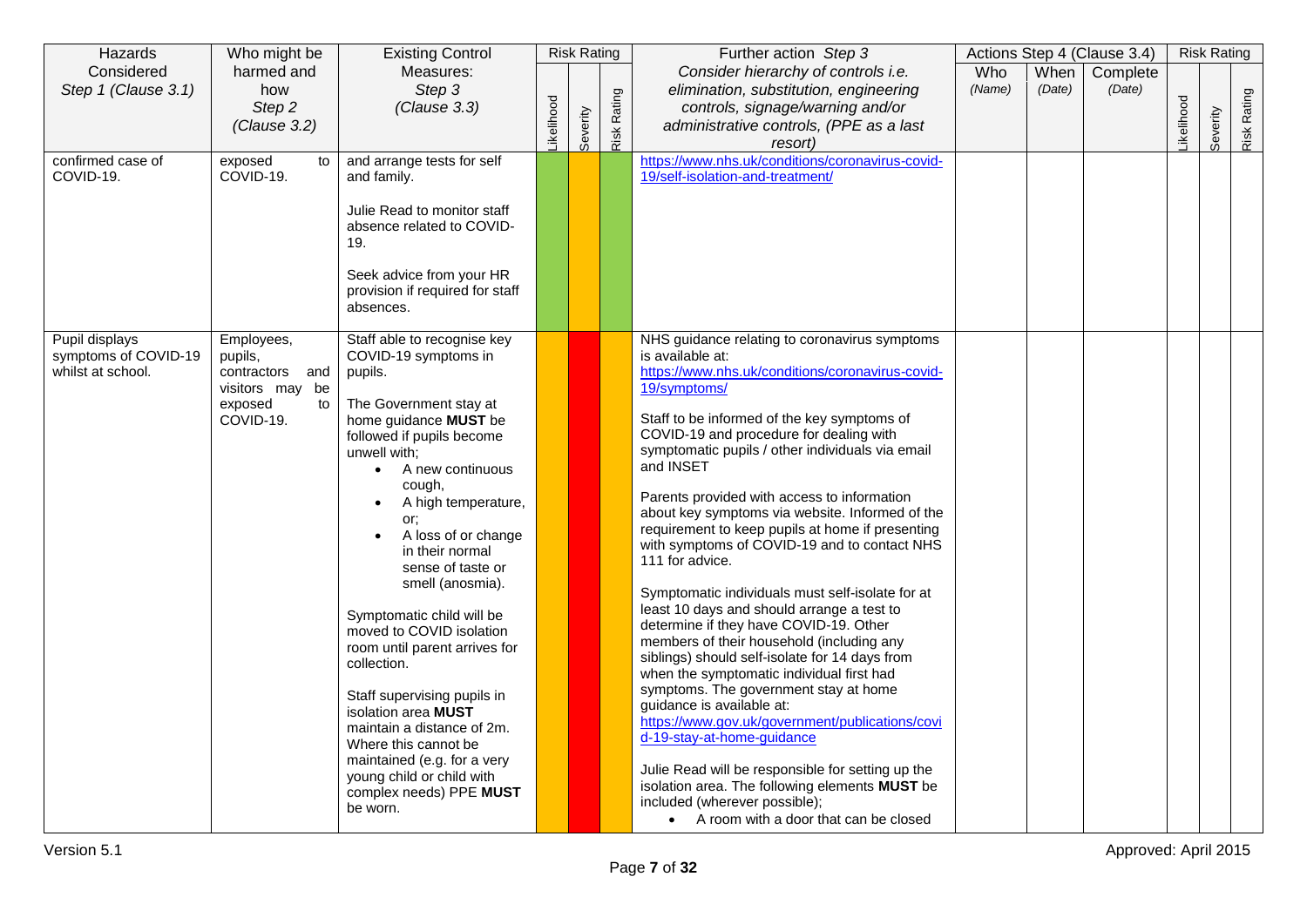| Hazards             | Who might be | <b>Existing Control</b>                          |                  | <b>Risk Rating</b> |             | Further action Step 3                                                                            |        |        | Actions Step 4 (Clause 3.4) |                  | <b>Risk Rating</b> |             |
|---------------------|--------------|--------------------------------------------------|------------------|--------------------|-------------|--------------------------------------------------------------------------------------------------|--------|--------|-----------------------------|------------------|--------------------|-------------|
| Considered          | harmed and   | Measures:                                        |                  |                    |             | Consider hierarchy of controls i.e.                                                              | Who    | When   | Complete                    |                  |                    |             |
| Step 1 (Clause 3.1) | how          | Step 3                                           |                  |                    |             | elimination, substitution, engineering                                                           | (Name) | (Date) | (Date)                      |                  |                    |             |
|                     | Step 2       | (Clause 3.3)                                     |                  |                    |             | controls, signage/warning and/or                                                                 |        |        |                             |                  |                    |             |
|                     | (Clause 3.2) |                                                  | <b>ikelihood</b> |                    | Risk Rating | administrative controls, (PPE as a last                                                          |        |        |                             | <b>ikelihood</b> |                    | Risk Rating |
|                     |              |                                                  |                  | Severity           |             | resort)                                                                                          |        |        |                             |                  | Severity           |             |
|                     |              | A suitable isolation area                        |                  |                    |             | Supervision provided for pupil(s) in the<br>$\bullet$                                            |        |        |                             |                  |                    |             |
|                     |              | <b>MUST</b> be set up in school.                 |                  |                    |             | isolation area.                                                                                  |        |        |                             |                  |                    |             |
|                     |              |                                                  |                  |                    |             | A window available and opened for                                                                |        |        |                             |                  |                    |             |
|                     |              | Parent / Carer of                                |                  |                    |             | ventilation.                                                                                     |        |        |                             |                  |                    |             |
|                     |              | symptomatic child to be                          |                  |                    |             | Access to a separate bathroom (in case                                                           |        |        |                             |                  |                    |             |
|                     |              | contacted and be collected                       |                  |                    |             | needed whilst awaiting collection).                                                              |        |        |                             |                  |                    |             |
|                     |              | immediately.                                     |                  |                    |             | An exit route - enabling symptomatic                                                             |        |        |                             |                  |                    |             |
|                     |              | 999 will be called in an                         |                  |                    |             | pupils to leave site with parents without                                                        |        |        |                             |                  |                    |             |
|                     |              | emergency, if anyone is                          |                  |                    |             | re-entering the main school.                                                                     |        |        |                             |                  |                    |             |
|                     |              | seriously ill, injured or their                  |                  |                    |             | A cleaning regime to prevent cross<br>contamination between individuals                          |        |        |                             |                  |                    |             |
|                     |              | life is at risk.                                 |                  |                    |             | required to use the isolation area (and                                                          |        |        |                             |                  |                    |             |
|                     |              |                                                  |                  |                    |             | bathroom (if used).                                                                              |        |        |                             |                  |                    |             |
|                     |              | If employees have specific                       |                  |                    |             | Signage displayed to indicate the                                                                |        |        |                             |                  |                    |             |
|                     |              | concerns about their or                          |                  |                    |             | isolation area advising "no entry".                                                              |        |        |                             |                  |                    |             |
|                     |              | others health, they should be                    |                  |                    |             | A record <b>MUST</b> be kept of everyone the                                                     |        |        |                             |                  |                    |             |
|                     |              | directed to the Public Health                    |                  |                    |             | person has been in contact with and                                                              |        |        |                             |                  |                    |             |
|                     |              | England advice or ring NHS                       |                  |                    |             | monitor for 14 days.                                                                             |        |        |                             |                  |                    |             |
|                     |              | 111. The GP, pharmacy,<br>urgent care centres or |                  |                    |             |                                                                                                  |        |        |                             |                  |                    |             |
|                     |              | hospitals will be avoided.                       |                  |                    |             | If it is not possible to isolate individuals, they                                               |        |        |                             |                  |                    |             |
|                     |              |                                                  |                  |                    |             | MUST be moved to an area which is at least 2m                                                    |        |        |                             |                  |                    |             |
|                     |              | The area around the pupil                        |                  |                    |             | away from other people.                                                                          |        |        |                             |                  |                    |             |
|                     |              | with symptoms MUST be                            |                  |                    |             |                                                                                                  |        |        |                             |                  |                    |             |
|                     |              | cleaned with disinfectant                        |                  |                    |             | When a child becomes unwell and a supervising<br>a distance of 2m can't be maintained within the |        |        |                             |                  |                    |             |
|                     |              | after they have left to reduce                   |                  |                    |             | isolation area, the following PPE MUST be worn:                                                  |        |        |                             |                  |                    |             |
|                     |              | the risk of passing the                          |                  |                    |             | • A fluid-resistant surgical face mask                                                           |        |        |                             |                  |                    |             |
|                     |              | infection on to other people.                    |                  |                    |             | If contact with the child is required, then the                                                  |        |        |                             |                  |                    |             |
|                     |              | The Government guidance                          |                  |                    |             | following PPE MUST be worn:                                                                      |        |        |                             |                  |                    |             |
|                     |              | for cleaning non-healthcare                      |                  |                    |             | Disposable gloves<br>$\bullet$                                                                   |        |        |                             |                  |                    |             |
|                     |              | settings MUST be followed.                       |                  |                    |             | Disposable apron<br>$\bullet$                                                                    |        |        |                             |                  |                    |             |
|                     |              | Waste (i.e. used tissues,                        |                  |                    |             | Fluid-resistant surgical face mask<br>$\bullet$                                                  |        |        |                             |                  |                    |             |
|                     |              | disposable cloths,                               |                  |                    |             | If there is a risk of fluids entering the eye (e.g.                                              |        |        |                             |                  |                    |             |
|                     |              | disposable gloves) used                          |                  |                    |             | coughing, spitting or vomiting), then the following                                              |        |        |                             |                  |                    |             |
|                     |              | during suspected COVID-19                        |                  |                    |             | PPE MUST be worn:                                                                                |        |        |                             |                  |                    |             |
|                     |              | cases MUST be managed                            |                  |                    |             | Disposable gloves<br>$\bullet$                                                                   |        |        |                             |                  |                    |             |
|                     |              | by:                                              |                  |                    |             | Disposable apron                                                                                 |        |        |                             |                  |                    |             |
|                     |              | Placing in a plastic                             |                  |                    |             | Fluid-resistant surgical face mask                                                               |        |        |                             |                  |                    |             |
|                     |              | rubbish bag - tied                               |                  |                    |             | Eye protection (e.g. face visor or                                                               |        |        |                             |                  |                    |             |
|                     |              | when full.                                       |                  |                    |             | goggles)                                                                                         |        |        |                             |                  |                    |             |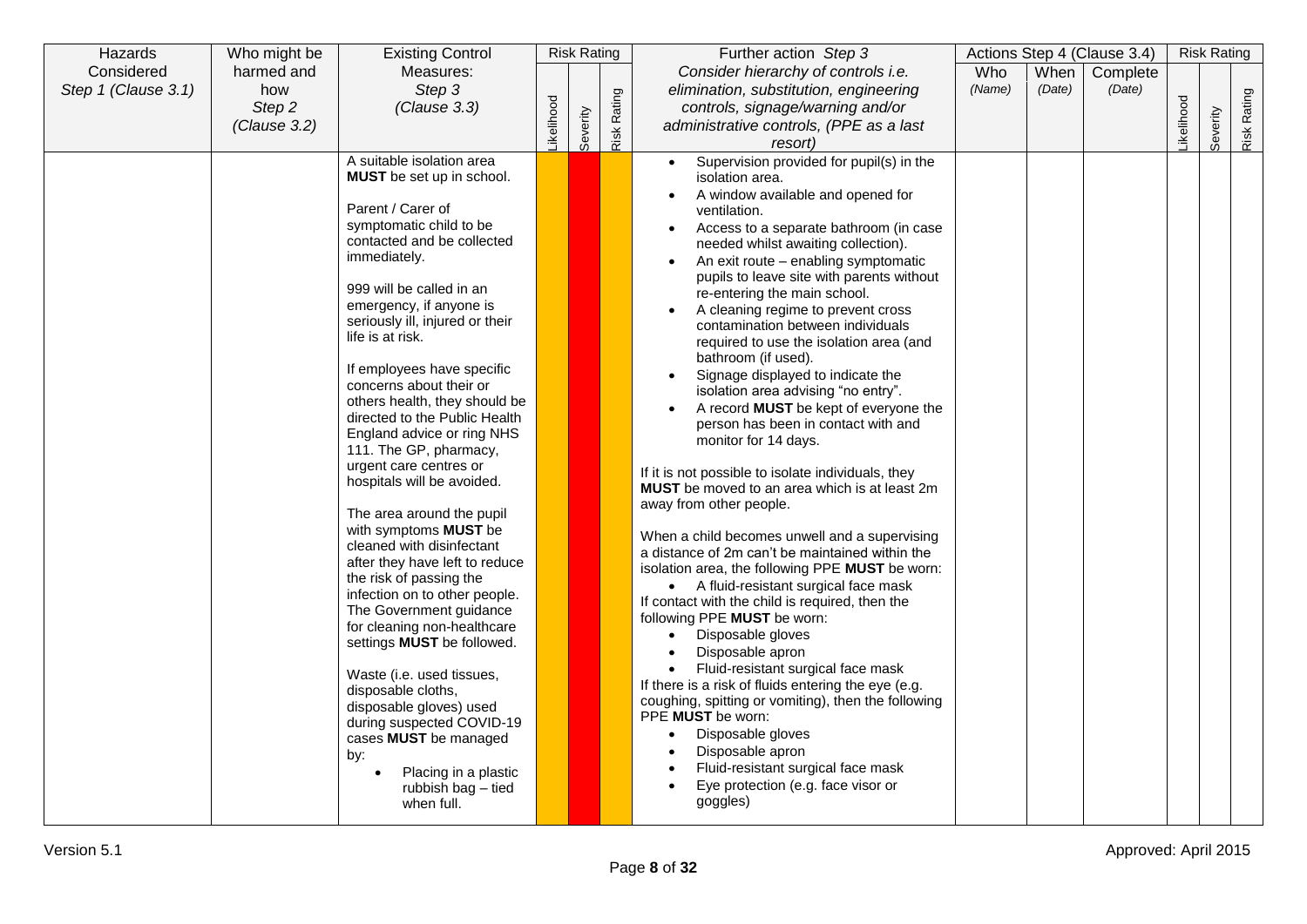| Hazards             | Who might be | <b>Existing Control</b>                   |           | <b>Risk Rating</b> |             | Further action Step 3                                                                              |        |        | Actions Step 4 (Clause 3.4) |                  | <b>Risk Rating</b> |                    |
|---------------------|--------------|-------------------------------------------|-----------|--------------------|-------------|----------------------------------------------------------------------------------------------------|--------|--------|-----------------------------|------------------|--------------------|--------------------|
| Considered          | harmed and   | Measures:                                 |           |                    |             | Consider hierarchy of controls i.e.                                                                | Who    | When   | Complete                    |                  |                    |                    |
| Step 1 (Clause 3.1) | how          | Step 3                                    |           |                    |             | elimination, substitution, engineering                                                             | (Name) | (Date) | (Date)                      |                  |                    |                    |
|                     | Step 2       | (Clause 3.3)                              |           |                    |             | controls, signage/warning and/or                                                                   |        |        |                             |                  |                    |                    |
|                     | (Clause 3.2) |                                           | ikelihood | Severity           | Risk Rating | administrative controls, (PPE as a last                                                            |        |        |                             | <b>ikelihood</b> | Severity           | <b>Risk Rating</b> |
|                     |              |                                           |           |                    |             | resort)                                                                                            |        |        |                             |                  |                    |                    |
|                     |              | Plastic bag placed<br>$\bullet$           |           |                    |             | If the need for PPE/RPE is required, then staff                                                    |        |        |                             |                  |                    |                    |
|                     |              | in a second bin bag<br>and tied.          |           |                    |             | must be trained in the safe putting on and<br>removal of items. Further guidance is available      |        |        |                             |                  |                    |                    |
|                     |              | Bins <b>MUST</b> be                       |           |                    |             | via:                                                                                               |        |        |                             |                  |                    |                    |
|                     |              | emptied regularly                         |           |                    |             | https://www.gov.uk/government/publications/covi                                                    |        |        |                             |                  |                    |                    |
|                     |              | throughout the day                        |           |                    |             | d-19-personal-protective-equipment-use-for-non-                                                    |        |        |                             |                  |                    |                    |
|                     |              | Placed in a suitable                      |           |                    |             | aerosol-generating-procedures                                                                      |        |        |                             |                  |                    |                    |
|                     |              | and secure place                          |           |                    |             | If RPE is required, training and face-fit testing will                                             |        |        |                             |                  |                    |                    |
|                     |              | and marked for<br>storage until the       |           |                    |             | be required. In this instance please email the                                                     |        |        |                             |                  |                    |                    |
|                     |              | individual test                           |           |                    |             | NCC H&S Team for assistance at                                                                     |        |        |                             |                  |                    |                    |
|                     |              | results are known.                        |           |                    |             | hands@nottscc.gov.uk.                                                                              |        |        |                             |                  |                    |                    |
|                     |              | Waste can be<br>$\bullet$                 |           |                    |             | Government guidance issued for Safe working in                                                     |        |        |                             |                  |                    |                    |
|                     |              | disposed of when a                        |           |                    |             | education, childcare and children's social care                                                    |        |        |                             |                  |                    |                    |
|                     |              | negative test result<br>is known or after |           |                    |             | settings, including the use of personal protective                                                 |        |        |                             |                  |                    |                    |
|                     |              | the waste has been                        |           |                    |             | equipment (PPE) is available at:                                                                   |        |        |                             |                  |                    |                    |
|                     |              | stored for 72 hours.                      |           |                    |             | https://www.gov.uk/government/publications/safe                                                    |        |        |                             |                  |                    |                    |
|                     |              |                                           |           |                    |             | -working-in-education-childcare-and-childrens-<br>social-care/safe-working-in-education-childcare- |        |        |                             |                  |                    |                    |
|                     |              | Follow NHS Test and Trace                 |           |                    |             | and-childrens-social-care-settings-including-the-                                                  |        |        |                             |                  |                    |                    |
|                     |              | process.                                  |           |                    |             | use-of-personal-protective-equipment-ppe                                                           |        |        |                             |                  |                    |                    |
|                     |              |                                           |           |                    |             |                                                                                                    |        |        |                             |                  |                    |                    |
|                     |              |                                           |           |                    |             | HSE guidance related to COVID-19 and face-fit                                                      |        |        |                             |                  |                    |                    |
|                     |              |                                           |           |                    |             | testing is available at:<br>https://www.hse.gov.uk/coronavirus/ppe-face-                           |        |        |                             |                  |                    |                    |
|                     |              |                                           |           |                    |             | masks/index.htm                                                                                    |        |        |                             |                  |                    |                    |
|                     |              |                                           |           |                    |             |                                                                                                    |        |        |                             |                  |                    |                    |
|                     |              |                                           |           |                    |             | Nottinghamshire County Council personal                                                            |        |        |                             |                  |                    |                    |
|                     |              |                                           |           |                    |             | protective equipment (PPE) guidance for schools                                                    |        |        |                             |                  |                    |                    |
|                     |              |                                           |           |                    |             | and other educational settings during the COVID-                                                   |        |        |                             |                  |                    |                    |
|                     |              |                                           |           |                    |             | 19 pandemic guidance is available and will be                                                      |        |        |                             |                  |                    |                    |
|                     |              |                                           |           |                    |             | implemented. The guidance document is<br>available via:                                            |        |        |                             |                  |                    |                    |
|                     |              |                                           |           |                    |             | https://www.nottinghamshire.gov.uk/education/sc                                                    |        |        |                             |                  |                    |                    |
|                     |              |                                           |           |                    |             | hool-holidays-and-closures/back-to-                                                                |        |        |                             |                  |                    |                    |
|                     |              |                                           |           |                    |             | school/coronavirus-and-schools-nottinghamshire-                                                    |        |        |                             |                  |                    |                    |
|                     |              |                                           |           |                    |             | ppe-guidance                                                                                       |        |        |                             |                  |                    |                    |
|                     |              |                                           |           |                    |             | Staff who have supported unwell pupils / other                                                     |        |        |                             |                  |                    |                    |
|                     |              |                                           |           |                    |             | individuals (with a new, continuous cough or high                                                  |        |        |                             |                  |                    |                    |
|                     |              |                                           |           |                    |             | temperature) do not need to go home unless they                                                    |        |        |                             |                  |                    |                    |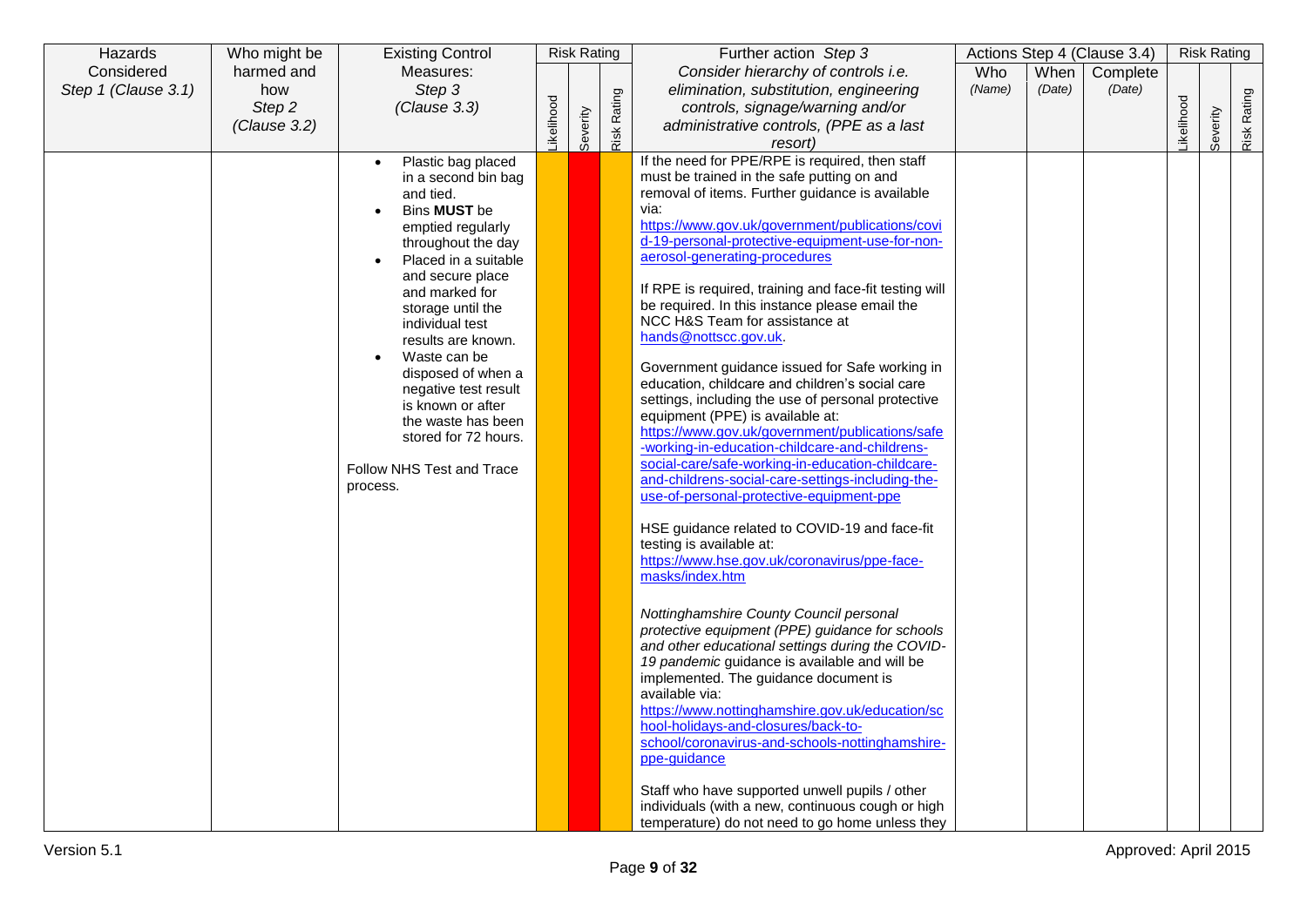| Hazards                                           | Who might be                       | <b>Existing Control</b>                            |                  | <b>Risk Rating</b> |             | Further action Step 3                                                                            |               |                | Actions Step 4 (Clause 3.4) |           | <b>Risk Rating</b> |             |
|---------------------------------------------------|------------------------------------|----------------------------------------------------|------------------|--------------------|-------------|--------------------------------------------------------------------------------------------------|---------------|----------------|-----------------------------|-----------|--------------------|-------------|
| Considered<br>Step 1 (Clause 3.1)                 | harmed and<br>how                  | Measures:<br>Step 3                                |                  |                    |             | Consider hierarchy of controls i.e.<br>elimination, substitution, engineering                    | Who<br>(Name) | When<br>(Date) | Complete<br>(Date)          |           |                    |             |
|                                                   | Step 2                             | (Clause 3.3)                                       |                  |                    |             | controls, signage/warning and/or                                                                 |               |                |                             |           |                    |             |
|                                                   | (Clause 3.2)                       |                                                    | <b>ikelihood</b> |                    | Risk Rating | administrative controls, (PPE as a last                                                          |               |                |                             | ikelihood |                    |             |
|                                                   |                                    |                                                    |                  | Severity           |             | resort)                                                                                          |               |                |                             |           | Severity           | Risk Rating |
|                                                   |                                    |                                                    |                  |                    |             | develop symptoms (in which case, they should                                                     |               |                |                             |           |                    |             |
|                                                   |                                    |                                                    |                  |                    |             | arrange a test) or the pupil / other individual<br>subsequently tests positive or they have been |               |                |                             |           |                    |             |
|                                                   |                                    |                                                    |                  |                    |             | requested to by NHS Test and Trace.                                                              |               |                |                             |           |                    |             |
|                                                   |                                    |                                                    |                  |                    |             | Everyone MUST wash their hands thoroughly for                                                    |               |                |                             |           |                    |             |
|                                                   |                                    |                                                    |                  |                    |             | 20 seconds with soap and running water after<br>any contact with someone who is unwell.          |               |                |                             |           |                    |             |
|                                                   |                                    |                                                    |                  |                    |             | Government guidance relating to cleaning and                                                     |               |                |                             |           |                    |             |
|                                                   |                                    |                                                    |                  |                    |             | waste management in non-healthcare setting will<br>be followed. This is available via:           |               |                |                             |           |                    |             |
|                                                   |                                    |                                                    |                  |                    |             | https://www.gov.uk/government/publications/covi                                                  |               |                |                             |           |                    |             |
|                                                   |                                    |                                                    |                  |                    |             | d-19-decontamination-in-non-healthcare-settings                                                  |               |                |                             |           |                    |             |
|                                                   |                                    |                                                    |                  |                    |             | If storing waste, prior to disposal due to                                                       |               |                |                             |           |                    |             |
|                                                   |                                    |                                                    |                  |                    |             | confirmed or suspected COVID-19 ensure this<br>does not create any additional hazards:           |               |                |                             |           |                    |             |
|                                                   |                                    |                                                    |                  |                    |             | Fire risk<br>$\bullet$                                                                           |               |                |                             |           |                    |             |
|                                                   |                                    |                                                    |                  |                    |             | Impede emergency exit routes                                                                     |               |                |                             |           |                    |             |
|                                                   |                                    |                                                    |                  |                    |             | Trip hazard                                                                                      |               |                |                             |           |                    |             |
|                                                   |                                    |                                                    |                  |                    |             | Away from pupils<br>$\bullet$                                                                    |               |                |                             |           |                    |             |
| Staff displays                                    | Employees,                         | Staff able to recognise key                        |                  |                    |             | NHS guidance relating to coronavirus symptoms                                                    |               |                |                             |           |                    |             |
| symptoms of COVID-19<br>whilst at work in school. | pupils,                            | COVID-19 symptoms in<br>themselves and colleagues. |                  |                    |             | is available at:<br>https://www.nhs.uk/conditions/coronavirus-covid-                             |               |                |                             |           |                    |             |
|                                                   | contractors and<br>visitors may be |                                                    |                  |                    |             | 19/                                                                                              |               |                |                             |           |                    |             |
|                                                   | exposed<br>to                      | The Government stay at                             |                  |                    |             |                                                                                                  |               |                |                             |           |                    |             |
|                                                   | COVID-19.                          | home guidance MUST be                              |                  |                    |             | Symptomatic individuals must self-isolate for at                                                 |               |                |                             |           |                    |             |
|                                                   |                                    | followed if staff become<br>unwell with;           |                  |                    |             | least 10 days and should arrange a test to<br>determine if they have COVID-19. Other             |               |                |                             |           |                    |             |
|                                                   |                                    | A new continuous<br>$\bullet$                      |                  |                    |             | members of their household (including any                                                        |               |                |                             |           |                    |             |
|                                                   |                                    | cough,                                             |                  |                    |             | siblings) should self-isolate for 14 days from                                                   |               |                |                             |           |                    |             |
|                                                   |                                    | A high temperature,<br>٠                           |                  |                    |             | when the symptomatic individual first had                                                        |               |                |                             |           |                    |             |
|                                                   |                                    | or;<br>A loss of or change                         |                  |                    |             | symptoms. The government stay at home<br>guidance is available at:                               |               |                |                             |           |                    |             |
|                                                   |                                    | in their normal                                    |                  |                    |             | https://www.gov.uk/government/publications/covi                                                  |               |                |                             |           |                    |             |
|                                                   |                                    | sense of taste or                                  |                  |                    |             | d-19-stay-at-home-guidance                                                                       |               |                |                             |           |                    |             |
|                                                   |                                    | smell (anosmia).                                   |                  |                    |             | Staff who have supported colleagues / other                                                      |               |                |                             |           |                    |             |
|                                                   |                                    | If staff feel unwell with the                      |                  |                    |             | individuals (with a new, continuous cough or high                                                |               |                |                             |           |                    |             |
|                                                   |                                    | above symptoms during the                          |                  |                    |             | temperature) do not need to go home unless they                                                  |               |                |                             |           |                    |             |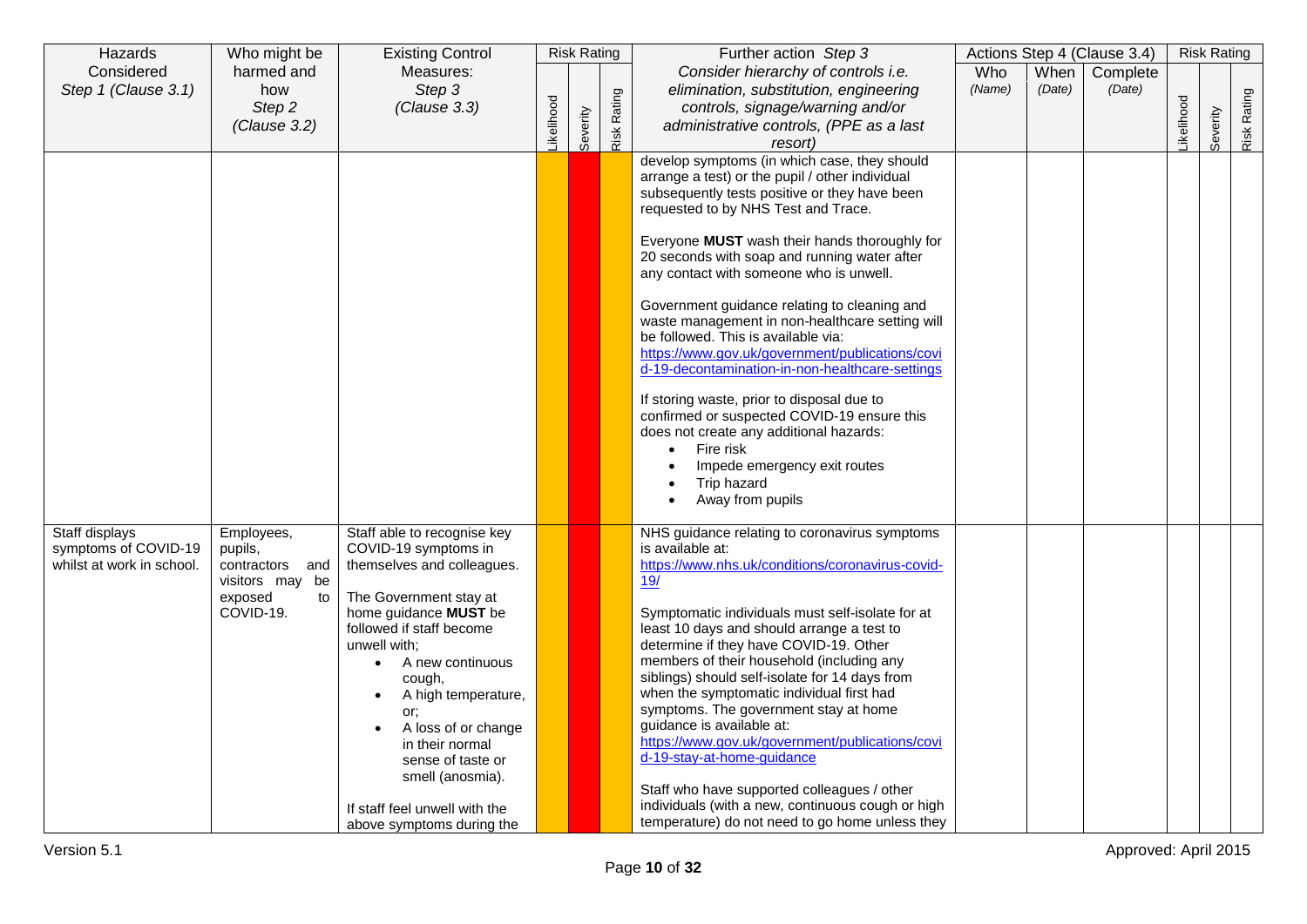| Hazards             | Who might be | <b>Existing Control</b>                                        |           | <b>Risk Rating</b> |             | Further action Step 3                                                                  |        |        | Actions Step 4 (Clause 3.4) |                   | <b>Risk Rating</b> |             |
|---------------------|--------------|----------------------------------------------------------------|-----------|--------------------|-------------|----------------------------------------------------------------------------------------|--------|--------|-----------------------------|-------------------|--------------------|-------------|
| Considered          | harmed and   | Measures:                                                      |           |                    |             | Consider hierarchy of controls i.e.                                                    | Who    | When   | Complete                    |                   |                    |             |
| Step 1 (Clause 3.1) | how          | Step 3                                                         |           |                    |             | elimination, substitution, engineering                                                 | (Name) | (Date) | (Date)                      |                   |                    |             |
|                     | Step 2       | (Clause 3.3)                                                   |           |                    |             | controls, signage/warning and/or                                                       |        |        |                             |                   |                    |             |
|                     | (Clause 3.2) |                                                                | ikelihood | Severity           | Risk Rating | administrative controls, (PPE as a last                                                |        |        |                             | <b>Likelihood</b> | Severity           | Risk Rating |
|                     |              |                                                                |           |                    |             | resort)                                                                                |        |        |                             |                   |                    |             |
|                     |              | school day they MUST go                                        |           |                    |             | develop symptoms (in which case, they should                                           |        |        |                             |                   |                    |             |
|                     |              | home.                                                          |           |                    |             | arrange a test) or the pupil / other individual                                        |        |        |                             |                   |                    |             |
|                     |              | 999 will be called in an                                       |           |                    |             | subsequently tests positive or they have been<br>requested to by NHS Test and Trace.   |        |        |                             |                   |                    |             |
|                     |              | emergency, if anyone is                                        |           |                    |             |                                                                                        |        |        |                             |                   |                    |             |
|                     |              | seriously ill, injured or their                                |           |                    |             | Everyone <b>MUST</b> wash their hands thoroughly for                                   |        |        |                             |                   |                    |             |
|                     |              | life is at risk.                                               |           |                    |             | 20 seconds with soap and running water after                                           |        |        |                             |                   |                    |             |
|                     |              |                                                                |           |                    |             | any contact with someone who is unwell.                                                |        |        |                             |                   |                    |             |
|                     |              | If employees have specific                                     |           |                    |             |                                                                                        |        |        |                             |                   |                    |             |
|                     |              | concerns about their or                                        |           |                    |             | Government guidance relating to cleaning and                                           |        |        |                             |                   |                    |             |
|                     |              | others health, they should be<br>directed to the Public Health |           |                    |             | waste management in non-healthcare setting will<br>be followed. This is available via: |        |        |                             |                   |                    |             |
|                     |              | England advice or ring NHS                                     |           |                    |             | https://www.gov.uk/government/publications/covi                                        |        |        |                             |                   |                    |             |
|                     |              | 111. The GP, pharmacy,                                         |           |                    |             | d-19-decontamination-in-non-healthcare-settings                                        |        |        |                             |                   |                    |             |
|                     |              | urgent care centres or                                         |           |                    |             |                                                                                        |        |        |                             |                   |                    |             |
|                     |              | hospitals will be avoided.                                     |           |                    |             | If storing waste, prior to disposal due to                                             |        |        |                             |                   |                    |             |
|                     |              |                                                                |           |                    |             | confirmed or suspected COVID-19 ensure this                                            |        |        |                             |                   |                    |             |
|                     |              | The area around the person                                     |           |                    |             | does not create any additional hazards:                                                |        |        |                             |                   |                    |             |
|                     |              | with symptoms <b>MUST</b> be                                   |           |                    |             | Fire risk<br>$\bullet$                                                                 |        |        |                             |                   |                    |             |
|                     |              | cleaned with disinfectant<br>after they have left to reduce    |           |                    |             | Impede emergency exit routes<br>Trip hazard                                            |        |        |                             |                   |                    |             |
|                     |              | the risk of passing the                                        |           |                    |             | Away from pupils                                                                       |        |        |                             |                   |                    |             |
|                     |              | infection on to other people.                                  |           |                    |             |                                                                                        |        |        |                             |                   |                    |             |
|                     |              | The Government guidance                                        |           |                    |             |                                                                                        |        |        |                             |                   |                    |             |
|                     |              | for cleaning non-healthcare                                    |           |                    |             |                                                                                        |        |        |                             |                   |                    |             |
|                     |              | settings MUST be followed.                                     |           |                    |             |                                                                                        |        |        |                             |                   |                    |             |
|                     |              |                                                                |           |                    |             |                                                                                        |        |        |                             |                   |                    |             |
|                     |              | Waste (i.e. used tissues,<br>disposable cloths,                |           |                    |             |                                                                                        |        |        |                             |                   |                    |             |
|                     |              | disposable gloves) used                                        |           |                    |             |                                                                                        |        |        |                             |                   |                    |             |
|                     |              | during suspected COVID-19                                      |           |                    |             |                                                                                        |        |        |                             |                   |                    |             |
|                     |              | cases MUST be managed                                          |           |                    |             |                                                                                        |        |        |                             |                   |                    |             |
|                     |              | by:                                                            |           |                    |             |                                                                                        |        |        |                             |                   |                    |             |
|                     |              | Placing in a plastic                                           |           |                    |             |                                                                                        |        |        |                             |                   |                    |             |
|                     |              | rubbish bag - tied                                             |           |                    |             |                                                                                        |        |        |                             |                   |                    |             |
|                     |              | when full.                                                     |           |                    |             |                                                                                        |        |        |                             |                   |                    |             |
|                     |              | Plastic bag placed                                             |           |                    |             |                                                                                        |        |        |                             |                   |                    |             |
|                     |              | in a second bin bag<br>and tied.                               |           |                    |             |                                                                                        |        |        |                             |                   |                    |             |
|                     |              | Bins MUST be                                                   |           |                    |             |                                                                                        |        |        |                             |                   |                    |             |
|                     |              | emptied regularly                                              |           |                    |             |                                                                                        |        |        |                             |                   |                    |             |
|                     |              | throughout the day                                             |           |                    |             |                                                                                        |        |        |                             |                   |                    |             |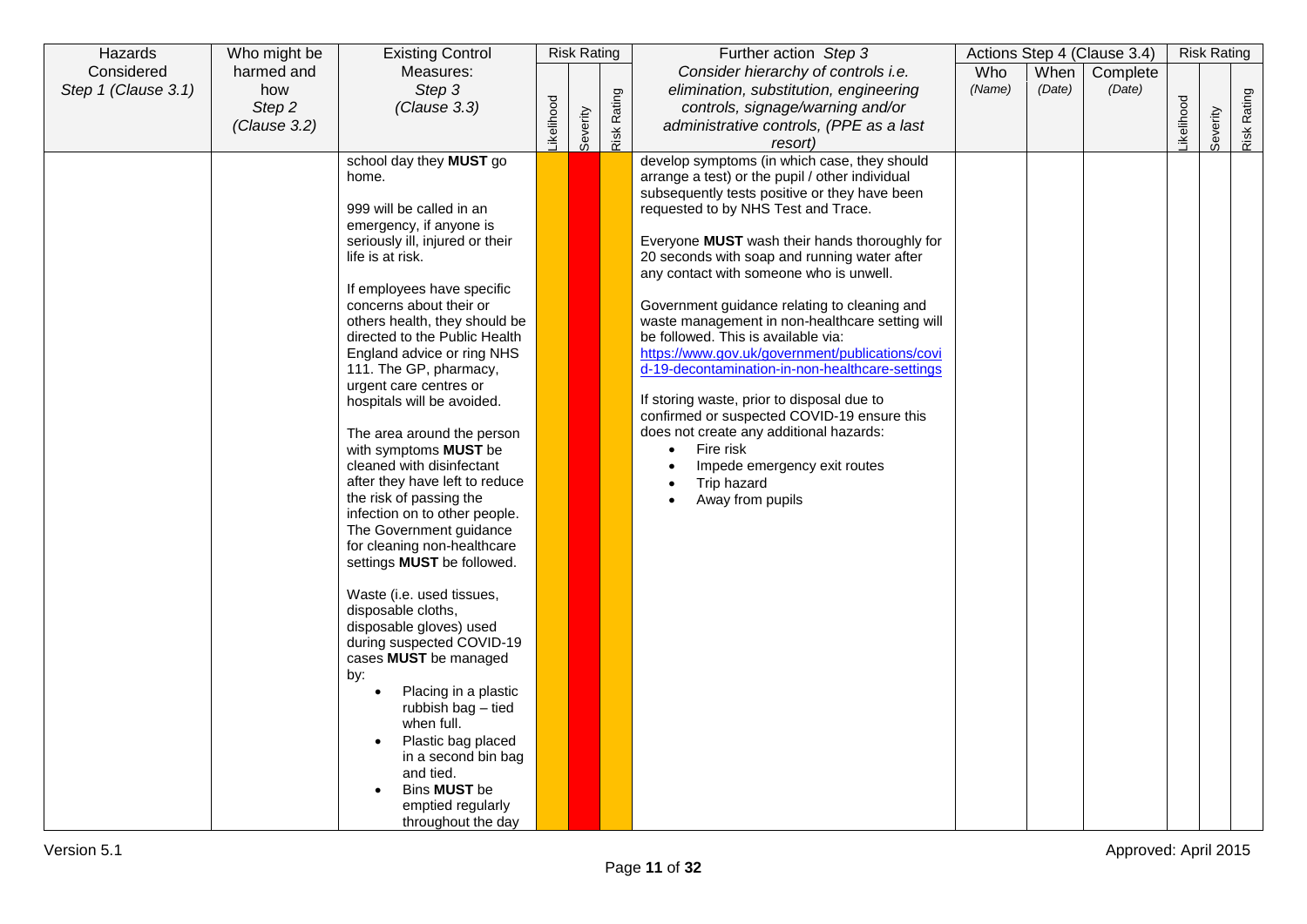| Hazards              | Who might be    | <b>Existing Control</b>                                  |                  | <b>Risk Rating</b> |             | Further action Step 3                             |        |        | Actions Step 4 (Clause 3.4) |                  | <b>Risk Rating</b> |             |
|----------------------|-----------------|----------------------------------------------------------|------------------|--------------------|-------------|---------------------------------------------------|--------|--------|-----------------------------|------------------|--------------------|-------------|
| Considered           | harmed and      | Measures:                                                |                  |                    |             | Consider hierarchy of controls i.e.               | Who    | When   | Complete                    |                  |                    |             |
| Step 1 (Clause 3.1)  | how             | Step 3                                                   |                  |                    |             | elimination, substitution, engineering            | (Name) | (Date) | (Date)                      |                  |                    |             |
|                      | Step 2          | (Clause 3.3)                                             |                  |                    |             | controls, signage/warning and/or                  |        |        |                             |                  |                    |             |
|                      | (Clause 3.2)    |                                                          |                  |                    |             | administrative controls, (PPE as a last           |        |        |                             |                  |                    |             |
|                      |                 |                                                          | <b>ikelihood</b> | Severity           | Risk Rating | resort)                                           |        |        |                             | <b>ikelihood</b> | Severity           | Risk Rating |
|                      |                 | Waste can be<br>$\bullet$                                |                  |                    |             |                                                   |        |        |                             |                  |                    |             |
|                      |                 | disposed after the                                       |                  |                    |             |                                                   |        |        |                             |                  |                    |             |
|                      |                 | waste has been                                           |                  |                    |             |                                                   |        |        |                             |                  |                    |             |
|                      |                 | stored for 72 hours.                                     |                  |                    |             |                                                   |        |        |                             |                  |                    |             |
|                      |                 |                                                          |                  |                    |             |                                                   |        |        |                             |                  |                    |             |
|                      |                 | Follow NHS Test and Trace                                |                  |                    |             |                                                   |        |        |                             |                  |                    |             |
|                      |                 | process.                                                 |                  |                    |             |                                                   |        |        |                             |                  |                    |             |
|                      |                 |                                                          |                  |                    |             |                                                   |        |        |                             |                  |                    |             |
|                      |                 | Line Managers will maintain                              |                  |                    |             |                                                   |        |        |                             |                  |                    |             |
|                      |                 | regular contact with staff                               |                  |                    |             |                                                   |        |        |                             |                  |                    |             |
|                      |                 | members during periods of                                |                  |                    |             |                                                   |        |        |                             |                  |                    |             |
|                      |                 | absence and seek further<br>advice from HR where         |                  |                    |             |                                                   |        |        |                             |                  |                    |             |
|                      |                 | required.                                                |                  |                    |             |                                                   |        |        |                             |                  |                    |             |
|                      |                 |                                                          |                  |                    |             |                                                   |        |        |                             |                  |                    |             |
| Management of        | Employees,      | Senior Leadership must                                   |                  |                    |             | Contact information for local Public Health       |        |        |                             |                  |                    |             |
| confirmed cases of   | pupils,         | ensure they understand the                               |                  |                    |             | England health protection teams are available     |        |        |                             |                  |                    |             |
| COVID-19 amongst the | contractors and | NHS Test and Trace process                               |                  |                    |             | via:                                              |        |        |                             |                  |                    |             |
| school community.    | visitors may be | and how to contact the local                             |                  |                    |             | https://www.gov.uk/guidance/contacts-phe-         |        |        |                             |                  |                    |             |
|                      | exposed to      | Public Health England health                             |                  |                    |             | health-protection-teams                           |        |        |                             |                  |                    |             |
|                      | COVID-19.       | protection team.                                         |                  |                    |             |                                                   |        |        |                             |                  |                    |             |
|                      |                 |                                                          |                  |                    |             | Staff to be informed of the NHS Test and Trace    |        |        |                             |                  |                    |             |
|                      |                 | Communicate to staff and                                 |                  |                    |             | process and their responsibilities to follow      |        |        |                             |                  |                    |             |
|                      |                 | parents the arrangements for                             |                  |                    |             | requirements via bulletin, email and INSET        |        |        |                             |                  |                    |             |
|                      |                 | NHS Test and Trace and<br>their responsibility to follow |                  |                    |             | Parents provided with information about NHS       |        |        |                             |                  |                    |             |
|                      |                 | requirements.                                            |                  |                    |             | Test and Trace process and their responsibilities |        |        |                             |                  |                    |             |
|                      |                 |                                                          |                  |                    |             | to follow requirements via letter                 |        |        |                             |                  |                    |             |
|                      |                 | Request staff and parents to                             |                  |                    |             |                                                   |        |        |                             |                  |                    |             |
|                      |                 | inform school immediately of                             |                  |                    |             | The NHS Test and Trace process includes:          |        |        |                             |                  |                    |             |
|                      |                 | the results of a test and take                           |                  |                    |             | Staff and pupils MUST not come into               |        |        |                             |                  |                    |             |
|                      |                 | action accordingly.                                      |                  |                    |             | school if they have symptoms and must             |        |        |                             |                  |                    |             |
|                      |                 |                                                          |                  |                    |             | be sent home to self-isolate if they              |        |        |                             |                  |                    |             |
|                      |                 | Take immediate action to                                 |                  |                    |             | develop them in school.                           |        |        |                             |                  |                    |             |
|                      |                 | contact the local health                                 |                  |                    |             | Book a test if displaying symptoms via:           |        |        |                             |                  |                    |             |
|                      |                 | protection team once aware                               |                  |                    |             | https://www.gov.uk/guidance/coronaviru            |        |        |                             |                  |                    |             |
|                      |                 | of someone who has                                       |                  |                    |             | s-covid-19-getting-tested. All children           |        |        |                             |                  |                    |             |
|                      |                 | attended school has tested                               |                  |                    |             | can be tested, including children under           |        |        |                             |                  |                    |             |
|                      |                 | positive for COVID-19.                                   |                  |                    |             | 5, but children aged 11 and under will            |        |        |                             |                  |                    |             |
|                      |                 |                                                          |                  |                    |             | need to be helped by their                        |        |        |                             |                  |                    |             |
|                      |                 | The local health protection                              |                  |                    |             | parents/carers if using a home testing<br>kit.    |        |        |                             |                  |                    |             |
|                      |                 | team will support the school                             |                  |                    |             |                                                   |        |        |                             |                  |                    |             |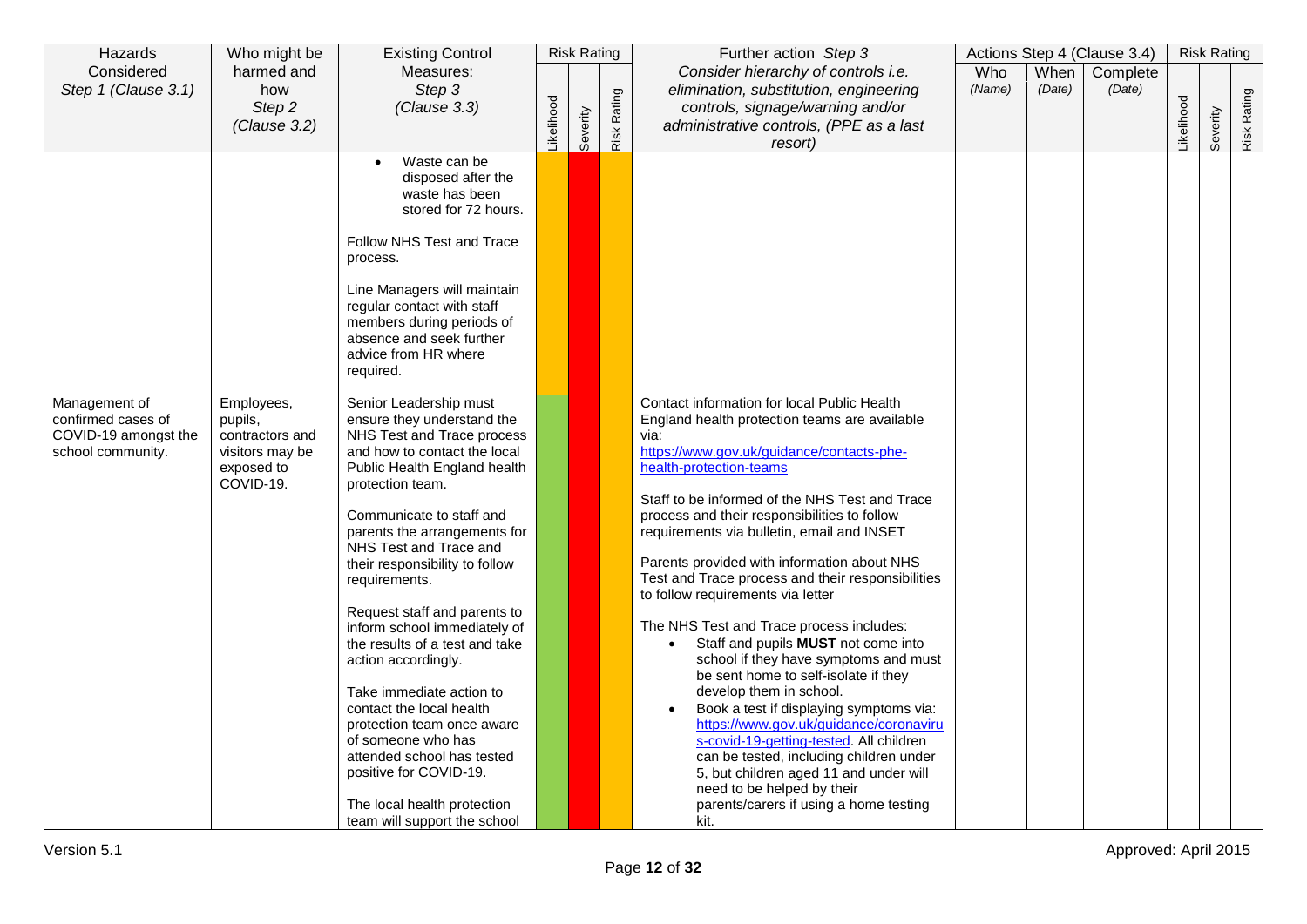| Hazards             | Who might be | <b>Existing Control</b>                                  |           | <b>Risk Rating</b> |             | Further action Step 3                                                      |            |        | Actions Step 4 (Clause 3.4) |                  | <b>Risk Rating</b> |             |
|---------------------|--------------|----------------------------------------------------------|-----------|--------------------|-------------|----------------------------------------------------------------------------|------------|--------|-----------------------------|------------------|--------------------|-------------|
| Considered          | harmed and   | Measures:                                                |           |                    |             | Consider hierarchy of controls i.e.                                        | <b>Who</b> | When   | Complete                    |                  |                    |             |
| Step 1 (Clause 3.1) | how          | Step 3                                                   |           |                    |             | elimination, substitution, engineering                                     | (Name)     | (Date) | (Date)                      |                  |                    |             |
|                     | Step 2       | (Clause 3.3)                                             |           |                    |             | controls, signage/warning and/or                                           |            |        |                             |                  |                    |             |
|                     | (Clause 3.2) |                                                          |           |                    |             | administrative controls, (PPE as a last                                    |            |        |                             |                  |                    |             |
|                     |              |                                                          | ikelihood | Severity           | Risk Rating | resort)                                                                    |            |        |                             | <b>ikelihood</b> | Severity           | Risk Rating |
|                     |              | and guide them through                                   |           |                    |             | Provide details of anyone they have<br>$\bullet$                           |            |        |                             |                  |                    |             |
|                     |              | actions. This will include                               |           |                    |             | been in close contact with if they were                                    |            |        |                             |                  |                    |             |
|                     |              | sending home individuals                                 |           |                    |             | to test positive for COVID-19 or if asked                                  |            |        |                             |                  |                    |             |
|                     |              | who have been in close                                   |           |                    |             | by NHS Test and Trace.                                                     |            |        |                             |                  |                    |             |
|                     |              | contact with the person                                  |           |                    |             | Self-isolate if they have been in close                                    |            |        |                             |                  |                    |             |
|                     |              | testing positive advising                                |           |                    |             | contact with someone who develops                                          |            |        |                             |                  |                    |             |
|                     |              | them to self-isolate for 14                              |           |                    |             | COVID-19 symptoms or someone who                                           |            |        |                             |                  |                    |             |
|                     |              | days.                                                    |           |                    |             | tests positive for COVID-19.                                               |            |        |                             |                  |                    |             |
|                     |              | A record of pupils and staff in                          |           |                    |             | COVID-19 tests can be booked via the links                                 |            |        |                             |                  |                    |             |
|                     |              | each group and any close<br>contact that takes place     |           |                    |             | below:<br>https://www.nhs.uk/conditions/coronavir<br>$\bullet$             |            |        |                             |                  |                    |             |
|                     |              | between children and staff in                            |           |                    |             | us-covid-19/testing-and-tracing/                                           |            |        |                             |                  |                    |             |
|                     |              | different groups <b>MUST</b> be                          |           |                    |             | https://www.gov.uk/guidance/coronaviru<br>$\bullet$                        |            |        |                             |                  |                    |             |
|                     |              | maintained to support the                                |           |                    |             | s-covid-19-getting-tested                                                  |            |        |                             |                  |                    |             |
|                     |              | NHS Test and Trace                                       |           |                    |             | Ordered by phone NHS 119 (for those                                        |            |        |                             |                  |                    |             |
|                     |              | initiative. This must be a                               |           |                    |             | without access to the internet).                                           |            |        |                             |                  |                    |             |
|                     |              | proportionate recording                                  |           |                    |             |                                                                            |            |        |                             |                  |                    |             |
|                     |              | process and not overly                                   |           |                    |             | On receiving test results the following action                             |            |        |                             |                  |                    |             |
|                     |              | burdensome.                                              |           |                    |             | must be taken:                                                             |            |        |                             |                  |                    |             |
|                     |              |                                                          |           |                    |             | A negative test result - if they feel well<br>$\bullet$                    |            |        |                             |                  |                    |             |
|                     |              | The names or details of                                  |           |                    |             | and no longer have COVID-19                                                |            |        |                             |                  |                    |             |
|                     |              | people with COVID-19<br><b>MUST</b> not be shared unless |           |                    |             | symptoms they can stop self-isolating.                                     |            |        |                             |                  |                    |             |
|                     |              | essential to protect others.                             |           |                    |             | Other members of their household can                                       |            |        |                             |                  |                    |             |
|                     |              |                                                          |           |                    |             | stop self-isolating.                                                       |            |        |                             |                  |                    |             |
|                     |              | Evidence of negative test                                |           |                    |             | A positive test result - follow the stay at                                |            |        |                             |                  |                    |             |
|                     |              | results or other medical                                 |           |                    |             | home guidance and <b>MUST</b> continue to                                  |            |        |                             |                  |                    |             |
|                     |              | evidence <b>MUST</b> not be                              |           |                    |             | self-isolate for at least 7 days from the                                  |            |        |                             |                  |                    |             |
|                     |              | insisted upon before                                     |           |                    |             | onset of their symptoms and then return                                    |            |        |                             |                  |                    |             |
|                     |              | admitting children or                                    |           |                    |             | to school only if they do not have<br>symptoms other than cough or loss of |            |        |                             |                  |                    |             |
|                     |              | welcoming them back after a                              |           |                    |             | sense of smell/taste. Continue to self-                                    |            |        |                             |                  |                    |             |
|                     |              | period of self-isolation.                                |           |                    |             | isolate if they have a high temperature -                                  |            |        |                             |                  |                    |             |
|                     |              |                                                          |           |                    |             | until it returns to normal. Other                                          |            |        |                             |                  |                    |             |
|                     |              | If two or more confirmed                                 |           |                    |             | members of their household should                                          |            |        |                             |                  |                    |             |
|                     |              | cases are received within 14                             |           |                    |             | continue self-isolating for the full 14                                    |            |        |                             |                  |                    |             |
|                     |              | days, or an overall rise in                              |           |                    |             | days.                                                                      |            |        |                             |                  |                    |             |
|                     |              | sickness absence where                                   |           |                    |             |                                                                            |            |        |                             |                  |                    |             |
|                     |              | COVID-19 is suspected, then                              |           |                    |             | To assist with the NHS Test and Trace Process,                             |            |        |                             |                  |                    |             |
|                     |              | work must continue with the                              |           |                    |             | close contact means:                                                       |            |        |                             |                  |                    |             |
|                     |              | local health protection team                             |           |                    |             | Direct close contacts – face to face<br>$\bullet$                          |            |        |                             |                  |                    |             |
|                     |              |                                                          |           |                    |             | contact with an infected individual for                                    |            |        |                             |                  |                    |             |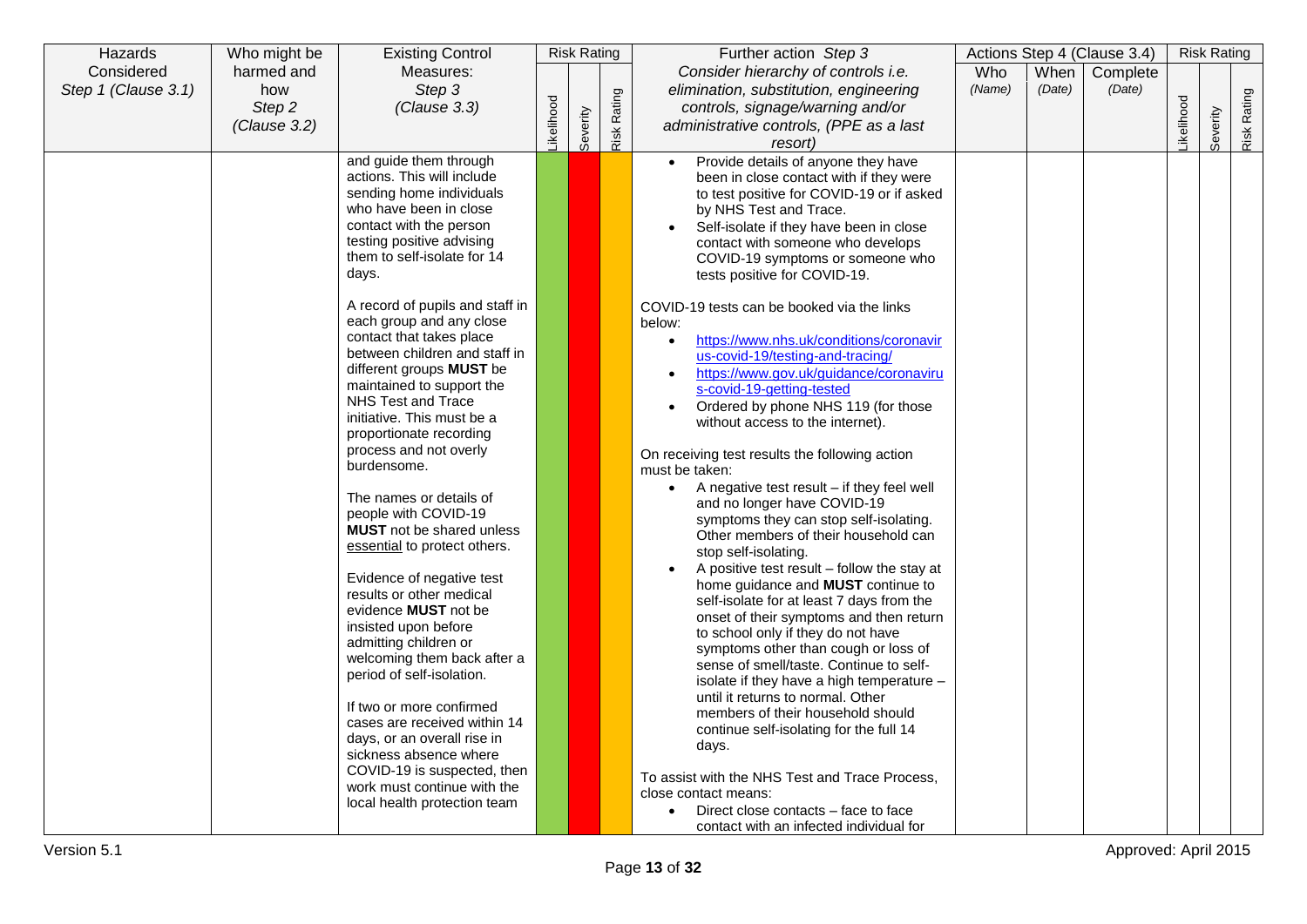| Hazards                                   | Who might be                                                                           | <b>Existing Control</b>                                                                                                                                                                                                                                                                         |           | <b>Risk Rating</b> |             | Further action Step 3                                                                                                                                                                                                                                                                                                                                                                                                                                                                                                                                                                                                                                                                                                                                                                                                                                                                                                                                                                                                                                                                        |               |                | Actions Step 4 (Clause 3.4) |                  | <b>Risk Rating</b> |             |
|-------------------------------------------|----------------------------------------------------------------------------------------|-------------------------------------------------------------------------------------------------------------------------------------------------------------------------------------------------------------------------------------------------------------------------------------------------|-----------|--------------------|-------------|----------------------------------------------------------------------------------------------------------------------------------------------------------------------------------------------------------------------------------------------------------------------------------------------------------------------------------------------------------------------------------------------------------------------------------------------------------------------------------------------------------------------------------------------------------------------------------------------------------------------------------------------------------------------------------------------------------------------------------------------------------------------------------------------------------------------------------------------------------------------------------------------------------------------------------------------------------------------------------------------------------------------------------------------------------------------------------------------|---------------|----------------|-----------------------------|------------------|--------------------|-------------|
| Considered<br>Step 1 (Clause 3.1)         | harmed and<br>how<br>Step 2<br>(Clause 3.2)                                            | Measures:<br>Step 3<br>(Clause 3.3)                                                                                                                                                                                                                                                             | ikelihood | Severity           | Risk Rating | Consider hierarchy of controls i.e.<br>elimination, substitution, engineering<br>controls, signage/warning and/or<br>administrative controls, (PPE as a last<br>resort)                                                                                                                                                                                                                                                                                                                                                                                                                                                                                                                                                                                                                                                                                                                                                                                                                                                                                                                      | Who<br>(Name) | When<br>(Date) | Complete<br>(Date)          | <b>ikelihood</b> | Severity           | Risk Rating |
|                                           |                                                                                        | to act to reduce a possible<br>outbreak.<br>Develop contingency plans<br>for possible local outbreaks.                                                                                                                                                                                          |           |                    |             | any length of time, within 1m, including<br>being coughed on, a face to face<br>conversation, or unprotected physical<br>contact (skin to skin).<br>Proximity contacts - extended close<br>contact (within $1 - 2$ metres for more<br>than 15 minutes) with an infected<br>individual.<br>Travelling in a small vehicle with an<br>infected person.<br>In some instances, a positive case of COVID-19<br>may require reporting to the Health and Safety<br>Executive (HSE) under the RIDDOR Regulations<br>2013:<br>An unintended incident at work has led<br>$\bullet$<br>to someone's possible or actual<br>exposure to coronavirus. This must be<br>reported as a dangerous occurrence.<br>A worker has been diagnosed as having<br>COVID-19 and there is reasonable<br>evidence that it was caused by<br>exposure at work. This must be reported<br>as a case of disease, or;<br>A worker dies as a result of<br>occupational exposure to coronavirus.<br>Before submitting the RIDDOR report please<br>contact the H&S Team for further advice and<br>support via hands@nottscc.gov.uk. |               |                |                             |                  |                    |             |
| Pupils / staff will<br>transmit COVID-19. | Employees,<br>pupils,<br>contractors and<br>visitors may be<br>exposed to<br>COVID-19. | Individuals (including staff,<br>pupils, visitors, contractors<br>etc.) <b>MUST</b> not come into<br>school if they have COVID-<br>19 symptoms or have tested<br>positive in the last 10 days.<br>All those within the school,<br>including, teaching staff,<br>support staff, pupils, visitors |           |                    |             | All staff, pupils, contractors and visitors will be<br>required to use hand sanitiser with soap and<br>water, remembering the importance of proper<br>drying;<br>Before leaving home<br>On arrival at school<br>After using the toilet<br>After breaks / sporting activities<br>When changing rooms<br>Before food preparation                                                                                                                                                                                                                                                                                                                                                                                                                                                                                                                                                                                                                                                                                                                                                               |               |                |                             |                  |                    |             |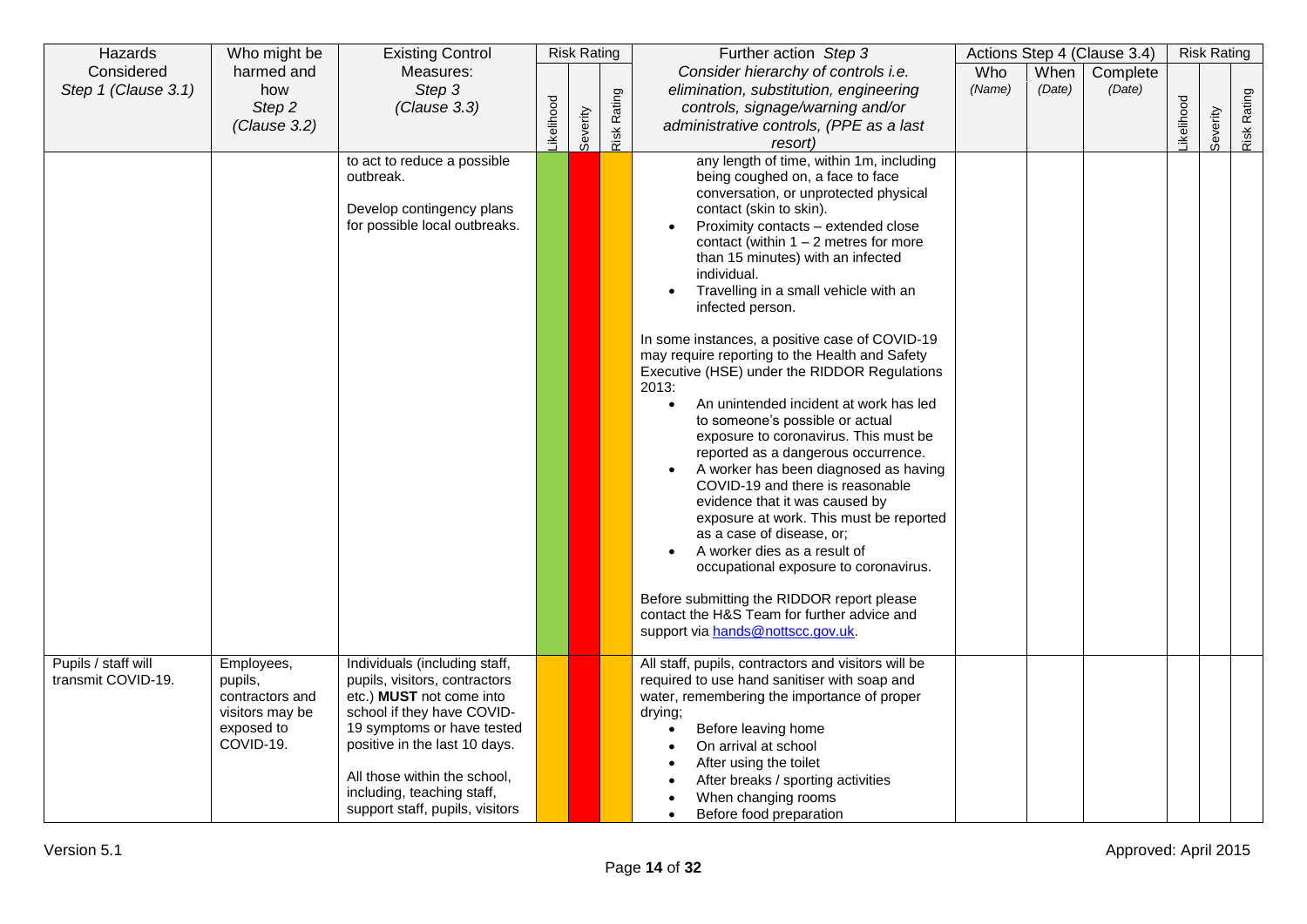| Hazards             | Who might be | <b>Existing Control</b>                                |           |          | <b>Risk Rating</b> | Further action Step 3                                                               |        |        | Actions Step 4 (Clause 3.4) |           | <b>Risk Rating</b> |             |
|---------------------|--------------|--------------------------------------------------------|-----------|----------|--------------------|-------------------------------------------------------------------------------------|--------|--------|-----------------------------|-----------|--------------------|-------------|
| Considered          | harmed and   | Measures:                                              |           |          |                    | Consider hierarchy of controls i.e.                                                 | Who    | When   | Complete                    |           |                    |             |
| Step 1 (Clause 3.1) | how          | Step 3                                                 |           |          |                    | elimination, substitution, engineering                                              | (Name) | (Date) | (Date)                      |           |                    |             |
|                     | Step 2       | (Clause 3.3)                                           |           |          |                    | controls, signage/warning and/or                                                    |        |        |                             |           |                    |             |
|                     | (Clause 3.2) |                                                        | ikelihood |          |                    | administrative controls, (PPE as a last                                             |        |        |                             | ikelihood |                    |             |
|                     |              |                                                        |           | Severity | Risk Rating        | resort)                                                                             |        |        |                             |           | Severity           | Risk Rating |
|                     |              | and contractors <b>MUST</b> follow                     |           |          |                    | Before and after eating any food (inc.                                              |        |        |                             |           |                    |             |
|                     |              | current advice.                                        |           |          |                    | snacks)                                                                             |        |        |                             |           |                    |             |
|                     |              |                                                        |           |          |                    | Before leaving school                                                               |        |        |                             |           |                    |             |
|                     |              | Signage will be displayed                              |           |          |                    |                                                                                     |        |        |                             |           |                    |             |
|                     |              | around school to indicate                              |           |          |                    | Supervised use of hand sanitiser to minimise risk                                   |        |        |                             |           |                    |             |
|                     |              | any local arrangements e.g.                            |           |          |                    | of ingestion. Consider alternatives such as skin                                    |        |        |                             |           |                    |             |
|                     |              | for parents and visitors on<br>arrival to site.        |           |          |                    | friendly skin cleaning wipes.                                                       |        |        |                             |           |                    |             |
|                     |              |                                                        |           |          |                    | Site Team will be responsible for checking stocks                                   |        |        |                             |           |                    |             |
|                     |              | All staff, pupils, contractors                         |           |          |                    | of soap and hand drying facilities throughout                                       |        |        |                             |           |                    |             |
|                     |              | and visitors are required to                           |           |          |                    | each day. Staff to report any issues.                                               |        |        |                             |           |                    |             |
|                     |              | wash their hands at regular                            |           |          |                    |                                                                                     |        |        |                             |           |                    |             |
|                     |              | intervals throughout the day.                          |           |          |                    | Share key messages of hand hygiene with                                             |        |        |                             |           |                    |             |
|                     |              |                                                        |           |          |                    | parents / pupils.                                                                   |        |        |                             |           |                    |             |
|                     |              | Staff to reinforce messages                            |           |          |                    |                                                                                     |        |        |                             |           |                    |             |
|                     |              | (to pupils and others) to;                             |           |          |                    | Government guidance for full opening: schools is                                    |        |        |                             |           |                    |             |
|                     |              | Avoid touching                                         |           |          |                    | available via:<br>https://www.gov.uk/government/publications/actio                  |        |        |                             |           |                    |             |
|                     |              | eyes, nose and<br>mouth with                           |           |          |                    | ns-for-schools-during-the-coronavirus-                                              |        |        |                             |           |                    |             |
|                     |              | unwashed hands.                                        |           |          |                    | outbreak/guidance-for-full-opening-schools                                          |        |        |                             |           |                    |             |
|                     |              | Wash hands                                             |           |          |                    |                                                                                     |        |        |                             |           |                    |             |
|                     |              | immediately after                                      |           |          |                    | Social distancing in school will include;                                           |        |        |                             |           |                    |             |
|                     |              | doing so.                                              |           |          |                    | Sitting children side by side at desks                                              |        |        |                             |           |                    |             |
|                     |              | Catch it, Bin it, Kill                                 |           |          |                    | facing forward that are spaced apart                                                |        |        |                             |           |                    |             |
|                     |              | it. Cover cough /                                      |           |          |                    | Ensuring everyone queues and eats                                                   |        |        |                             |           |                    |             |
|                     |              | sneeze with tissue,                                    |           |          |                    | further apart than normal                                                           |        |        |                             |           |                    |             |
|                     |              | throwing tissue in                                     |           |          |                    | Keeping apart when in the playground<br>$\bullet$                                   |        |        |                             |           |                    |             |
|                     |              | the bin and washing                                    |           |          |                    | or doing any physical exercise                                                      |        |        |                             |           |                    |             |
|                     |              | hands.                                                 |           |          |                    | Visiting the toilet one after the other<br>$\bullet$                                |        |        |                             |           |                    |             |
|                     |              | Tissues provided in                                    |           |          |                    | Staggering break times                                                              |        |        |                             |           |                    |             |
|                     |              | classrooms.                                            |           |          |                    | Putting guidelines on the floor in<br>$\bullet$                                     |        |        |                             |           |                    |             |
|                     |              |                                                        |           |          |                    | corridors                                                                           |        |        |                             |           |                    |             |
|                     |              | Where a sink is not nearby,                            |           |          |                    | Avoiding unnecessary staff gatherings.                                              |        |        |                             |           |                    |             |
|                     |              | appropriate hand sanitizer in                          |           |          |                    | Guidelines put on floor to indicate where<br>2 metre zone is for teaching and where |        |        |                             |           |                    |             |
|                     |              | classrooms / other learning                            |           |          |                    | this is not possible, staff or front row                                            |        |        |                             |           |                    |             |
|                     |              | environments.                                          |           |          |                    | pupils will be asked to where a face                                                |        |        |                             |           |                    |             |
|                     |              |                                                        |           |          |                    | shield or mask respectively whilst                                                  |        |        |                             |           |                    |             |
|                     |              | Use of hand gel and                                    |           |          |                    | teaching                                                                            |        |        |                             |           |                    |             |
|                     |              | accessibility to children is<br>risk assessed within a |           |          |                    |                                                                                     |        |        |                             |           |                    |             |
|                     |              | COSHH assessment and                                   |           |          |                    | Social distancing for very young children will be                                   |        |        |                             |           |                    |             |
|                     |              |                                                        |           |          |                    | harder to maintain. Staff to implement the                                          |        |        |                             |           |                    |             |
| Version 5.1         |              |                                                        |           |          |                    |                                                                                     |        |        | Approved: April 2015        |           |                    |             |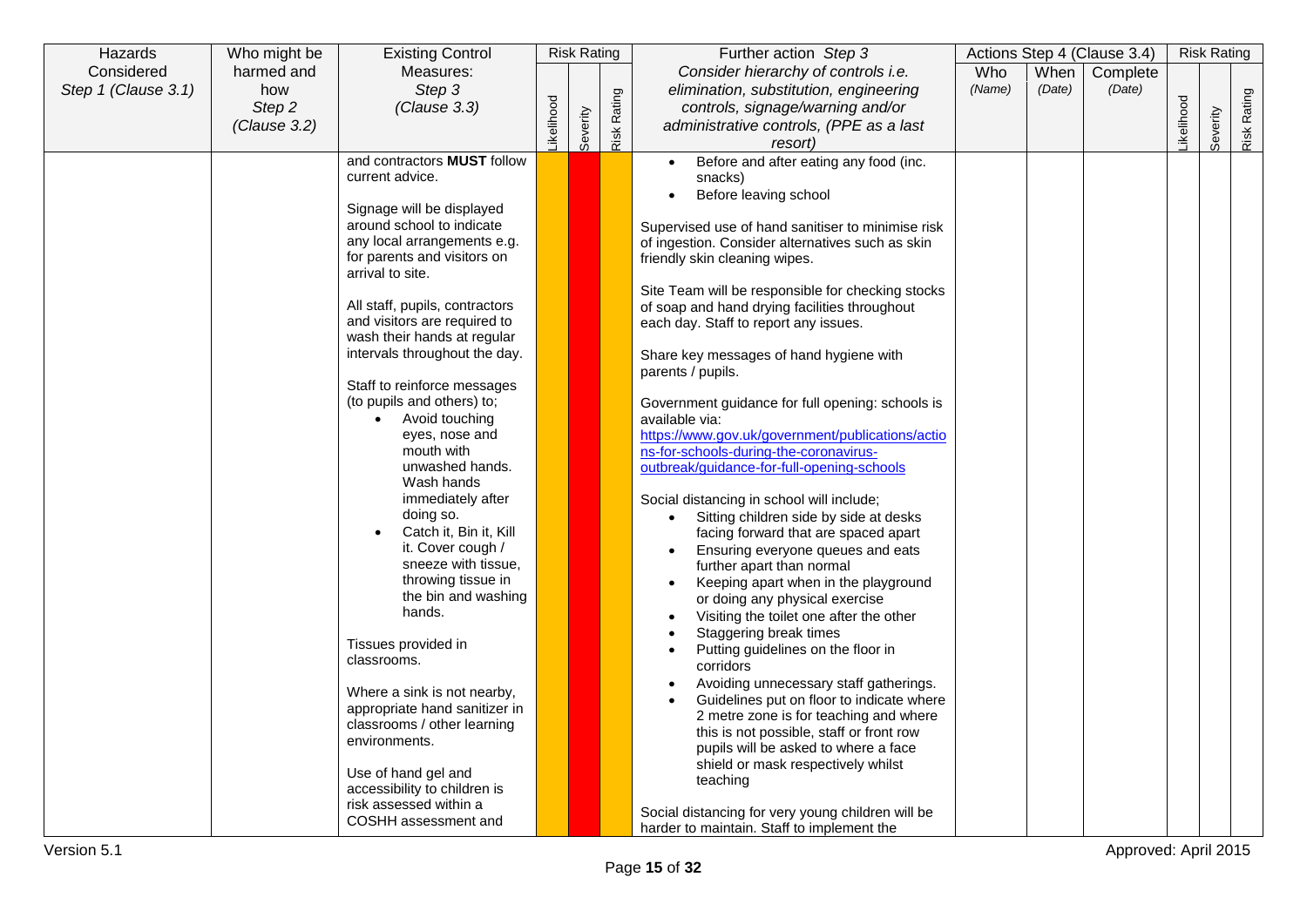| Hazards                                                                                                | Who might be                                                                           | <b>Existing Control</b>                                                                                                                                                                                                                                                                                                                                                                                                                                                                                                                                                                                                                                                              |           |          | <b>Risk Rating</b> | Further action Step 3                                                                                                                                                                                                                                                                                                                                                                                                                                                                                                                                                                                                                                                                                                                                                                                                                                                                                                                                                                               |               |                | Actions Step 4 (Clause 3.4) |           | <b>Risk Rating</b> |             |
|--------------------------------------------------------------------------------------------------------|----------------------------------------------------------------------------------------|--------------------------------------------------------------------------------------------------------------------------------------------------------------------------------------------------------------------------------------------------------------------------------------------------------------------------------------------------------------------------------------------------------------------------------------------------------------------------------------------------------------------------------------------------------------------------------------------------------------------------------------------------------------------------------------|-----------|----------|--------------------|-----------------------------------------------------------------------------------------------------------------------------------------------------------------------------------------------------------------------------------------------------------------------------------------------------------------------------------------------------------------------------------------------------------------------------------------------------------------------------------------------------------------------------------------------------------------------------------------------------------------------------------------------------------------------------------------------------------------------------------------------------------------------------------------------------------------------------------------------------------------------------------------------------------------------------------------------------------------------------------------------------|---------------|----------------|-----------------------------|-----------|--------------------|-------------|
| Considered<br>Step 1 (Clause 3.1)                                                                      | harmed and<br>how<br>Step 2<br>(Clause 3.2)                                            | Measures:<br>Step 3<br>(Clause 3.3)                                                                                                                                                                                                                                                                                                                                                                                                                                                                                                                                                                                                                                                  | ikelihood | Severity | Risk Rating        | Consider hierarchy of controls i.e.<br>elimination, substitution, engineering<br>controls, signage/warning and/or<br>administrative controls, (PPE as a last<br>resort)                                                                                                                                                                                                                                                                                                                                                                                                                                                                                                                                                                                                                                                                                                                                                                                                                             | Who<br>(Name) | When<br>(Date) | Complete<br>(Date)          | ikelihood | Severity           | Risk Rating |
|                                                                                                        |                                                                                        | MSDS sheet is available.<br>Specific consideration to<br>ingestion and fire. Note:<br>hand washing is more<br>effective than the use of<br>hand gel.<br>Social distancing will be<br>maintained wherever<br>possible ensuring that staff<br>and pupils are spaced apart<br>at all times.                                                                                                                                                                                                                                                                                                                                                                                             |           |          |                    | recommended measures as far as they are able,<br>whilst ensuring children are kept safe and well<br>cared for.                                                                                                                                                                                                                                                                                                                                                                                                                                                                                                                                                                                                                                                                                                                                                                                                                                                                                      |               |                |                             |           |                    |             |
| Increased risk of<br>transmission due to<br>increased pupils / staff<br>working in close<br>proximity. | Employees,<br>pupils,<br>contractors and<br>visitors may be<br>exposed to<br>COVID-19. | Social distancing MUST be<br>maintained wherever<br>possible ensuring that staff<br>and pupils are spaced out at<br>all times.<br>Children, young people and<br>staff to only mix in a<br>consistent group.<br>Groups to remain 2m away<br>from each other wherever<br>possible. Consider limiting<br>interaction, sharing rooms<br>and social spaces between<br>groups as much as possible.<br>Key Stage 4 / 5 small groups<br>wherever possible, in some<br>cases due to the range of<br>curriculum subjects this may<br>need to be the size of a year<br>group.<br>Key Stage 3 and Primary<br>schools to implement small<br>groups (class sized or<br>smaller) wherever possible. |           |          |                    | Staff should maintain a 2m distance from each<br>other, and from pupils wherever possible. This<br>will not always be feasible (particularly with<br>younger pupils or pupils with complex needs),<br>however, adults MUST do this when<br>circumstances allow.<br>Staff to avoid close face to face contact and<br>minimise the time spent within 1m of anyone.<br>Older pupils should be supported to maintain<br>distance and not touch staff and their peers<br>where possible.<br>Government guidance for full opening: schools is<br>available via:<br>https://www.gov.uk/government/publications/actio<br>ns-for-schools-during-the-coronavirus-<br>outbreak/guidance-for-full-opening-schools<br>If there are shortages of teachers, then teaching<br>assistants can be allocated to lead a group or<br>cover lessons if working under the direction of<br>qualified or nominated teacher.<br>Pre-school children in early years settings, the<br>staff to child rations within Early Years |               |                |                             |           |                    |             |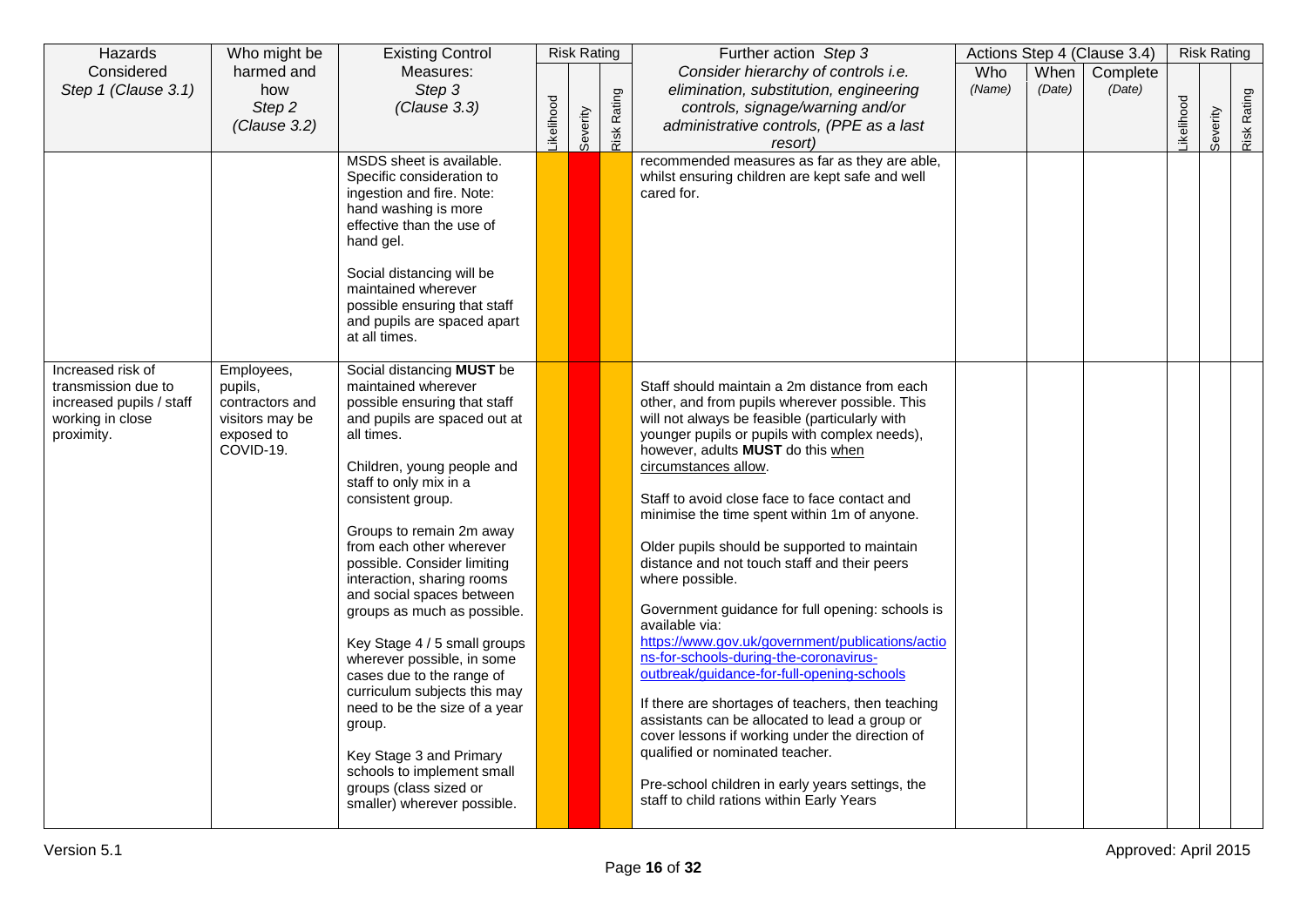| Considered<br>harmed and<br>Measures:<br>Consider hierarchy of controls i.e.<br>Who<br>Complete<br>When<br>Step 3<br>Step 1 (Clause 3.1)<br>elimination, substitution, engineering<br>how<br>(Name)<br>(Date)<br>(Date)<br>Risk Rating<br><b>ikelihood</b><br><b>ikelihood</b><br>Step 2<br>(Clause 3.3)<br>controls, signage/warning and/or<br>Severity<br>Severity<br>(Clause 3.2)<br>administrative controls, (PPE as a last<br>resort)<br>Foundation Stage (EYFS) continue to apply as<br>Teachers and other staff can<br>operate across different<br>set out in guidance available via:<br>https://www.gov.uk/government/publications/earl<br>classes and year groups in<br>y-years-foundation-stage-framework--2<br>order to facilitate the delivery<br>of the school timetable.<br>If moving furniture to create more space in<br>Where staff need to move<br>classrooms, ensure that this does not create any<br>additional hazards:<br>between classes and year<br>groups, they should try and<br>Fire risk<br>$\bullet$<br>keep their distance from<br>Impede emergency exit routes<br>pupils and other staff as<br>Trip hazard<br>much as they can, ideally 2m<br>Manual handling.<br>from other adults.<br>Supply teachers, peripatetic teachers and/or<br>Wherever possible staff<br>other temporary staff can move between schools.<br>should stay at the front of the<br>They should ensure they minimise contact and<br>class to teach lessons.<br>maintain as much distance as possible from<br>other staff.<br>Wherever possible children<br>and young people use the<br>Specialists, therapists, clinicians and other<br>same classroom or area of a<br>support staff for pupils with SEND should provide<br>setting throughout the day,<br>interventions as usual.<br>with a thorough cleaning of<br>the rooms at the end of the<br>day.<br>Adapt classrooms to support<br>distancing where possible.<br>Move unnecessary furniture<br>out of classrooms to make<br>more space.<br>Pupils to be seated side by<br>side facing forwards.<br>Desks are spaced as far<br>apart as possible (wherever<br>possible 2m apart). | Hazards | Who might be | <b>Existing Control</b>      | <b>Risk Rating</b> | Further action Step 3 |  | Actions Step 4 (Clause 3.4) | <b>Risk Rating</b> |             |
|----------------------------------------------------------------------------------------------------------------------------------------------------------------------------------------------------------------------------------------------------------------------------------------------------------------------------------------------------------------------------------------------------------------------------------------------------------------------------------------------------------------------------------------------------------------------------------------------------------------------------------------------------------------------------------------------------------------------------------------------------------------------------------------------------------------------------------------------------------------------------------------------------------------------------------------------------------------------------------------------------------------------------------------------------------------------------------------------------------------------------------------------------------------------------------------------------------------------------------------------------------------------------------------------------------------------------------------------------------------------------------------------------------------------------------------------------------------------------------------------------------------------------------------------------------------------------------------------------------------------------------------------------------------------------------------------------------------------------------------------------------------------------------------------------------------------------------------------------------------------------------------------------------------------------------------------------------------------------------------------------------------------------------------------------------------------------------------------------------------------------------------------|---------|--------------|------------------------------|--------------------|-----------------------|--|-----------------------------|--------------------|-------------|
|                                                                                                                                                                                                                                                                                                                                                                                                                                                                                                                                                                                                                                                                                                                                                                                                                                                                                                                                                                                                                                                                                                                                                                                                                                                                                                                                                                                                                                                                                                                                                                                                                                                                                                                                                                                                                                                                                                                                                                                                                                                                                                                                              |         |              |                              |                    |                       |  |                             |                    |             |
|                                                                                                                                                                                                                                                                                                                                                                                                                                                                                                                                                                                                                                                                                                                                                                                                                                                                                                                                                                                                                                                                                                                                                                                                                                                                                                                                                                                                                                                                                                                                                                                                                                                                                                                                                                                                                                                                                                                                                                                                                                                                                                                                              |         |              |                              |                    |                       |  |                             |                    |             |
|                                                                                                                                                                                                                                                                                                                                                                                                                                                                                                                                                                                                                                                                                                                                                                                                                                                                                                                                                                                                                                                                                                                                                                                                                                                                                                                                                                                                                                                                                                                                                                                                                                                                                                                                                                                                                                                                                                                                                                                                                                                                                                                                              |         |              |                              |                    |                       |  |                             |                    |             |
|                                                                                                                                                                                                                                                                                                                                                                                                                                                                                                                                                                                                                                                                                                                                                                                                                                                                                                                                                                                                                                                                                                                                                                                                                                                                                                                                                                                                                                                                                                                                                                                                                                                                                                                                                                                                                                                                                                                                                                                                                                                                                                                                              |         |              |                              |                    |                       |  |                             |                    |             |
|                                                                                                                                                                                                                                                                                                                                                                                                                                                                                                                                                                                                                                                                                                                                                                                                                                                                                                                                                                                                                                                                                                                                                                                                                                                                                                                                                                                                                                                                                                                                                                                                                                                                                                                                                                                                                                                                                                                                                                                                                                                                                                                                              |         |              |                              |                    |                       |  |                             |                    |             |
|                                                                                                                                                                                                                                                                                                                                                                                                                                                                                                                                                                                                                                                                                                                                                                                                                                                                                                                                                                                                                                                                                                                                                                                                                                                                                                                                                                                                                                                                                                                                                                                                                                                                                                                                                                                                                                                                                                                                                                                                                                                                                                                                              |         |              |                              |                    |                       |  |                             |                    | Risk Rating |
|                                                                                                                                                                                                                                                                                                                                                                                                                                                                                                                                                                                                                                                                                                                                                                                                                                                                                                                                                                                                                                                                                                                                                                                                                                                                                                                                                                                                                                                                                                                                                                                                                                                                                                                                                                                                                                                                                                                                                                                                                                                                                                                                              |         |              | Consider seating students at |                    |                       |  |                             |                    |             |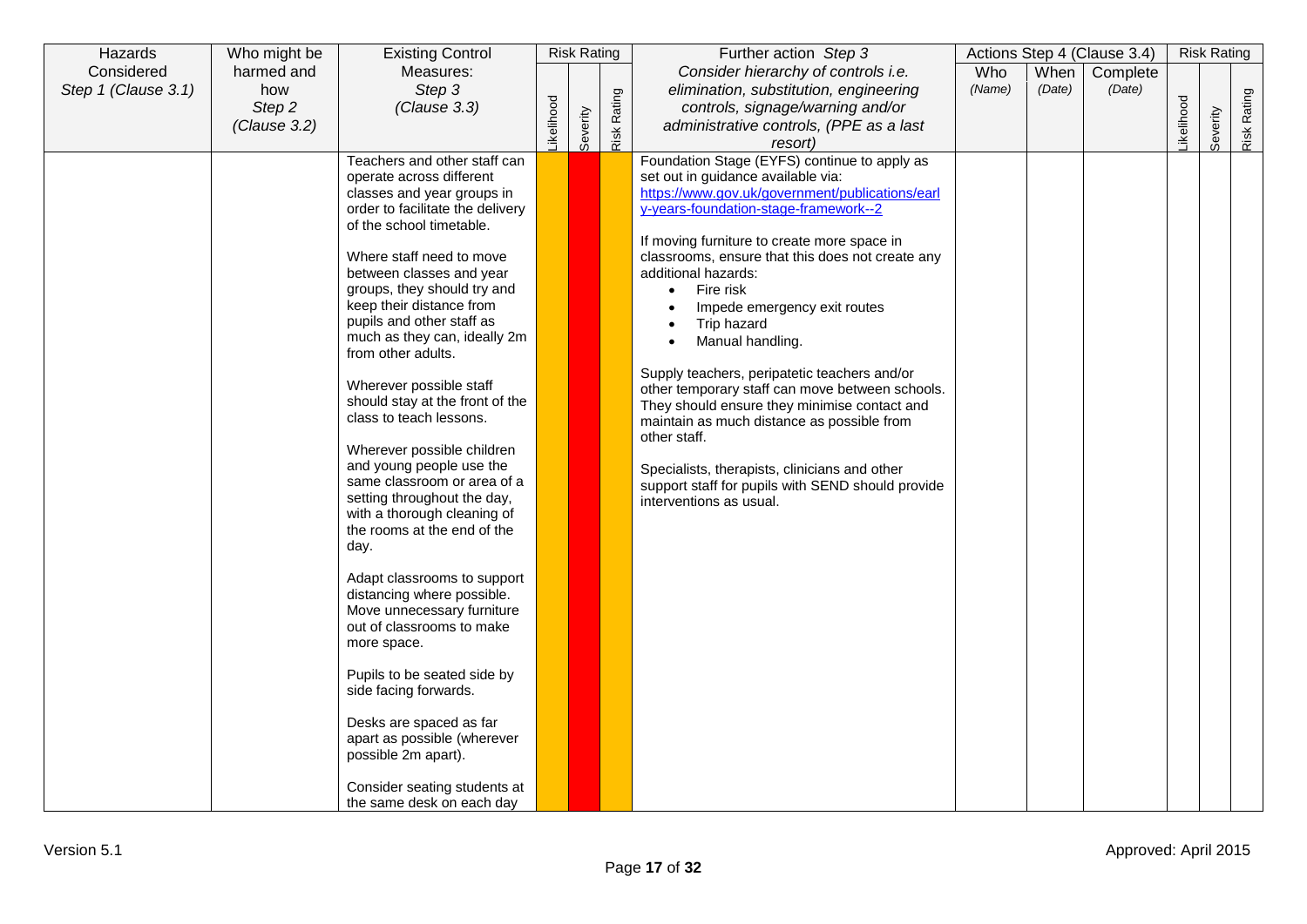| Hazards                  | Who might be    | <b>Existing Control</b>                              |            | <b>Risk Rating</b> |             | Further action Step 3                                                                                 |        |        | Actions Step 4 (Clause 3.4) |                  | <b>Risk Rating</b> |             |
|--------------------------|-----------------|------------------------------------------------------|------------|--------------------|-------------|-------------------------------------------------------------------------------------------------------|--------|--------|-----------------------------|------------------|--------------------|-------------|
| Considered               | harmed and      | Measures:                                            |            |                    |             | Consider hierarchy of controls i.e.                                                                   | Who    | When   | Complete                    |                  |                    |             |
| Step 1 (Clause 3.1)      | how             | Step 3                                               |            |                    |             | elimination, substitution, engineering                                                                | (Name) | (Date) | (Date)                      |                  |                    |             |
|                          | Step 2          | (Clause 3.3)                                         | _ikelihood |                    | Risk Rating | controls, signage/warning and/or                                                                      |        |        |                             | <b>ikelihood</b> |                    | Risk Rating |
|                          | (Clause 3.2)    |                                                      |            | Severity           |             | administrative controls, (PPE as a last                                                               |        |        |                             |                  | Severity           |             |
|                          |                 |                                                      |            |                    |             | resort)                                                                                               |        |        |                             |                  |                    |             |
|                          |                 | if they attend on consecutive                        |            |                    |             |                                                                                                       |        |        |                             |                  |                    |             |
|                          |                 | days.                                                |            |                    |             |                                                                                                       |        |        |                             |                  |                    |             |
|                          |                 |                                                      |            |                    |             |                                                                                                       |        |        |                             |                  |                    |             |
| Use of face coverings in | Employees,      | If the school is in an area                          |            |                    |             | Government guidance for face coverings: when                                                          |        |        |                             |                  |                    |             |
| education settings to    | pupils,         | subject to a local lockdown                          |            |                    |             | to wear one and how to make your own is                                                               |        |        |                             |                  |                    |             |
| minimise transmission    | contractors and | pupils in year 7 and above                           |            |                    |             | available via:                                                                                        |        |        |                             |                  |                    |             |
| of COVID-19.             | visitors may be | will be required to wear face                        |            |                    |             | https://www.gov.uk/government/publications/face                                                       |        |        |                             |                  |                    |             |
|                          | exposed to      | coverings in school corridors                        |            |                    |             | -coverings-when-to-wear-one-and-how-to-make-                                                          |        |        |                             |                  |                    |             |
|                          | COVID-19.       | (and other communal spaces                           |            |                    |             | your-own/face-coverings-when-to-wear-one-and-                                                         |        |        |                             |                  |                    |             |
|                          |                 | where social distancing                              |            |                    |             | how-to-make-your-own                                                                                  |        |        |                             |                  |                    |             |
|                          |                 | cannot be maintained).                               |            |                    |             |                                                                                                       |        |        |                             |                  |                    |             |
|                          |                 | However note NOVA policy                             |            |                    |             | NOVA education trust have implemented the                                                             |        |        |                             |                  |                    |             |
|                          |                 | on facial coverings.                                 |            |                    |             | policy of wearing face masks for all year groups                                                      |        |        |                             |                  |                    |             |
|                          |                 |                                                      |            |                    |             | to be worn in school corridors (and other                                                             |        |        |                             |                  |                    |             |
|                          |                 | Where lockdown does not                              |            |                    |             | communal spaces where social distancing                                                               |        |        |                             |                  |                    |             |
|                          |                 | apply - NOVA Education                               |            |                    |             | cannot be maintained)                                                                                 |        |        |                             |                  |                    |             |
|                          |                 | Trust has implemented the                            |            |                    |             |                                                                                                       |        |        |                             |                  |                    |             |
|                          |                 | use of Facial coverings in all<br>areas where social |            |                    |             | Pupils provided with clear instructions regarding<br>how to put on, remove, store and dispose of face |        |        |                             |                  |                    |             |
|                          |                 | distancing cannot be                                 |            |                    |             | coverings via student INSET sessions                                                                  |        |        |                             |                  |                    |             |
|                          |                 | maintained.                                          |            |                    |             |                                                                                                       |        |        |                             |                  |                    |             |
|                          |                 | Face coverings MUST be                               |            |                    |             | Staff provided with clear instructions regarding                                                      |        |        |                             |                  |                    |             |
|                          |                 | worn correctly to avoid                              |            |                    |             | how to put on, remove, store and dispose of face                                                      |        |        |                             |                  |                    |             |
|                          |                 | inadvertently increase the                           |            |                    |             | coverings via INSET                                                                                   |        |        |                             |                  |                    |             |
|                          |                 | risks of transmission.                               |            |                    |             |                                                                                                       |        |        |                             |                  |                    |             |
|                          |                 |                                                      |            |                    |             | If staff or pupils are unable to access a face                                                        |        |        |                             |                  |                    |             |
|                          |                 | Hands must be washed                                 |            |                    |             | covering, or where they are unable to use their                                                       |        |        |                             |                  |                    |             |
|                          |                 | before and after touching                            |            |                    |             | face covering (e.g. having forgotten it, becoming                                                     |        |        |                             |                  |                    |             |
|                          |                 | face coverings (including to                         |            |                    |             | soiled or unsafe), education settings should take                                                     |        |        |                             |                  |                    |             |
|                          |                 | remove or put them on).                              |            |                    |             | steps to have a small contingency supply                                                              |        |        |                             |                  |                    |             |
|                          |                 |                                                      |            |                    |             | available to meet such needs.                                                                         |        |        |                             |                  |                    |             |
|                          |                 | Face coverings to be stored                          |            |                    |             |                                                                                                       |        |        |                             |                  |                    |             |
|                          |                 | in individual, sealable plastic                      |            |                    |             | Some individuals are exempt from wearing face                                                         |        |        |                             |                  |                    |             |
|                          |                 | bags between use.                                    |            |                    |             | coverings. For example, people who cannot put                                                         |        |        |                             |                  |                    |             |
|                          |                 | If face coverings become                             |            |                    |             | on, wear or remove a face covering because of a<br>physical or mental illness or impairment, or       |        |        |                             |                  |                    |             |
|                          |                 | damp, they should not be                             |            |                    |             | disability, or if you are speaking to or providing                                                    |        |        |                             |                  |                    |             |
|                          |                 | worn and replaced carefully.                         |            |                    |             | assistance to someone who relies on lip reading,                                                      |        |        |                             |                  |                    |             |
|                          |                 |                                                      |            |                    |             | clear sound or facial expression to communicate.                                                      |        |        |                             |                  |                    |             |
|                          |                 | Face coverings are not                               |            |                    |             |                                                                                                       |        |        |                             |                  |                    |             |
|                          |                 | deemed necessary in                                  |            |                    |             |                                                                                                       |        |        |                             |                  |                    |             |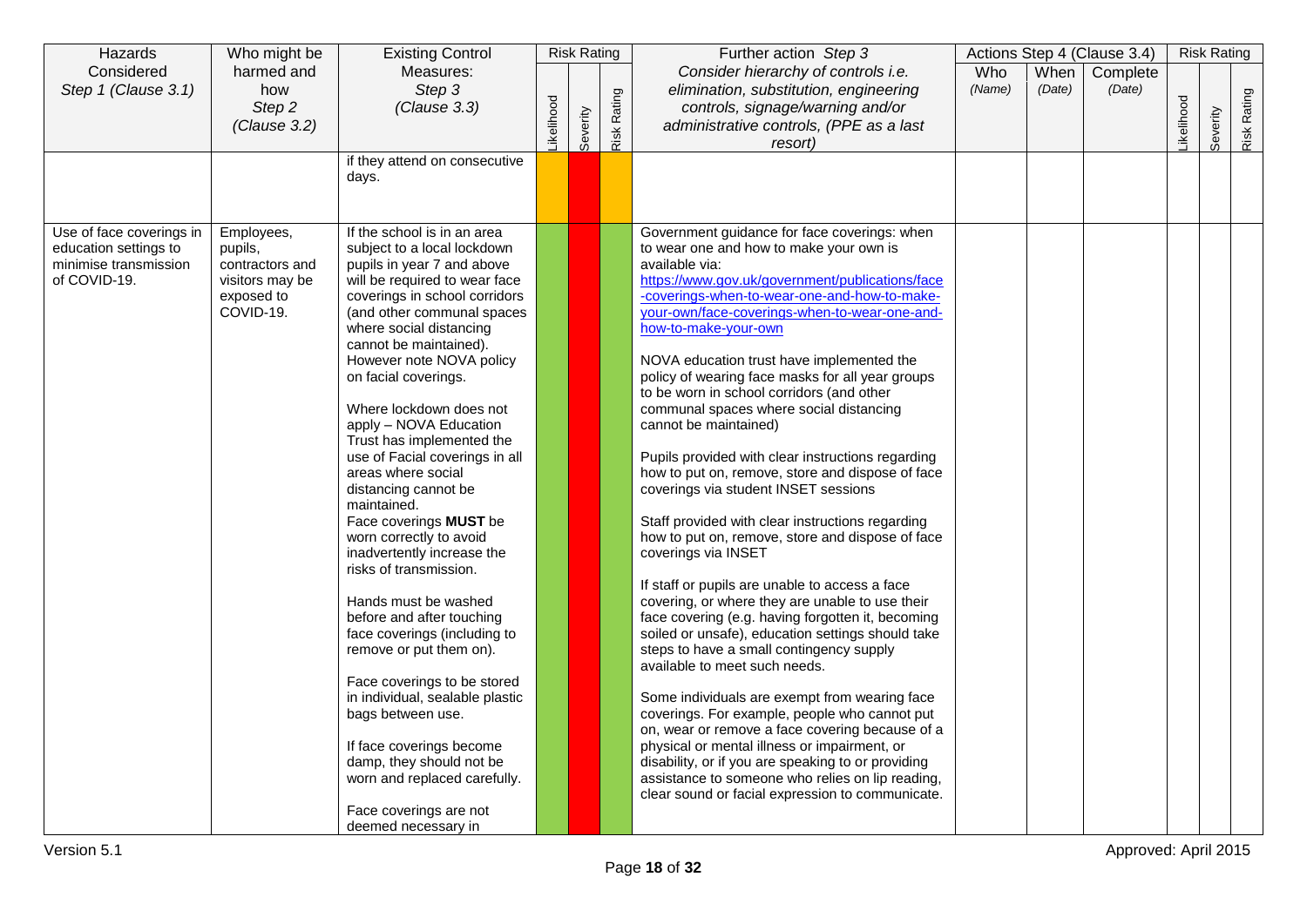| Hazards                 | Who might be                  | <b>Existing Control</b>                                       |            |          | <b>Risk Rating</b> | Further action Step 3                                                                  |        |        | Actions Step 4 (Clause 3.4) |           | <b>Risk Rating</b> |             |
|-------------------------|-------------------------------|---------------------------------------------------------------|------------|----------|--------------------|----------------------------------------------------------------------------------------|--------|--------|-----------------------------|-----------|--------------------|-------------|
| Considered              | harmed and                    | Measures:                                                     |            |          |                    | Consider hierarchy of controls i.e.                                                    | Who    | When   | Complete                    |           |                    |             |
| Step 1 (Clause 3.1)     | how                           | Step 3                                                        |            |          |                    | elimination, substitution, engineering                                                 | (Name) | (Date) | (Date)                      |           |                    |             |
|                         | Step 2                        | (Clause 3.3)                                                  | Likelihood | Severity | Risk Rating        | controls, signage/warning and/or<br>administrative controls, (PPE as a last            |        |        |                             | ikelihood | Severity           | Risk Rating |
|                         | (Clause 3.2)                  |                                                               |            |          |                    | resort)                                                                                |        |        |                             |           |                    |             |
|                         |                               | classrooms even where                                         |            |          |                    | Government guidance for face coverings in                                              |        |        |                             |           |                    |             |
|                         |                               | social distancing is not                                      |            |          |                    | education is available via:                                                            |        |        |                             |           |                    |             |
|                         |                               | possible.                                                     |            |          |                    | https://www.gov.uk/government/publications/face                                        |        |        |                             |           |                    |             |
|                         |                               |                                                               |            |          |                    | -coverings-in-education/face-coverings-in-                                             |        |        |                             |           |                    |             |
|                         |                               |                                                               |            |          |                    | education                                                                              |        |        |                             |           |                    |             |
|                         |                               |                                                               |            |          |                    | Nottinghamshire County Council personal                                                |        |        |                             |           |                    |             |
|                         |                               |                                                               |            |          |                    | protective equipment (PPE) guidance for schools                                        |        |        |                             |           |                    |             |
|                         |                               |                                                               |            |          |                    | and other educational settings during the COVID-                                       |        |        |                             |           |                    |             |
|                         |                               |                                                               |            |          |                    | 19 pandemic guidance is available and will be<br>implemented. The guidance document is |        |        |                             |           |                    |             |
|                         |                               |                                                               |            |          |                    | available via:                                                                         |        |        |                             |           |                    |             |
|                         |                               |                                                               |            |          |                    | https://www.nottinghamshire.gov.uk/education/sc                                        |        |        |                             |           |                    |             |
|                         |                               |                                                               |            |          |                    | hool-holidays-and-closures/back-to-                                                    |        |        |                             |           |                    |             |
|                         |                               |                                                               |            |          |                    | school/coronavirus-and-schools-nottinghamshire-<br>ppe-quidance                        |        |        |                             |           |                    |             |
|                         |                               |                                                               |            |          |                    |                                                                                        |        |        |                             |           |                    |             |
| COVID-19 transmission   | Employees,                    | Cleaning regime reviewed to                                   |            |          |                    | Site Team will be responsible for checking stocks                                      |        |        |                             |           |                    |             |
| via the physical school | pupils,                       | provide extra attention to                                    |            |          |                    | cleaning products and resources are available.                                         |        |        |                             |           |                    |             |
| environment.            | contractors and               | hand contact points,                                          |            |          |                    | Government guidance relating to cleaning and                                           |        |        |                             |           |                    |             |
|                         | visitors may be<br>exposed to | surfaces, shared areas used<br>by different groups and toilet |            |          |                    | waste management in non-healthcare setting will                                        |        |        |                             |           |                    |             |
|                         | COVID-19.                     | spaces are cleaned                                            |            |          |                    | be followed. This is available via:                                                    |        |        |                             |           |                    |             |
|                         |                               | throughout the school day.                                    |            |          |                    | https://www.gov.uk/government/publications/covi                                        |        |        |                             |           |                    |             |
|                         |                               |                                                               |            |          |                    | d-19-decontamination-in-non-healthcare-settings                                        |        |        |                             |           |                    |             |
|                         |                               | Refer to government<br>guidance for managing                  |            |          |                    | If storing waste, prior to disposal due to                                             |        |        |                             |           |                    |             |
|                         |                               | playgrounds when using                                        |            |          |                    | confirmed or suspected COVID-19 ensure this                                            |        |        |                             |           |                    |             |
|                         |                               | fixed play equipment,                                         |            |          |                    | does not create any additional hazards:                                                |        |        |                             |           |                    |             |
|                         |                               | including;                                                    |            |          |                    | Fire risk<br>$\bullet$                                                                 |        |        |                             |           |                    |             |
|                         |                               | Limit number of<br>$\bullet$                                  |            |          |                    | Impede emergency exit routes<br>$\bullet$                                              |        |        |                             |           |                    |             |
|                         |                               | users (e.g. one<br>group at a time).                          |            |          |                    | Trip hazard.                                                                           |        |        |                             |           |                    |             |
|                         |                               | Implement a                                                   |            |          |                    | Government guidance for managing playgrounds                                           |        |        |                             |           |                    |             |
|                         |                               | cleaning regime                                               |            |          |                    | and outdoor gyms is available via:                                                     |        |        |                             |           |                    |             |
|                         |                               | (particularly                                                 |            |          |                    | https://www.gov.uk/government/publications/covi                                        |        |        |                             |           |                    |             |
|                         |                               | between group                                                 |            |          |                    | d-19-guidance-for-managing-playgrounds-and-                                            |        |        |                             |           |                    |             |
|                         |                               | use).<br>Wash hands before                                    |            |          |                    | outdoor-gyms/covid-19-guidance-for-managing-<br>playgrounds-and-outdoor-gyms           |        |        |                             |           |                    |             |
|                         |                               | and after use.                                                |            |          |                    |                                                                                        |        |        |                             |           |                    |             |
|                         |                               |                                                               |            |          |                    | The SR41 COSHH Assessment Form and                                                     |        |        |                             |           |                    |             |
|                         |                               |                                                               |            |          |                    | additional guidance relating to hazardous                                              |        |        |                             |           |                    |             |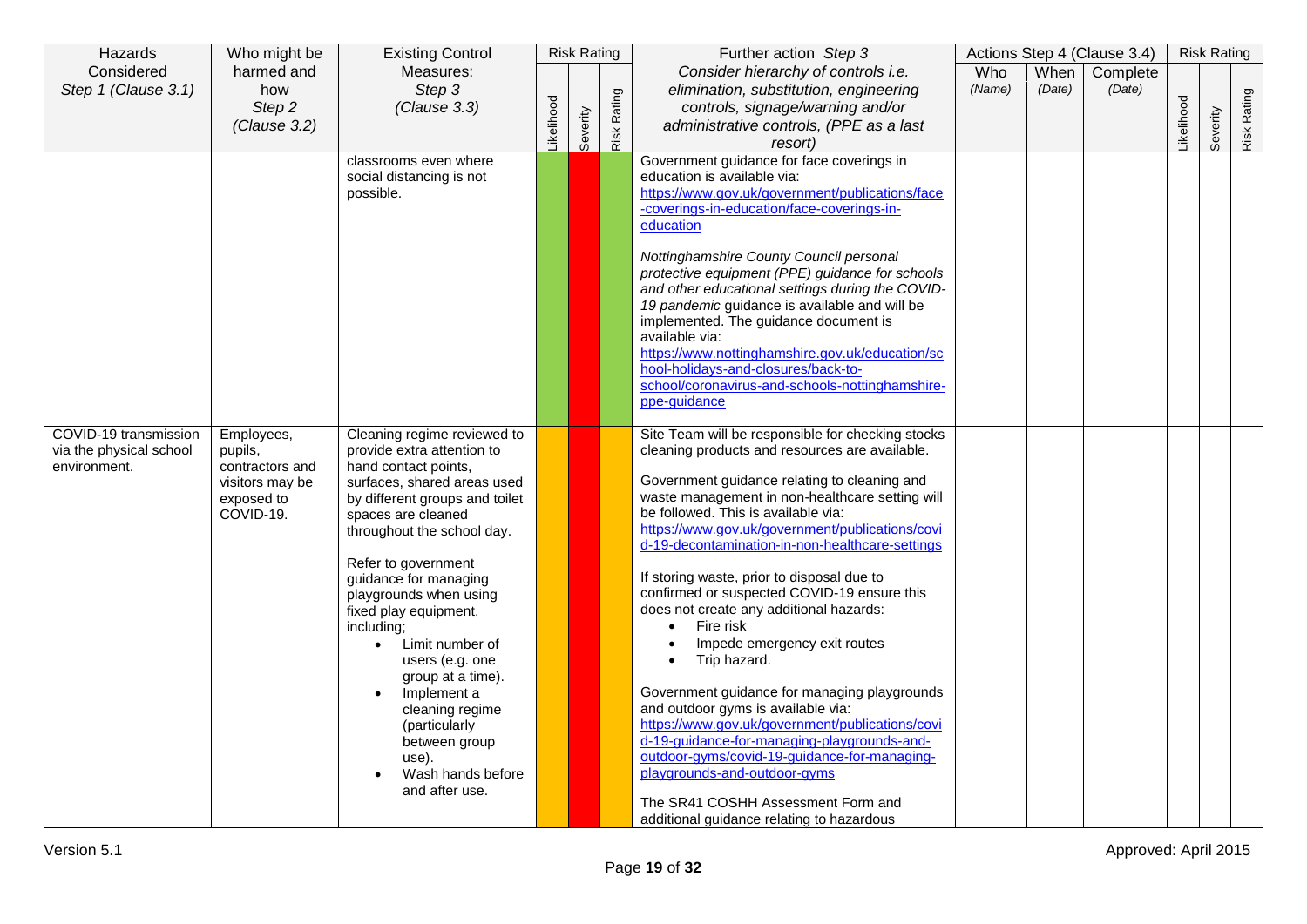| Hazards             | Who might be | <b>Existing Control</b>                                       |            | <b>Risk Rating</b> |             | Further action Step 3                                                                              |        |        | Actions Step 4 (Clause 3.4) |           | <b>Risk Rating</b> |             |
|---------------------|--------------|---------------------------------------------------------------|------------|--------------------|-------------|----------------------------------------------------------------------------------------------------|--------|--------|-----------------------------|-----------|--------------------|-------------|
| Considered          | harmed and   | Measures:                                                     |            |                    |             | Consider hierarchy of controls i.e.                                                                | Who    | When   | Complete                    |           |                    |             |
| Step 1 (Clause 3.1) | how          | Step 3                                                        |            |                    |             | elimination, substitution, engineering                                                             | (Name) | (Date) | (Date)                      |           |                    |             |
|                     | Step 2       | (Clause 3.3)                                                  |            |                    |             | controls, signage/warning and/or                                                                   |        |        |                             |           |                    |             |
|                     | (Clause 3.2) |                                                               | Likelihood | Severity           | Risk Rating | administrative controls, (PPE as a last<br>resort)                                                 |        |        |                             | ikelihood | Severity           | Risk Rating |
|                     |              | Prop doors open, where safe                                   |            |                    |             | substances is available on the Nottinghamshire                                                     |        |        |                             |           |                    |             |
|                     |              | to do so (considering fire                                    |            |                    |             | Schools Portal at:                                                                                 |        |        |                             |           |                    |             |
|                     |              | safety and safeguarding), to<br>limit use of door handles and |            |                    |             | https://www.nottinghamshire.gov.uk/schoolsporta<br>l/health-and-safety/premises-health-and-safety- |        |        |                             |           |                    |             |
|                     |              | aid ventilation. Fire doors                                   |            |                    |             | file-yellow-folder/15-hazardous-substances-                                                        |        |        |                             |           |                    |             |
|                     |              | MUST not be propped open.                                     |            |                    |             | coshh                                                                                              |        |        |                             |           |                    |             |
|                     |              | Bins for tissues to be                                        |            |                    |             |                                                                                                    |        |        |                             |           |                    |             |
|                     |              | emptied at the end of the                                     |            |                    |             |                                                                                                    |        |        |                             |           |                    |             |
|                     |              | day.                                                          |            |                    |             |                                                                                                    |        |        |                             |           |                    |             |
|                     |              | Interim cleaning during the                                   |            |                    |             |                                                                                                    |        |        |                             |           |                    |             |
|                     |              | school day of hand contact<br>points, teaching materials      |            |                    |             |                                                                                                    |        |        |                             |           |                    |             |
|                     |              | and activities including:                                     |            |                    |             |                                                                                                    |        |        |                             |           |                    |             |
|                     |              | Cutting and sticking<br>$\bullet$                             |            |                    |             |                                                                                                    |        |        |                             |           |                    |             |
|                     |              | Painting and gluing                                           |            |                    |             |                                                                                                    |        |        |                             |           |                    |             |
|                     |              | Indoor / outdoor<br>construction toys.                        |            |                    |             |                                                                                                    |        |        |                             |           |                    |             |
|                     |              | These all need to be cleaned                                  |            |                    |             |                                                                                                    |        |        |                             |           |                    |             |
|                     |              | between year groups or sets                                   |            |                    |             |                                                                                                    |        |        |                             |           |                    |             |
|                     |              | of equipment in 72 hour                                       |            |                    |             |                                                                                                    |        |        |                             |           |                    |             |
|                     |              | isolation.                                                    |            |                    |             |                                                                                                    |        |        |                             |           |                    |             |
|                     |              | The risks from any                                            |            |                    |             |                                                                                                    |        |        |                             |           |                    |             |
|                     |              | hazardous substances used<br>for cleaning MUST be             |            |                    |             |                                                                                                    |        |        |                             |           |                    |             |
|                     |              | COSHH assessed and                                            |            |                    |             |                                                                                                    |        |        |                             |           |                    |             |
|                     |              | MSDS sheet available.                                         |            |                    |             |                                                                                                    |        |        |                             |           |                    |             |
|                     |              | Findings will be formally<br>communicated to relevant         |            |                    |             |                                                                                                    |        |        |                             |           |                    |             |
|                     |              | persons. Key considerations                                   |            |                    |             |                                                                                                    |        |        |                             |           |                    |             |
|                     |              | given to use of products in                                   |            |                    |             |                                                                                                    |        |        |                             |           |                    |             |
|                     |              | classrooms e.g. safe                                          |            |                    |             |                                                                                                    |        |        |                             |           |                    |             |
|                     |              | storage.                                                      |            |                    |             |                                                                                                    |        |        |                             |           |                    |             |
|                     |              | Staff required to conduct                                     |            |                    |             |                                                                                                    |        |        |                             |           |                    |             |
|                     |              | cleaning tasks to have<br>received suitable and               |            |                    |             |                                                                                                    |        |        |                             |           |                    |             |
|                     |              | sufficient training for safe                                  |            |                    |             |                                                                                                    |        |        |                             |           |                    |             |
|                     |              | cleaning procedures and use                                   |            |                    |             |                                                                                                    |        |        |                             |           |                    |             |
|                     |              | of hazardous substances.                                      |            |                    |             |                                                                                                    |        |        |                             |           |                    |             |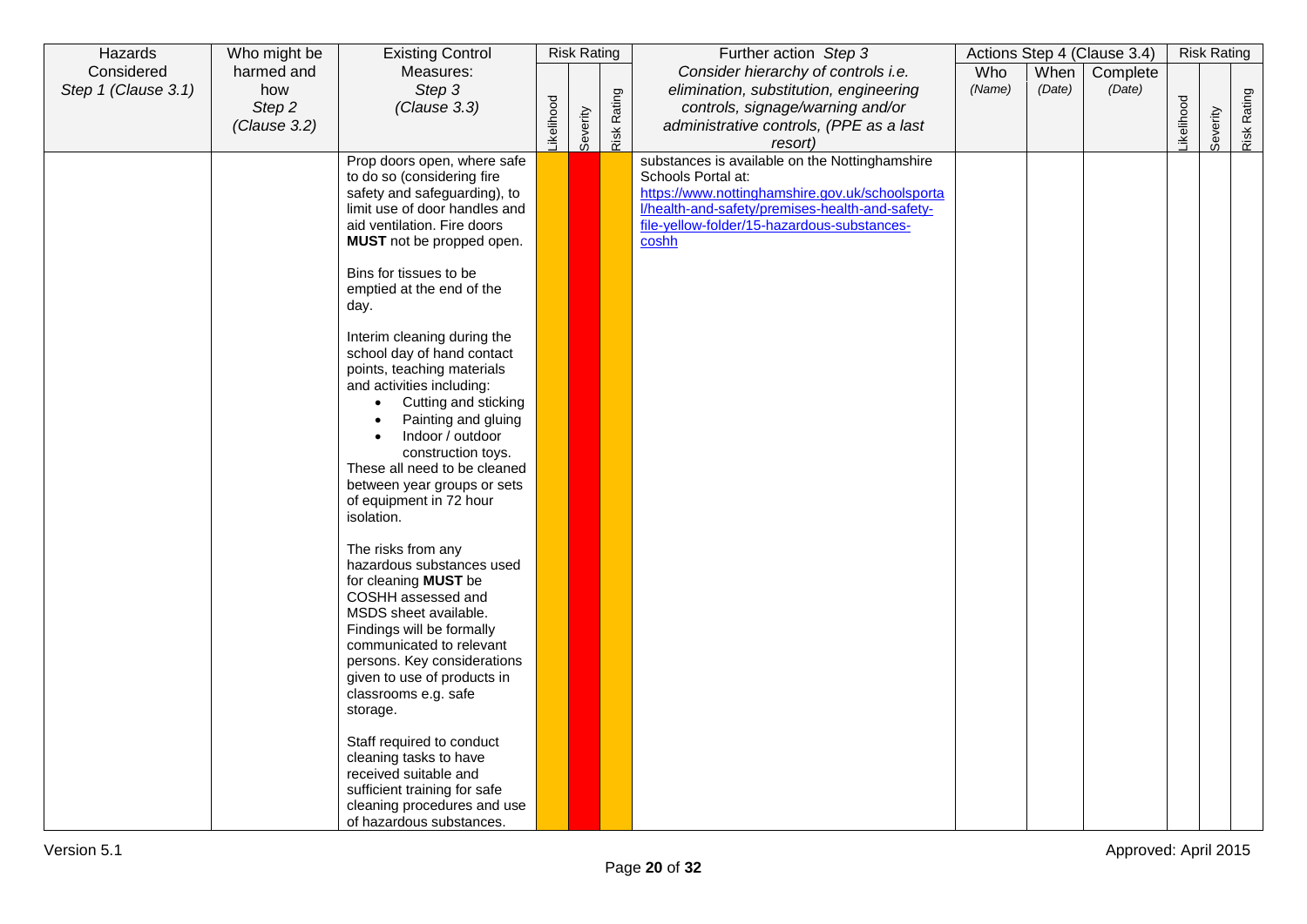| Hazards                                            | Who might be                                                                           | <b>Existing Control</b>                                                                                                                                                                                                                                                                                                                                                                                                                                                                                                                                                                                                                                                                                                                                                                                                                                           |           | <b>Risk Rating</b> |             | Further action Step 3                                                                                                                                                                                                                                                                                                                                                                                                                                                                                                                                                                                                                                                                                                                                                                                                                                                                                                                                                                                                                                                                                 |               |                | Actions Step 4 (Clause 3.4) |           | <b>Risk Rating</b> |             |
|----------------------------------------------------|----------------------------------------------------------------------------------------|-------------------------------------------------------------------------------------------------------------------------------------------------------------------------------------------------------------------------------------------------------------------------------------------------------------------------------------------------------------------------------------------------------------------------------------------------------------------------------------------------------------------------------------------------------------------------------------------------------------------------------------------------------------------------------------------------------------------------------------------------------------------------------------------------------------------------------------------------------------------|-----------|--------------------|-------------|-------------------------------------------------------------------------------------------------------------------------------------------------------------------------------------------------------------------------------------------------------------------------------------------------------------------------------------------------------------------------------------------------------------------------------------------------------------------------------------------------------------------------------------------------------------------------------------------------------------------------------------------------------------------------------------------------------------------------------------------------------------------------------------------------------------------------------------------------------------------------------------------------------------------------------------------------------------------------------------------------------------------------------------------------------------------------------------------------------|---------------|----------------|-----------------------------|-----------|--------------------|-------------|
| Considered<br>Step 1 (Clause 3.1)                  | harmed and<br>how<br>Step 2<br>(Clause 3.2)                                            | Measures:<br>Step 3<br>(Clause 3.3)                                                                                                                                                                                                                                                                                                                                                                                                                                                                                                                                                                                                                                                                                                                                                                                                                               | ikelihood | Severity           | Risk Rating | Consider hierarchy of controls i.e.<br>elimination, substitution, engineering<br>controls, signage/warning and/or<br>administrative controls, (PPE as a last<br>resort)                                                                                                                                                                                                                                                                                                                                                                                                                                                                                                                                                                                                                                                                                                                                                                                                                                                                                                                               | Who<br>(Name) | When<br>(Date) | Complete<br>(Date)          | ikelihood | Severity           | Risk Rating |
| Risk of transmission<br>due to contact activities. | Employees,<br>pupils,<br>contractors and<br>visitors may be<br>exposed to<br>COVID-19. | Organise classrooms and<br>other learning environments<br>such as workshops and<br>science labs for those<br>groups, maintaining space<br>between seats and desks<br>where possible.<br>Establish which lessons or<br>classroom activities can take<br>place outdoors.<br>Review the school timetable:<br>Decide which<br>lessons or activities<br>will be delivered<br>Use timetable and<br>$\bullet$<br>selection of<br>classrooms or other<br>learning<br>environments to<br>reduce movement<br>around school<br>Consider<br>supplementing<br>remote education in<br>secondary schools<br>and colleges with<br>face to face support<br>Specific consideration MUST<br>be given to the effect of<br>school closures and working<br>within D&T and Science.<br>Avoid shaking hands with<br>colleagues and visitors.<br>Cease the use of shared<br>drinking cups. |           |                    |             | CLEAPSS has issued guidance for Science<br>Departments and COVID-19 available via:<br>http://science.cleapss.org.uk/Resource-<br>Info/GL336-CLEAPSS-Advice-during-the-COVID-<br>19-Coronavirus-Pandemic.aspx<br>CLEAPSS has issued guidance for D&T<br>Departments and COVID-19 available via:<br>http://dt.cleapss.org.uk/Resource/GL347-<br>returning-to-school-after-an-extended-period-of-<br>closure.aspx<br>Parents to provide water bottles for children<br>which can be replenished at foot operated water<br>fountains around the building.<br>Pupils to have own equipment which remains<br>with them.<br>Pupils and teachers can take books and other<br>shared resources home, although unnecessary<br>sharing should be avoided, especially where this<br>does not contribute to pupil education and<br>development. Cleaning and rotation of items to<br>be followed.<br>Government guidance for full opening: schools is<br>available via:<br>https://www.gov.uk/government/publications/actio<br>ns-for-schools-during-the-coronavirus-<br>outbreak/guidance-for-full-opening-schools |               |                |                             |           |                    |             |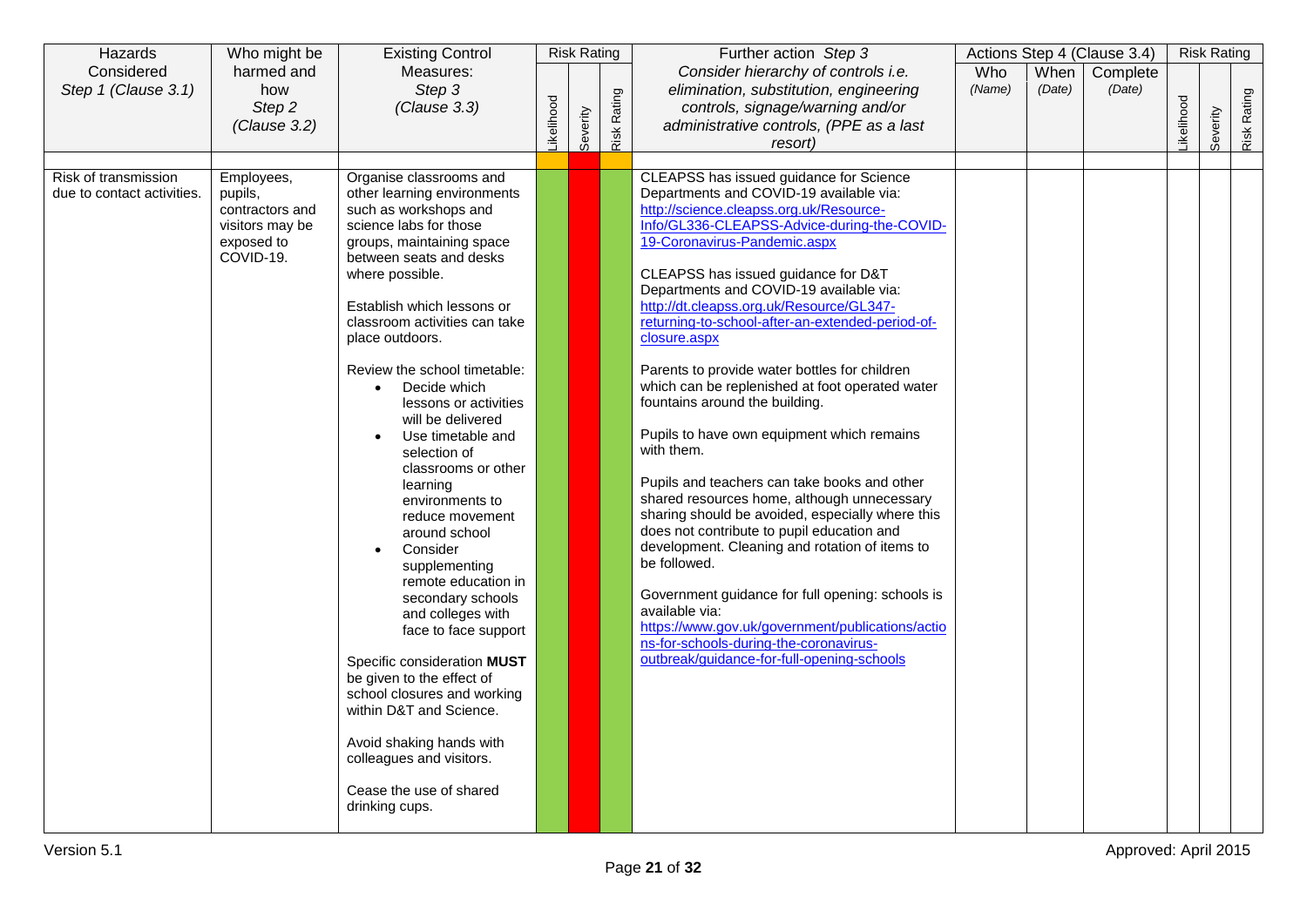| Hazards                           | Who might be           | <b>Existing Control</b>                                                                                                                                                                                                                                                                                                    |            | <b>Risk Rating</b> |             | Further action Step 3                                                                  |               |                | Actions Step 4 (Clause 3.4) |                  | <b>Risk Rating</b> |             |
|-----------------------------------|------------------------|----------------------------------------------------------------------------------------------------------------------------------------------------------------------------------------------------------------------------------------------------------------------------------------------------------------------------|------------|--------------------|-------------|----------------------------------------------------------------------------------------|---------------|----------------|-----------------------------|------------------|--------------------|-------------|
| Considered<br>Step 1 (Clause 3.1) | harmed and<br>how      | Measures:<br>Step 3                                                                                                                                                                                                                                                                                                        |            |                    |             | Consider hierarchy of controls i.e.<br>elimination, substitution, engineering          | Who<br>(Name) | When<br>(Date) | Complete<br>(Date)          |                  |                    |             |
|                                   | Step 2<br>(Clause 3.2) | (Clause 3.3)                                                                                                                                                                                                                                                                                                               | Likelihood | Severity           | Risk Rating | controls, signage/warning and/or<br>administrative controls, (PPE as a last<br>resort) |               |                |                             | <b>ikelihood</b> | Severity           | Risk Rating |
|                                   |                        | Staff and pupils to avoid<br>bringing additional items<br>from home into school<br>unless absolutely necessary.<br>Such items (if required) to be<br>cleaned before being<br>distributed.                                                                                                                                  |            |                    |             |                                                                                        |               |                |                             |                  |                    |             |
|                                   |                        | It is recommended that<br>pupils to have their own<br>equipment provided and<br>remain with this equipment.<br>For example; pens, books,<br>glue sticks, laptops / tablets.<br>Items to be cleaned<br>frequently.                                                                                                          |            |                    |             |                                                                                        |               |                |                             |                  |                    |             |
|                                   |                        | Classroom resources (e.g.<br>books, games etc.) can be<br>used and shared within a<br>group. These should be<br>cleaned regularly.                                                                                                                                                                                         |            |                    |             |                                                                                        |               |                |                             |                  |                    |             |
|                                   |                        | Resources that are shared<br>between groups (e.g. sports,<br>art and science equipment)<br>should be cleaned frequently<br>and meticulously and always<br>between groups, or rotated<br>to allow them to be left<br>unused and out of reach for<br>48 hours (72 hours for<br>plastics) between use by<br>different groups. |            |                    |             |                                                                                        |               |                |                             |                  |                    |             |
|                                   |                        | Pupils to work in as small<br>groups as possible.                                                                                                                                                                                                                                                                          |            |                    |             |                                                                                        |               |                |                             |                  |                    |             |
|                                   |                        | Pupils should work / play<br>outside as often as this is<br>possible.                                                                                                                                                                                                                                                      |            |                    |             |                                                                                        |               |                |                             |                  |                    |             |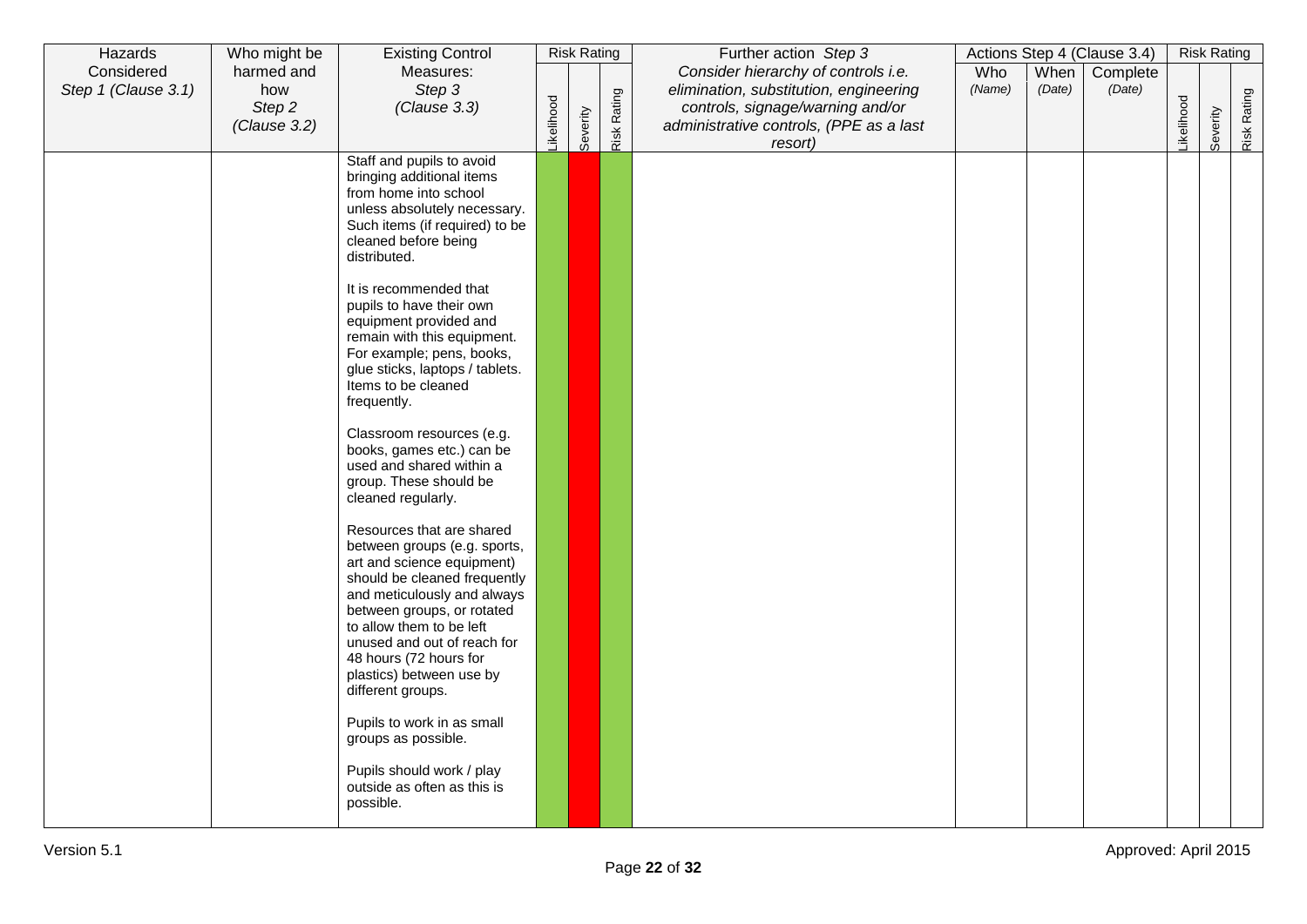| Hazards                                                          | Who might be                                                                           | <b>Existing Control</b>                                                                                                                                                                                                                                                                                                                                                                                                                                                                                                                                                                                                                                                                                                                                                            |                  | <b>Risk Rating</b> |             | Further action Step 3                                                                                                                                                                              |               |                | Actions Step 4 (Clause 3.4) |                  | <b>Risk Rating</b> |             |
|------------------------------------------------------------------|----------------------------------------------------------------------------------------|------------------------------------------------------------------------------------------------------------------------------------------------------------------------------------------------------------------------------------------------------------------------------------------------------------------------------------------------------------------------------------------------------------------------------------------------------------------------------------------------------------------------------------------------------------------------------------------------------------------------------------------------------------------------------------------------------------------------------------------------------------------------------------|------------------|--------------------|-------------|----------------------------------------------------------------------------------------------------------------------------------------------------------------------------------------------------|---------------|----------------|-----------------------------|------------------|--------------------|-------------|
| Considered<br>Step 1 (Clause 3.1)                                | harmed and<br>how<br>Step 2<br>(Clause 3.2)                                            | Measures:<br>Step 3<br>(Clause 3.3)                                                                                                                                                                                                                                                                                                                                                                                                                                                                                                                                                                                                                                                                                                                                                | <b>ikelihood</b> | Severity           | Risk Rating | Consider hierarchy of controls i.e.<br>elimination, substitution, engineering<br>controls, signage/warning and/or<br>administrative controls, (PPE as a last<br>resort)                            | Who<br>(Name) | When<br>(Date) | Complete<br>(Date)          | <b>ikelihood</b> | Severity           | Risk Rating |
|                                                                  |                                                                                        | When working inside, pupils<br>should be in groups, in well<br>ventilated areas (e.g. with<br>windows / outside doors<br>open) and follow social<br>distancing guidance<br>wherever possible.                                                                                                                                                                                                                                                                                                                                                                                                                                                                                                                                                                                      |                  |                    |             |                                                                                                                                                                                                    |               |                |                             |                  |                    |             |
| Risk of transmission<br>due to music and<br>sporting activities. | Employees,<br>pupils,<br>contractors and<br>visitors may be<br>exposed to<br>COVID-19. | There may be an additional<br>risk of infection when<br>singing, chanting, playing<br>wind / brass instruments or<br>shouting. Implement<br>additional actions to reduce<br>risk, including;<br>Physical distancing<br>$\bullet$<br>between<br>individuals.<br>Playing outside<br>wherever possible.<br>Position pupils<br>back-to-back or<br>side-to-side.<br>Do not share<br>instruments.<br>Ensure good<br>$\bullet$<br>ventilation.<br>Avoid singing and<br>playing wind / brass<br>instruments in<br>larger groups e.g.<br>choirs, ensembles<br>or assemblies.<br>Physical education, sport<br>and physical activity can be<br>provided within current<br>control measures. The<br>following must be<br>considered:<br>Pupils to be kept in<br>$\bullet$<br>consistent groups |                  |                    |             | If using external contractors to support activities,<br>ensure that risk controls and arrangements are<br>formally communicated. Where appropriate<br>request a copy of their own risk assessment. |               |                |                             |                  |                    |             |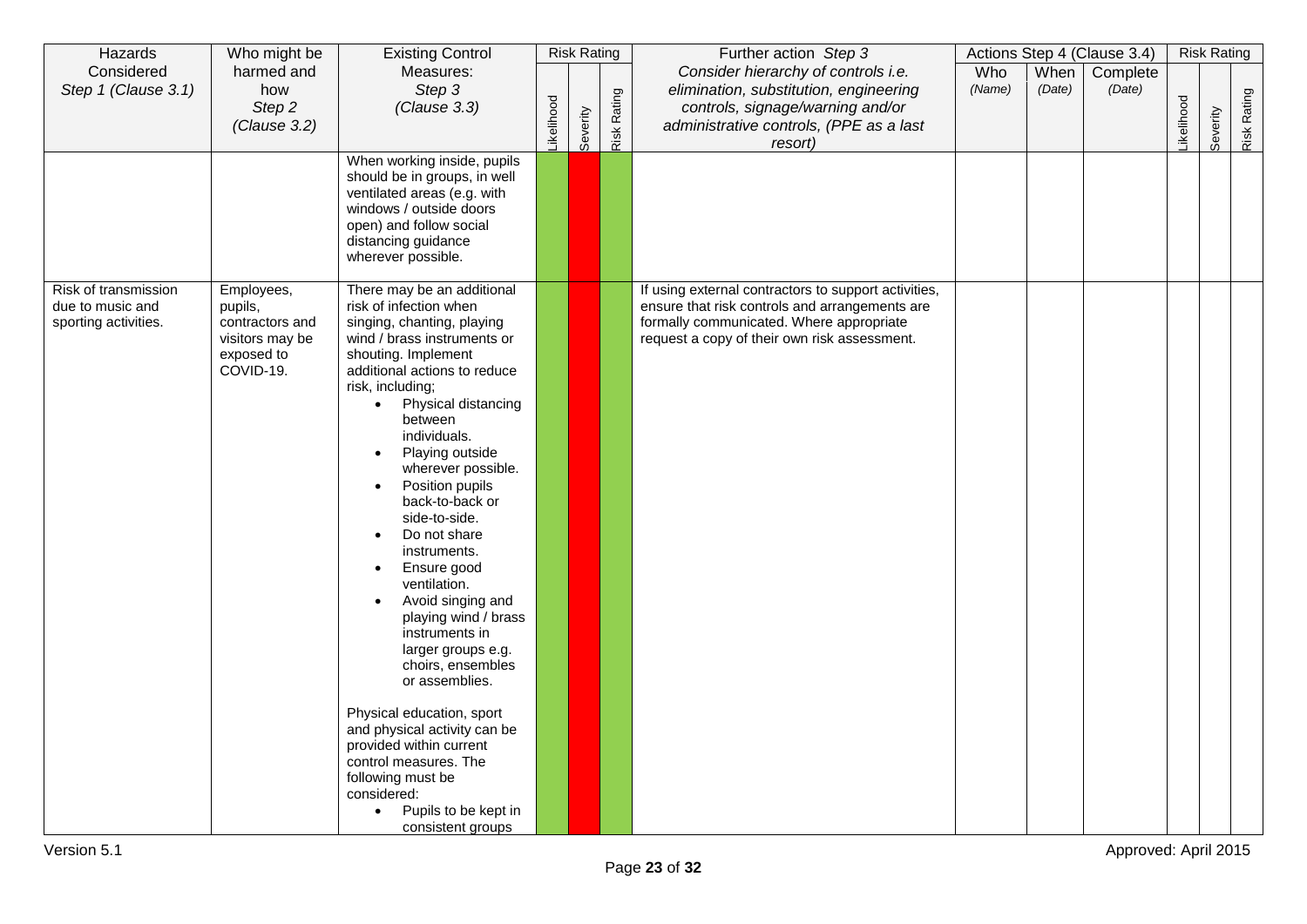| Hazards                                                                       | Who might be                                                                           | <b>Existing Control</b>                                                                                                                                                                                                                                                                                                                                                                                                                                                                                                                                                                                                                                                                    |           | <b>Risk Rating</b> |                    | Further action Step 3                                                                                                                                                   |               |                | Actions Step 4 (Clause 3.4) |                  | <b>Risk Rating</b> |             |
|-------------------------------------------------------------------------------|----------------------------------------------------------------------------------------|--------------------------------------------------------------------------------------------------------------------------------------------------------------------------------------------------------------------------------------------------------------------------------------------------------------------------------------------------------------------------------------------------------------------------------------------------------------------------------------------------------------------------------------------------------------------------------------------------------------------------------------------------------------------------------------------|-----------|--------------------|--------------------|-------------------------------------------------------------------------------------------------------------------------------------------------------------------------|---------------|----------------|-----------------------------|------------------|--------------------|-------------|
| Considered<br>Step 1 (Clause 3.1)                                             | harmed and<br>how<br>Step 2<br>(Clause 3.2)                                            | Measures:<br>Step 3<br>(Clause 3.3)                                                                                                                                                                                                                                                                                                                                                                                                                                                                                                                                                                                                                                                        | ikelihood | Severity           | <b>Risk Rating</b> | Consider hierarchy of controls i.e.<br>elimination, substitution, engineering<br>controls, signage/warning and/or<br>administrative controls, (PPE as a last<br>resort) | Who<br>(Name) | When<br>(Date) | Complete<br>(Date)          | <b>ikelihood</b> | Severity           | Risk Rating |
|                                                                               |                                                                                        | for sporting<br>activities.<br>Sports equipment to<br>be cleaned or<br>quarantined<br>between each use<br>by different groups.<br>Contact sports<br>$\bullet$<br>avoided.<br>Outdoor sports<br>$\bullet$<br>prioritised where<br>possible, and large<br>indoor spaces<br>where it is not,<br>maximising<br>distancing between<br>pupils and paying<br>scrupulous attention<br>to cleaning and<br>hygiene.<br><b>External facilities</b><br>can be used in line<br>with government<br>guidance including<br>transport to and<br>from such facilities.<br>External coaches,<br>$\bullet$<br>clubs and<br>organisations can<br>be used for<br>curricular and extra-<br>curricular activities. |           |                    |                    |                                                                                                                                                                         |               |                |                             |                  |                    |             |
| Pupils unable to<br>understand recognise<br>the COVID-19 control<br>measures. | Employees,<br>pupils,<br>contractors and<br>visitors may be<br>exposed to<br>COVID-19. | Reinforce key messages<br>throughout the school day<br>and build into routine.<br>Teach children hand<br>washing techniques.                                                                                                                                                                                                                                                                                                                                                                                                                                                                                                                                                               |           |                    |                    | Consider implications on the behaviour policy<br>and review as necessary.                                                                                               |               |                |                             |                  |                    |             |
|                                                                               |                                                                                        | Build hand sanitizing into the<br>routine of the school day;                                                                                                                                                                                                                                                                                                                                                                                                                                                                                                                                                                                                                               |           |                    |                    |                                                                                                                                                                         |               |                |                             |                  |                    |             |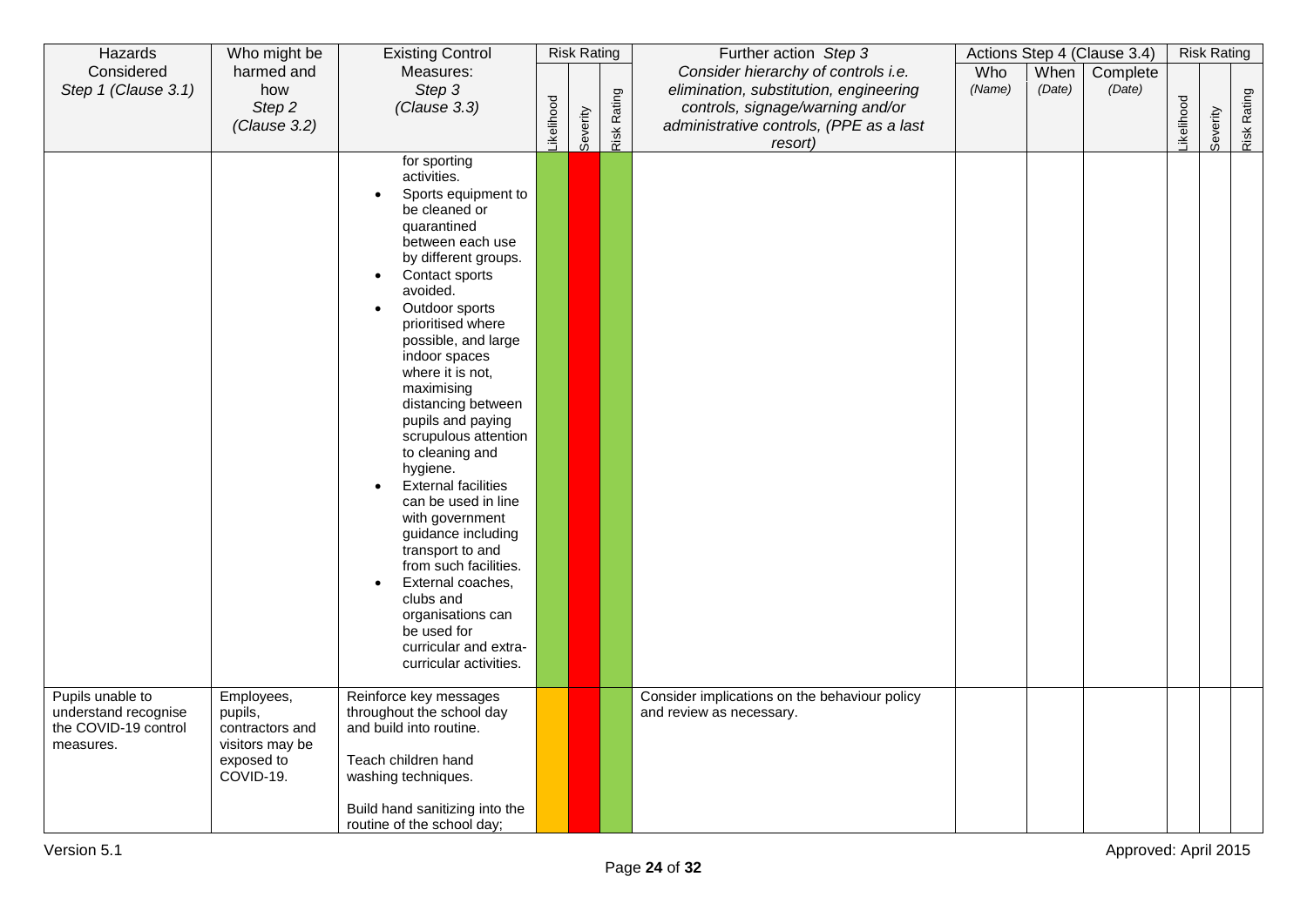| Hazards                                                                | Who might be                                                                              | <b>Existing Control</b>                                                                                                                                                                                                                                                                                                                                                                                                                                                                                                                                    |           | <b>Risk Rating</b> |             | Further action Step 3                                                                                                                                                                                                                                                                                                                                    |               |                | Actions Step 4 (Clause 3.4) |                  | <b>Risk Rating</b> |             |
|------------------------------------------------------------------------|-------------------------------------------------------------------------------------------|------------------------------------------------------------------------------------------------------------------------------------------------------------------------------------------------------------------------------------------------------------------------------------------------------------------------------------------------------------------------------------------------------------------------------------------------------------------------------------------------------------------------------------------------------------|-----------|--------------------|-------------|----------------------------------------------------------------------------------------------------------------------------------------------------------------------------------------------------------------------------------------------------------------------------------------------------------------------------------------------------------|---------------|----------------|-----------------------------|------------------|--------------------|-------------|
| Considered<br>Step 1 (Clause 3.1)                                      | harmed and<br>how<br>Step 2<br>(Clause 3.2)                                               | Measures:<br>Step 3<br>(Clause 3.3)                                                                                                                                                                                                                                                                                                                                                                                                                                                                                                                        | ikelihood | Severity           | Risk Rating | Consider hierarchy of controls i.e.<br>elimination, substitution, engineering<br>controls, signage/warning and/or<br>administrative controls, (PPE as a last<br>resort)                                                                                                                                                                                  | Who<br>(Name) | When<br>(Date) | Complete<br>(Date)          | <b>ikelihood</b> | Severity           | Risk Rating |
|                                                                        |                                                                                           | On arrival<br>Before / after break<br>Before / after lunch<br>Before leaving<br>school<br>Consistent reminders and<br>positive reinforcement to<br>pupils regarding key control<br>measures:<br>Social distancing<br>$\bullet$<br>Cough / sneeze<br>into tissue<br>Washing hands<br>Behaviour policy to be<br>implemented where<br>appropriate.                                                                                                                                                                                                            |           |                    |             |                                                                                                                                                                                                                                                                                                                                                          |               |                |                             |                  |                    |             |
| Large groups<br>congregating making<br>social distancing<br>difficult. | Employees,<br>pupils,<br>contractors and<br>visitors may be<br>exposed<br>to<br>COVID-19. | Arrangements for parents to<br>drop off / collect pupils to be<br>reviewed to enable social<br>distancing (between parents<br>and children).<br>Parents / Carers advised<br>only one individual to<br>accompany children to the<br>education / childcare setting.<br>Parents / Carers reminded to<br>not congregate at entrance<br>gates or doors or enter the<br>site (unless they have a pre-<br>arranged appointment -<br>which should be conducted<br>safely).<br>Arrangements for break<br>times and lunch times MUST<br>be reviewed to enable social |           |                    |             | Parents provided with information about changes<br>to pupil drop off / collection and timetable for the<br>school day via letter and school website. This<br>information to be provided to parents prior to<br>school reoccupation.<br>Staff welfare and breaks is considered.<br>Arrangements in place to ensure a suitable rest<br>area for employees. |               |                |                             |                  |                    |             |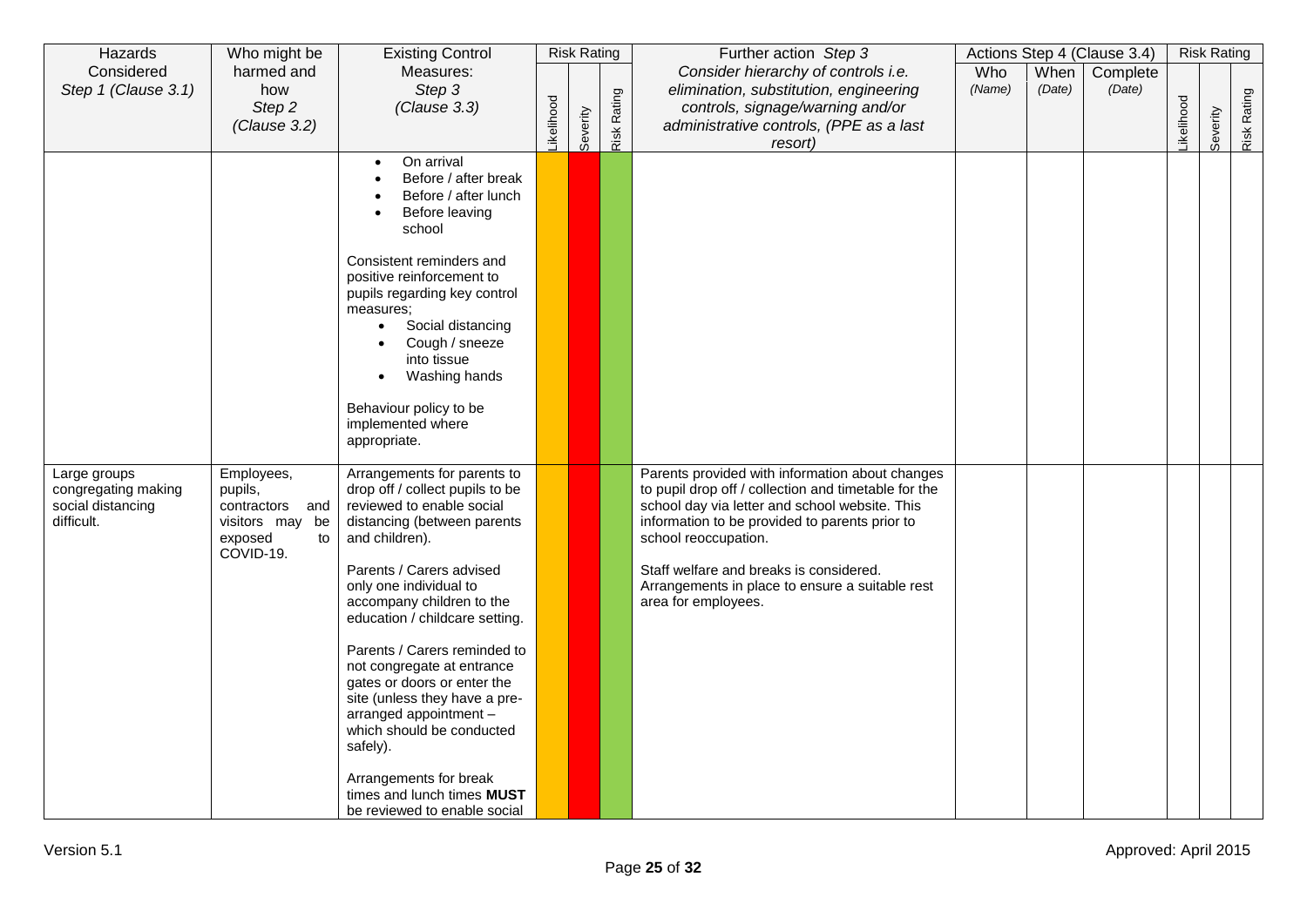| Hazards                                                                                                                                              | Who might be                                                                              | <b>Existing Control</b>                                                                                                                                                                                                                                                                                                                                                                                                                                                                                                                                                        |           | <b>Risk Rating</b> |             | Further action Step 3                                                                                                                                                                                                                                                                                                                                                                                                                                                                                                    |               |                | Actions Step 4 (Clause 3.4) |           | <b>Risk Rating</b> |             |
|------------------------------------------------------------------------------------------------------------------------------------------------------|-------------------------------------------------------------------------------------------|--------------------------------------------------------------------------------------------------------------------------------------------------------------------------------------------------------------------------------------------------------------------------------------------------------------------------------------------------------------------------------------------------------------------------------------------------------------------------------------------------------------------------------------------------------------------------------|-----------|--------------------|-------------|--------------------------------------------------------------------------------------------------------------------------------------------------------------------------------------------------------------------------------------------------------------------------------------------------------------------------------------------------------------------------------------------------------------------------------------------------------------------------------------------------------------------------|---------------|----------------|-----------------------------|-----------|--------------------|-------------|
| Considered<br>Step 1 (Clause 3.1)                                                                                                                    | harmed and<br>how<br>Step <sub>2</sub><br>(Clause 3.2)                                    | Measures:<br>Step 3<br>(Clause 3.3)                                                                                                                                                                                                                                                                                                                                                                                                                                                                                                                                            | ikelihood | Severity           | Risk Rating | Consider hierarchy of controls i.e.<br>elimination, substitution, engineering<br>controls, signage/warning and/or<br>administrative controls, (PPE as a last<br>resort)                                                                                                                                                                                                                                                                                                                                                  | Who<br>(Name) | When<br>(Date) | Complete<br>(Date)          | ikelihood | Severity           | Risk Rating |
|                                                                                                                                                      |                                                                                           | distancing (e.g. stagger<br>timings).<br>Arrangements for the<br>movement of pupils around<br>school to be review and<br>managed (e.g. markings on<br>flooring, stagger timings, limit<br>need for movement around<br>building).<br>Rooms to be accessed<br>directly from outside where<br>possible.<br>Avoid large gatherings<br>such as assemblies or<br>collective worship with more<br>than one group.<br>Consider arrangements for<br>shared staff spaces to<br>support social distancing.<br>Minimise use of staff rooms<br>whilst maintaining break<br>times for staff. |           |                    |             |                                                                                                                                                                                                                                                                                                                                                                                                                                                                                                                          |               |                |                             |           |                    |             |
| Lack of essential<br>supplies, including PPE,<br>cleaning materials and<br>hygiene products may<br>increase the risk of<br>COVID-19<br>transmission. | Employees,<br>pupils,<br>contractors and<br>visitors may be<br>exposed<br>to<br>COVID-19. | Local supply chains used to<br>source PPE, cleaning<br>materials and hygiene<br>products.<br>Assurance of a secure<br>supply chain to be in place<br>for essential supplies prior to<br>reopening.<br>Discuss with contractor<br>agencies (for e.g. cleaning<br>and catering) to ensure that<br>processes are in place for                                                                                                                                                                                                                                                     |           |                    |             | Julie Read will be responsible for checking<br>stocks of PPE, cleaning materials and hygiene<br>products throughout the day.<br>Julie Read will be responsible for ordering and<br>sourcing stocks of PPE, cleaning materials and<br>hygiene products.<br>Where there is an unmet urgent need for PPE<br>please contact your local authority. Within<br>Nottinghamshire please email<br>ppe@nottscc.gov.uk for assistance.<br>Nottinghamshire County Council personal<br>protective equipment (PPE) guidance for schools |               |                |                             |           |                    |             |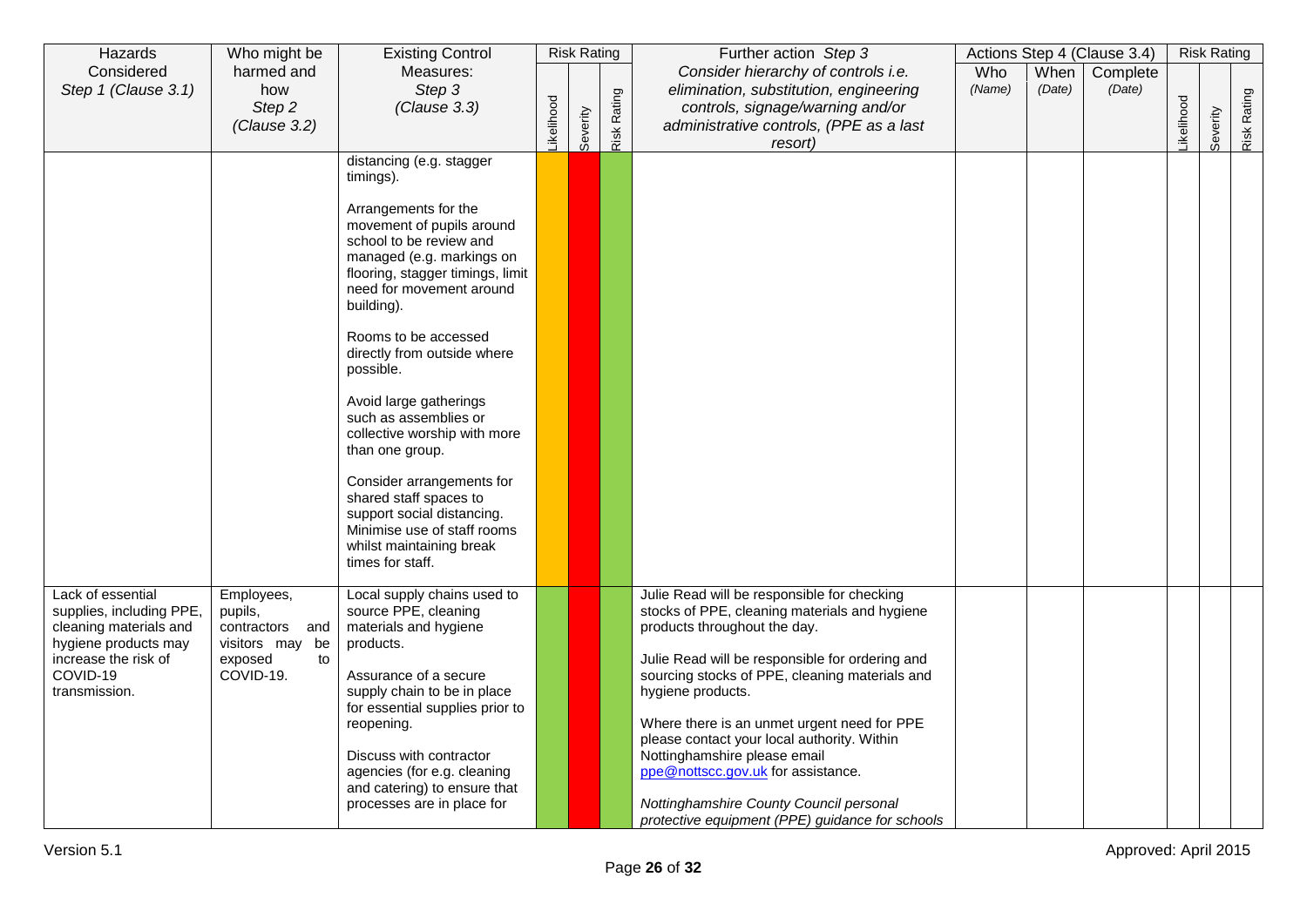| Hazards                               | Who might be                       | <b>Existing Control</b>                              |                  |          | <b>Risk Rating</b> | Further action Step 3                                                                             |        |        | Actions Step 4 (Clause 3.4) |                  | <b>Risk Rating</b> |             |
|---------------------------------------|------------------------------------|------------------------------------------------------|------------------|----------|--------------------|---------------------------------------------------------------------------------------------------|--------|--------|-----------------------------|------------------|--------------------|-------------|
| Considered                            | harmed and                         | Measures:                                            |                  |          |                    | Consider hierarchy of controls i.e.                                                               | Who    | When   | Complete                    |                  |                    |             |
| Step 1 (Clause 3.1)                   | how                                | Step 3                                               |                  |          |                    | elimination, substitution, engineering                                                            | (Name) | (Date) | (Date)                      |                  |                    |             |
|                                       | Step 2                             | (Clause 3.3)                                         |                  |          |                    | controls, signage/warning and/or                                                                  |        |        |                             |                  |                    |             |
|                                       | (Clause 3.2)                       |                                                      | <b>ikelihood</b> | Severity | Risk Rating        | administrative controls, (PPE as a last                                                           |        |        |                             | <b>ikelihood</b> | Severity           | Risk Rating |
|                                       |                                    |                                                      |                  |          |                    | resort)                                                                                           |        |        |                             |                  |                    |             |
|                                       |                                    | the supply of materials and<br>provision of service. |                  |          |                    | and other educational settings during the COVID-<br>19 pandemic guidance is available and will be |        |        |                             |                  |                    |             |
|                                       |                                    |                                                      |                  |          |                    | implemented. The guidance document is                                                             |        |        |                             |                  |                    |             |
|                                       |                                    | Emergency plans in place to                          |                  |          |                    | available via:                                                                                    |        |        |                             |                  |                    |             |
|                                       |                                    | for if there is an unmet                             |                  |          |                    | https://www.nottinghamshire.gov.uk/education/sc                                                   |        |        |                             |                  |                    |             |
|                                       |                                    | urgent need for PPE,                                 |                  |          |                    | hool-holidays-and-closures/back-to-                                                               |        |        |                             |                  |                    |             |
|                                       |                                    | cleaning materials and                               |                  |          |                    | school/coronavirus-and-schools-nottinghamshire-<br>ppe-guidance                                   |        |        |                             |                  |                    |             |
|                                       |                                    | hygiene products to operate<br>safely.               |                  |          |                    |                                                                                                   |        |        |                             |                  |                    |             |
| Inadequate                            | Employees,                         | Avoid and discourage any                             |                  |          |                    | Julie Read to review and implement any                                                            |        |        |                             |                  |                    |             |
| management of<br>contractors and / or | pupils,                            | unnecessary visitors to site.                        |                  |          |                    | adaptations required to reception area.                                                           |        |        |                             |                  |                    |             |
| visitors increasing risk              | contractors and<br>visitors may be | Avoid any contractor works                           |                  |          |                    | Julie Read to provide contractor induction for                                                    |        |        |                             |                  |                    |             |
| of COVID-19                           | exposed<br>to                      | unless emergency or                                  |                  |          |                    | reception staff, this includes;                                                                   |        |        |                             |                  |                    |             |
| transmission.                         | COVID-19.                          | essential.                                           |                  |          |                    | <b>Contractors and Visitors MUST NOT</b><br>$\bullet$                                             |        |        |                             |                  |                    |             |
|                                       |                                    |                                                      |                  |          |                    | attend site if they are unwell and                                                                |        |        |                             |                  |                    |             |
|                                       |                                    | Communicate with                                     |                  |          |                    | symptomatic of COVID 19; new                                                                      |        |        |                             |                  |                    |             |
|                                       |                                    | contractors and suppliers<br>that need to prepare to |                  |          |                    | continuous cough, high temperature and<br>loss of taste/smell are experienced.                    |        |        |                             |                  |                    |             |
|                                       |                                    | support school arrangements                          |                  |          |                    | Contractors and Visitors MUST NOT                                                                 |        |        |                             |                  |                    |             |
|                                       |                                    | (e.g. cleaning, catering, food                       |                  |          |                    | attend site if they have been asked to                                                            |        |        |                             |                  |                    |             |
|                                       |                                    | supplies, hygiene suppliers).                        |                  |          |                    | self isolate or have been in contact with                                                         |        |        |                             |                  |                    |             |
|                                       |                                    | Inform parents / carers to                           |                  |          |                    | a positive case of COVID 19 within the<br>previous 14 days.                                       |        |        |                             |                  |                    |             |
|                                       |                                    | minimise visits to school /                          |                  |          |                    | Minimise contact with staff and pupils.<br>$\bullet$                                              |        |        |                             |                  |                    |             |
|                                       |                                    | contact with reception and                           |                  |          |                    | Ensure good hygiene, thorough hand                                                                |        |        |                             |                  |                    |             |
|                                       |                                    | use alternative means e.g.                           |                  |          |                    | washing and the use of sanitizer and                                                              |        |        |                             |                  |                    |             |
|                                       |                                    | telephone, email etc. where<br>possible.             |                  |          |                    | practising 'Catch it, bin it, kill it' at all                                                     |        |        |                             |                  |                    |             |
|                                       |                                    |                                                      |                  |          |                    | times.                                                                                            |        |        |                             |                  |                    |             |
|                                       |                                    | Review reception area of                             |                  |          |                    | Face masks must be worn on site at all<br>times. Where face to face meetings are                  |        |        |                             |                  |                    |             |
|                                       |                                    | school, including;                                   |                  |          |                    | being held masks can be removed to                                                                |        |        |                             |                  |                    |             |
|                                       |                                    | Method of signing in                                 |                  |          |                    | improve communication but social                                                                  |        |        |                             |                  |                    |             |
|                                       |                                    | Maintenance of<br>$\bullet$                          |                  |          |                    | distancing must be adhered to.                                                                    |        |        |                             |                  |                    |             |
|                                       |                                    | safeguarding<br>controls / security                  |                  |          |                    | Social distancing on site at all times.                                                           |        |        |                             |                  |                    |             |
|                                       |                                    | Physical barrier to<br>$\bullet$                     |                  |          |                    |                                                                                                   |        |        |                             |                  |                    |             |
|                                       |                                    | protect those                                        |                  |          |                    |                                                                                                   |        |        |                             |                  |                    |             |
|                                       |                                    | working in reception                                 |                  |          |                    |                                                                                                   |        |        |                             |                  |                    |             |
|                                       |                                    | Social distancing                                    |                  |          |                    |                                                                                                   |        |        |                             |                  |                    |             |
|                                       |                                    | marking                                              |                  |          |                    |                                                                                                   |        |        |                             |                  |                    |             |
|                                       |                                    |                                                      |                  |          |                    |                                                                                                   |        |        |                             |                  |                    |             |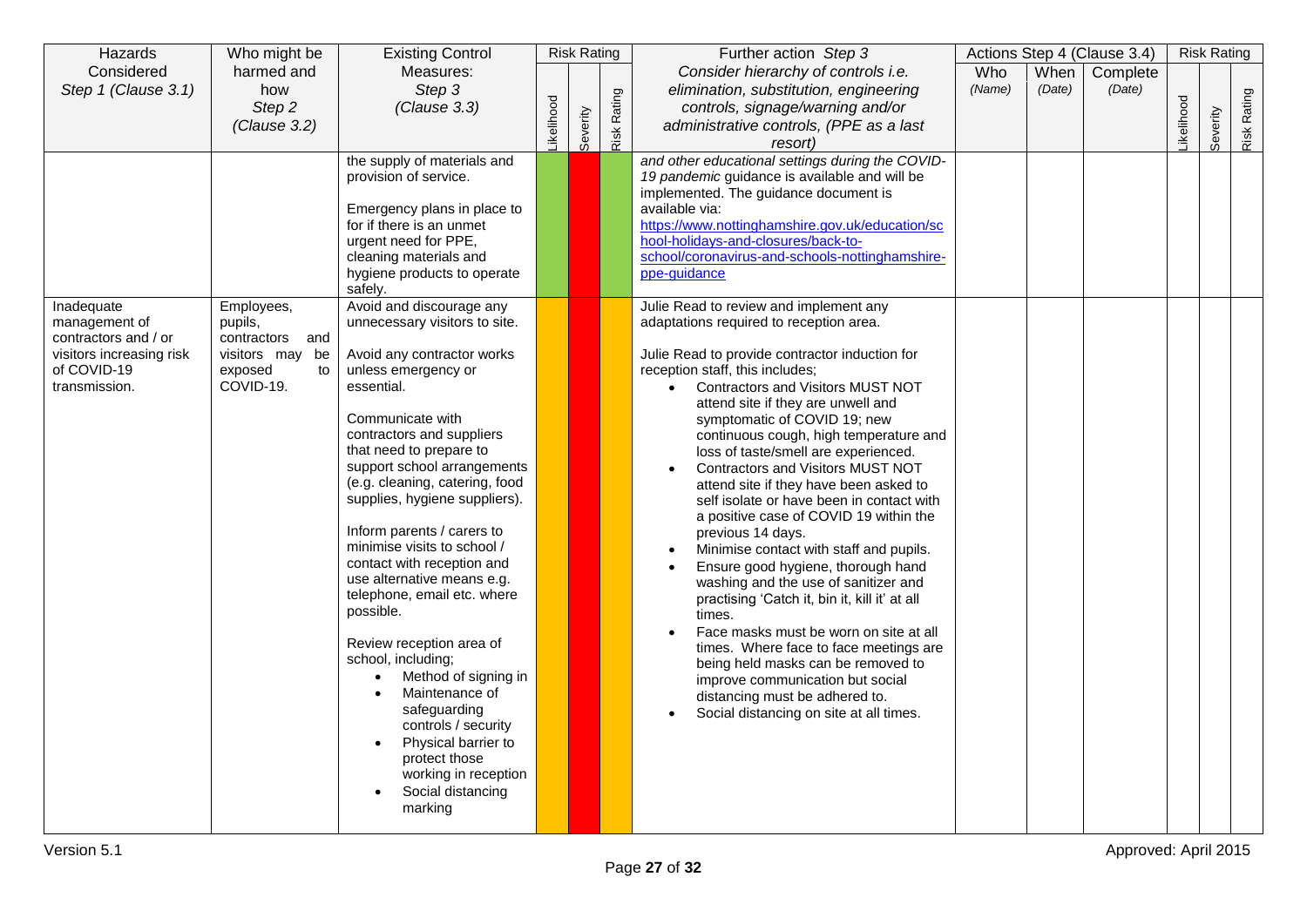| Hazards                  | Who might be                    | <b>Existing Control</b>                                      |           | <b>Risk Rating</b> |             | Further action Step 3                                                                             |        |        | Actions Step 4 (Clause 3.4) |           | <b>Risk Rating</b> |             |
|--------------------------|---------------------------------|--------------------------------------------------------------|-----------|--------------------|-------------|---------------------------------------------------------------------------------------------------|--------|--------|-----------------------------|-----------|--------------------|-------------|
| Considered               | harmed and                      | Measures:                                                    |           |                    |             | Consider hierarchy of controls i.e.                                                               | Who    | When   | Complete                    |           |                    |             |
| Step 1 (Clause 3.1)      | how                             | Step 3                                                       |           |                    |             | elimination, substitution, engineering                                                            | (Name) | (Date) | (Date)                      |           |                    |             |
|                          | Step 2                          | (Clause 3.3)                                                 |           |                    |             | controls, signage/warning and/or                                                                  |        |        |                             |           |                    |             |
|                          | (Clause 3.2)                    |                                                              | ikelihood | Severity           | Risk Rating | administrative controls, (PPE as a last                                                           |        |        |                             | ikelihood | Severity           | Risk Rating |
|                          |                                 |                                                              |           |                    |             | resort)                                                                                           |        |        |                             |           |                    |             |
|                          |                                 | Signage on gate /<br>$\bullet$<br>door advising of           |           |                    |             |                                                                                                   |        |        |                             |           |                    |             |
|                          |                                 | procedures                                                   |           |                    |             |                                                                                                   |        |        |                             |           |                    |             |
|                          |                                 | Frequent cleaning                                            |           |                    |             |                                                                                                   |        |        |                             |           |                    |             |
|                          |                                 | regime of hand                                               |           |                    |             |                                                                                                   |        |        |                             |           |                    |             |
|                          |                                 | contact points<br>Hand gel available                         |           |                    |             |                                                                                                   |        |        |                             |           |                    |             |
|                          |                                 | $\bullet$                                                    |           |                    |             |                                                                                                   |        |        |                             |           |                    |             |
|                          |                                 |                                                              |           |                    |             |                                                                                                   |        |        |                             |           |                    |             |
|                          |                                 | Key procedures for working                                   |           |                    |             |                                                                                                   |        |        |                             |           |                    |             |
|                          |                                 | in the school environment<br>and COVID-19 controls           |           |                    |             |                                                                                                   |        |        |                             |           |                    |             |
|                          |                                 | discussed with visitors /                                    |           |                    |             |                                                                                                   |        |        |                             |           |                    |             |
|                          |                                 | contractors on arrival.                                      |           |                    |             |                                                                                                   |        |        |                             |           |                    |             |
|                          |                                 | Signing in procedures to                                     |           |                    |             |                                                                                                   |        |        |                             |           |                    |             |
|                          |                                 | include the contact details of                               |           |                    |             |                                                                                                   |        |        |                             |           |                    |             |
|                          |                                 | individual for NHS Test and                                  |           |                    |             |                                                                                                   |        |        |                             |           |                    |             |
|                          |                                 | Trace purposes.                                              |           |                    |             |                                                                                                   |        |        |                             |           |                    |             |
| Risk of fire and delayed | Staff,<br>pupils,               | Review the fire risk                                         |           |                    |             | Julie Read will be responsible for reviewing the                                                  |        |        |                             |           |                    |             |
| evacuation due to        | visitors,                       | assessment to take into                                      |           |                    |             | fire risk assessment.                                                                             |        |        |                             |           |                    |             |
| insufficient fire safety | contractors and                 | account any changes to the                                   |           |                    |             |                                                                                                   |        |        |                             |           |                    |             |
| management.              | members of the<br>public may be | use of building and / or<br>rooms within it.                 |           |                    |             | Colin Tunnifcliffe will be responsible for updating<br>any fire evacuation routes.                |        |        |                             |           |                    |             |
|                          | subject to serious              |                                                              |           |                    |             |                                                                                                   |        |        |                             |           |                    |             |
|                          | injury / death in               | Consider any new fire                                        |           |                    |             | Julie Read will be responsible for routine                                                        |        |        |                             |           |                    |             |
|                          | the event of a fire.            | hazards which may have<br>been introduced, e.g.              |           |                    |             | monitoring of fire safety provisions and<br>maintaining a record within the fire log book.        |        |        |                             |           |                    |             |
|                          |                                 | increased supplies of PPE                                    |           |                    |             |                                                                                                   |        |        |                             |           |                    |             |
|                          |                                 | (source of fuel / block exits),                              |           |                    |             | Appointed SENCO will be responsible for                                                           |        |        |                             |           |                    |             |
|                          |                                 | alcohol hand gel (flammable                                  |           |                    |             | reviewing PEEPs regularly and amending                                                            |        |        |                             |           |                    |             |
|                          |                                 | - kept away from heat<br>sources) etc.                       |           |                    |             | support plans as required.                                                                        |        |        |                             |           |                    |             |
|                          |                                 |                                                              |           |                    |             | The Fire Log Book and blank PEEPs are                                                             |        |        |                             |           |                    |             |
|                          |                                 | Doors propped open (to                                       |           |                    |             | available on the Nottinghamshire Schools Portal                                                   |        |        |                             |           |                    |             |
|                          |                                 | minimise contact and aid                                     |           |                    |             | at:                                                                                               |        |        |                             |           |                    |             |
|                          |                                 | ventilation) MUST be closed<br>on sounding of the fire alarm |           |                    |             | https://www.nottinghamshire.gov.uk/schoolsporta<br>Vhealth-and-safety/premises-health-and-safety- |        |        |                             |           |                    |             |
|                          |                                 | (during emergency                                            |           |                    |             | file-yellow-folder/9-fire-safety                                                                  |        |        |                             |           |                    |             |
|                          |                                 | evacuation) and at the end of                                |           |                    |             |                                                                                                   |        |        |                             |           |                    |             |
|                          |                                 | the school day (overnight).                                  |           |                    |             |                                                                                                   |        |        |                             |           |                    |             |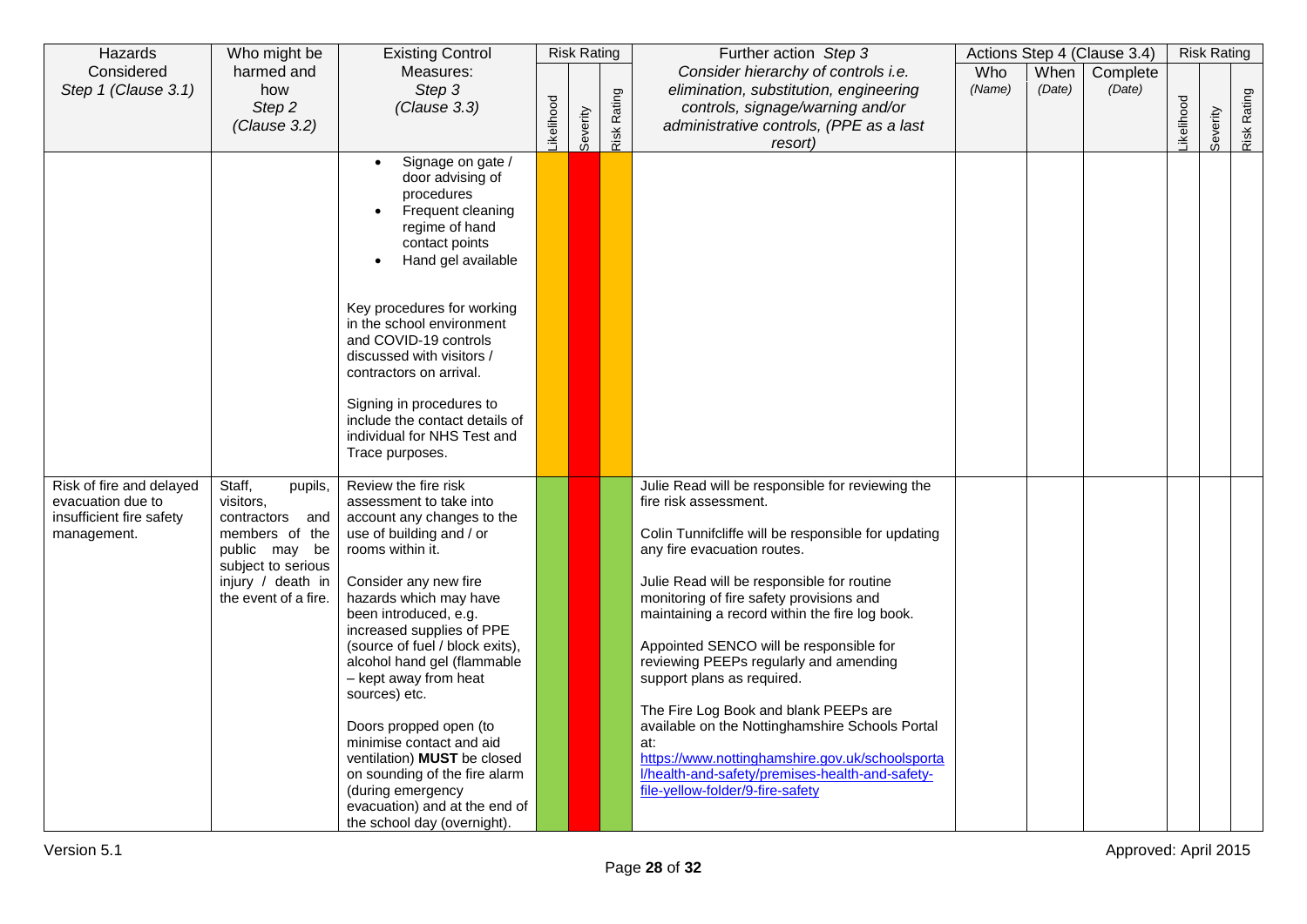| Hazards                           | Who might be                                | <b>Existing Control</b>                                                                                                                                                                                                                                                                                                                                                                                                                                                                                                                                                                                                                        |            | <b>Risk Rating</b> |                    | Further action Step 3                                                                                                                                                   |               |                | Actions Step 4 (Clause 3.4) |                  | <b>Risk Rating</b> |             |
|-----------------------------------|---------------------------------------------|------------------------------------------------------------------------------------------------------------------------------------------------------------------------------------------------------------------------------------------------------------------------------------------------------------------------------------------------------------------------------------------------------------------------------------------------------------------------------------------------------------------------------------------------------------------------------------------------------------------------------------------------|------------|--------------------|--------------------|-------------------------------------------------------------------------------------------------------------------------------------------------------------------------|---------------|----------------|-----------------------------|------------------|--------------------|-------------|
| Considered<br>Step 1 (Clause 3.1) | harmed and<br>how<br>Step 2<br>(Clause 3.2) | Measures:<br>Step 3<br>(Clause 3.3)                                                                                                                                                                                                                                                                                                                                                                                                                                                                                                                                                                                                            | _ikelihood |                    | <b>Risk Rating</b> | Consider hierarchy of controls i.e.<br>elimination, substitution, engineering<br>controls, signage/warning and/or<br>administrative controls, (PPE as a last<br>resort) | Who<br>(Name) | When<br>(Date) | Complete<br>(Date)          | <b>ikelihood</b> | Severity           | Risk Rating |
|                                   |                                             | Fire doors MUST not be<br>propped open.<br>Fire evacuation routes to be<br>kept clear at all times.<br>Safe egress from the<br>building MUST be<br>considered during any<br>reconfiguration of room<br>layout / usage.<br>Changes to fire evacuation<br>procedures or roles<br>supporting fire evacuation<br>(wardens / marshals absent)<br>will be communicated to all<br>staff via INSET training<br>The fire assembly point will<br>be reviewed to maximise<br>social distancing whilst<br>maintaining safe distance<br>from the building.<br>Fire drill to be completed on<br>first day of re-occupation and<br>a record maintained in the |            | Severity           |                    |                                                                                                                                                                         |               |                |                             |                  |                    |             |
|                                   |                                             | fire log book.<br>Personal Emergency<br><b>Evacuation Plans (PEEPs)</b><br><b>MUST</b> be reviewed to ensure<br>support can be provided to<br>staff and pupils.<br>Contingency plans in place<br>for alternative support for<br>PEEPs due to staff absence.                                                                                                                                                                                                                                                                                                                                                                                    |            |                    |                    |                                                                                                                                                                         |               |                |                             |                  |                    |             |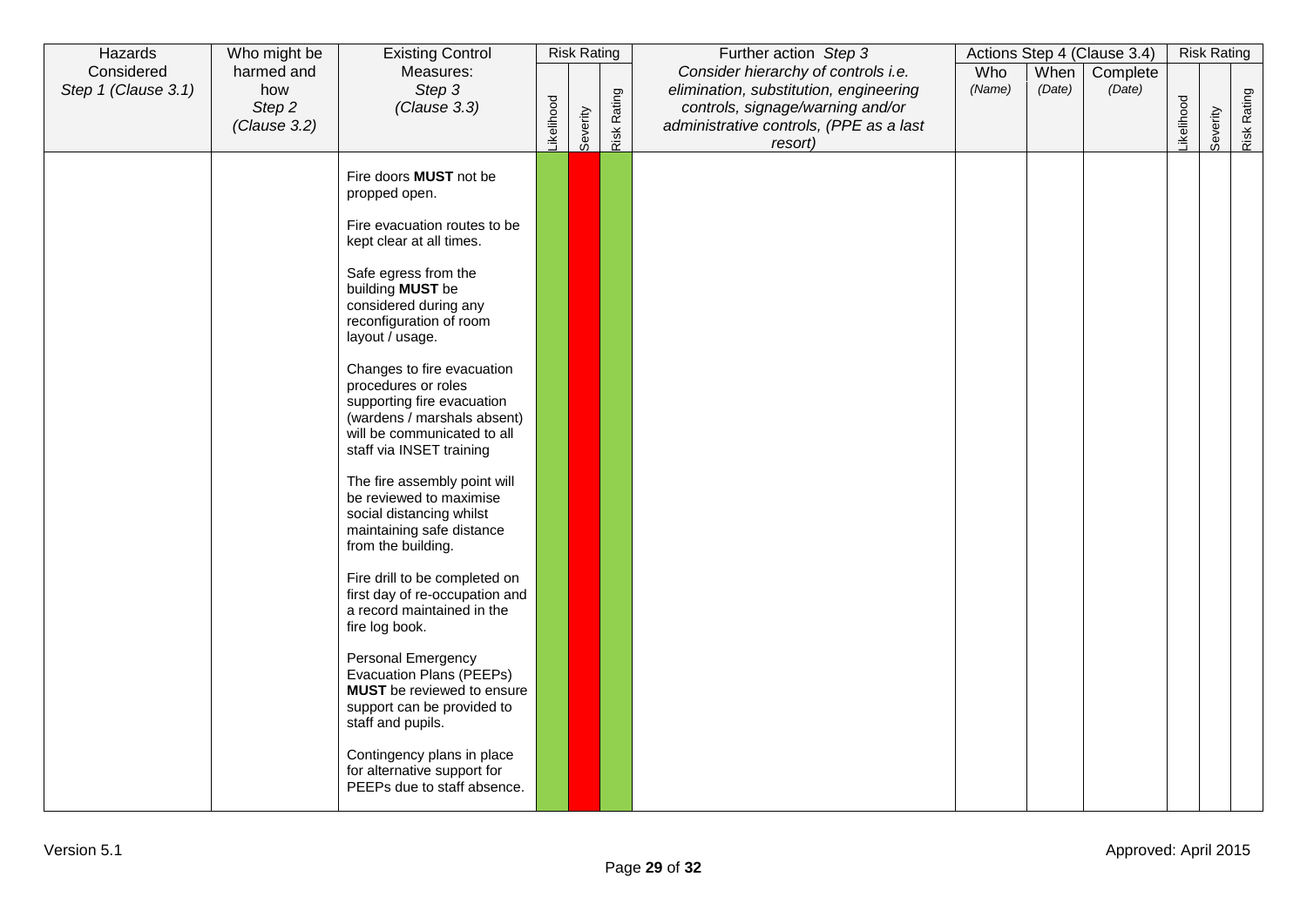| Hazards                                      | Who might be                                                                                                                                                                                                    | <b>Existing Control</b>                                                                                                                                                                                                                                                                                                                                                                                                                                                                                                                                                                                                                                                                                                                                                        |                  | <b>Risk Rating</b> |             | Further action Step 3                                                                                                                                                                                                                                                                                                                                                                                                                                                                                                                                                                                                                                                                                                                                                                                                                                                                                                                                                                                                                                                                                                                                                                                                                                                                                                                                                                                                                                                                    |               |                | Actions Step 4 (Clause 3.4) |                  | <b>Risk Rating</b> |             |
|----------------------------------------------|-----------------------------------------------------------------------------------------------------------------------------------------------------------------------------------------------------------------|--------------------------------------------------------------------------------------------------------------------------------------------------------------------------------------------------------------------------------------------------------------------------------------------------------------------------------------------------------------------------------------------------------------------------------------------------------------------------------------------------------------------------------------------------------------------------------------------------------------------------------------------------------------------------------------------------------------------------------------------------------------------------------|------------------|--------------------|-------------|------------------------------------------------------------------------------------------------------------------------------------------------------------------------------------------------------------------------------------------------------------------------------------------------------------------------------------------------------------------------------------------------------------------------------------------------------------------------------------------------------------------------------------------------------------------------------------------------------------------------------------------------------------------------------------------------------------------------------------------------------------------------------------------------------------------------------------------------------------------------------------------------------------------------------------------------------------------------------------------------------------------------------------------------------------------------------------------------------------------------------------------------------------------------------------------------------------------------------------------------------------------------------------------------------------------------------------------------------------------------------------------------------------------------------------------------------------------------------------------|---------------|----------------|-----------------------------|------------------|--------------------|-------------|
| Considered<br>Step 1 (Clause 3.1)            | harmed and<br>how<br>Step 2<br>(Clause 3.2)                                                                                                                                                                     | Measures:<br>Step 3<br>(Clause 3.3)                                                                                                                                                                                                                                                                                                                                                                                                                                                                                                                                                                                                                                                                                                                                            | <b>ikelihood</b> | Severity           | Risk Rating | Consider hierarchy of controls i.e.<br>elimination, substitution, engineering<br>controls, signage/warning and/or<br>administrative controls, (PPE as a last<br>resort)                                                                                                                                                                                                                                                                                                                                                                                                                                                                                                                                                                                                                                                                                                                                                                                                                                                                                                                                                                                                                                                                                                                                                                                                                                                                                                                  | Who<br>(Name) | When<br>(Date) | Complete<br>(Date)          | <b>ikelihood</b> | Severity           | Risk Rating |
| Inadequate first aid<br>provision in school. | In the event of an<br>accident, injury or<br>emergency<br>situation, staff,<br>pupils and<br>visitors may<br>suffer as a result<br>of inadequate<br>first aid provision<br>or incorrect first<br>aid treatment. | Adequate number of first<br>aiders, emergency first<br>aiders, paediatric first aiders<br>available in school.<br>A specific risk assessment to<br>be produced to assess the<br>first aid provision in school.<br>To be reviewed regularly and<br>updated following any<br>changes to staffing, pupil<br>numbers etc.<br>Specific first aid risk<br>assessment to include<br>consideration for additional<br>RPE/PPE required to<br>facilitate care. Where a need<br>is identified these items must<br>be available and staff<br>informed of requirements.<br>Training issued and<br>refreshed continually to first<br>aiders.<br>First aid kits suitably<br>stocked, located and<br>checked routinely.<br>School awareness of method<br>for contacting emergency<br>services. |                  |                    |             | HSE guidance is available on the Health and<br>Safety (First Aid) Regulations 1981, accessible<br>via:<br>https://www.hse.gov.uk/pubns/books/l74.htm<br>The Health and Safety Executive (HSE) has<br>issued guidance for first aid during the<br>coronavirus (COVID-19) outbreak, available via:<br>https://www.hse.gov.uk/coronavirus/first-aid-and-<br>medicals/first-aid-certificate-coronavirus.htm<br>If the need for PPE/RPE is required, then staff<br>must be trained in the safe putting on and<br>removal of items.<br>If RPE is required, training and face-fit testing will<br>be required. In this instance please email the<br>NCC H&S Team for assistance at<br>hands@nottscc.gov.uk.<br>Government guidance issued for COVID-19<br>Personal Protective Equipment is available at:<br>https://www.gov.uk/government/collections/coron<br>avirus-covid-19-personal-protective-equipment-<br>ppe<br>HSE guidance related to COVID-19 and face-fit<br>testing is available at:<br>https://www.hse.gov.uk/coronavirus/ppe-face-<br>masks/index.htm<br>Nottinghamshire County Council personal<br>protective equipment (PPE) guidance for schools<br>and other educational settings during the COVID-<br>19 pandemic guidance is available and will be<br>implemented. The guidance document is<br>available via:<br>https://www.nottinghamshire.gov.uk/education/sc<br>hool-holidays-and-closures/back-to-<br>school/coronavirus-and-schools-nottinghamshire-<br>ppe-guidance |               |                |                             |                  |                    |             |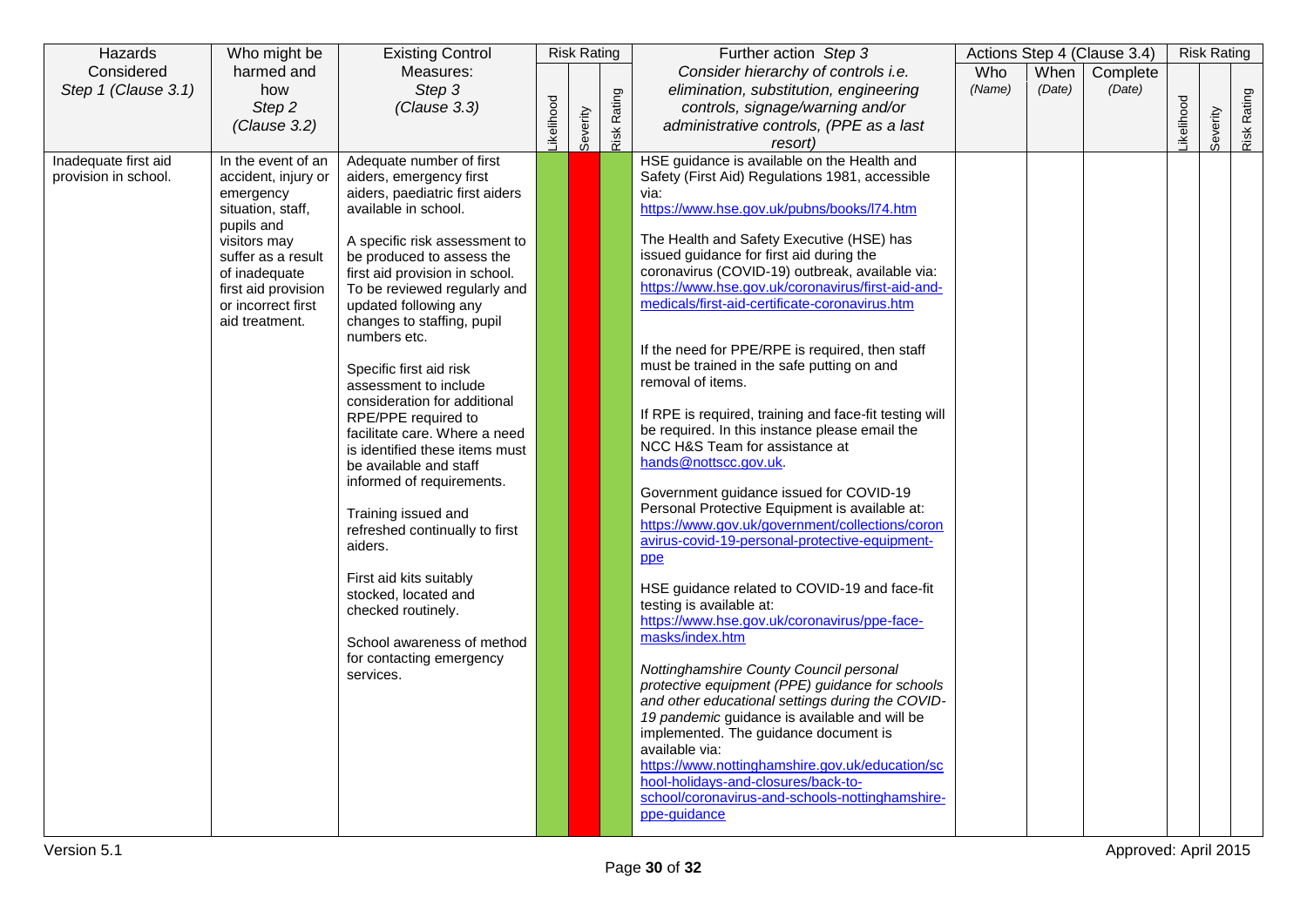| Hazards                                                                                                                                     | Who might be                                                                                                                                      | <b>Existing Control</b>                                                                                                                                                                                                                                                                                                                                                                  |                |                                | <b>Risk Rating</b> |                    | Further action Step 3                                                                                                                                                                                                                                                                                      |                |                | Actions Step 4 (Clause 3.4) |           | <b>Risk Rating</b> |                |
|---------------------------------------------------------------------------------------------------------------------------------------------|---------------------------------------------------------------------------------------------------------------------------------------------------|------------------------------------------------------------------------------------------------------------------------------------------------------------------------------------------------------------------------------------------------------------------------------------------------------------------------------------------------------------------------------------------|----------------|--------------------------------|--------------------|--------------------|------------------------------------------------------------------------------------------------------------------------------------------------------------------------------------------------------------------------------------------------------------------------------------------------------------|----------------|----------------|-----------------------------|-----------|--------------------|----------------|
| Considered<br>Step 1 (Clause 3.1)                                                                                                           | harmed and<br>how<br>Step 2<br>(Clause 3.2)                                                                                                       | Measures:<br>Step 3<br>(Clause 3.3)                                                                                                                                                                                                                                                                                                                                                      |                | <b>ikelihood</b>               | Severity           | <b>Risk Rating</b> | Consider hierarchy of controls i.e.<br>elimination, substitution, engineering<br>controls, signage/warning and/or<br>administrative controls, (PPE as a last<br>resort                                                                                                                                     | Who<br>(Name)  | When<br>(Date) | Complete<br>(Date)          | ikelihood | Severity           | Rating<br>Risk |
| Staff experience<br>violence, verbal abuse<br>and aggression from<br>parents / pupils / visitors<br>contractors / members<br>of the public. | Staff and pupils<br>may suffer<br>stress, anxiety<br>and physical<br>injuries (cuts,<br>bruising,<br>fractures) if<br>abusive incidents<br>occur. | Adequate supervision and<br>awareness of pupil<br>behaviours at all times.<br>Staff received Coping with<br><b>Risky Behaviours (CRB)</b><br>training as necessary.<br>Awareness of safeguarding<br>pupils reporting procedures<br>and designated safeguarding<br>officer.<br>Parents / visitors / members<br>of the public informed that<br>abusive behaviour will not be<br>tolerated. |                |                                |                    |                    | All incidents where staff experience violence,<br>verbal abuse or aggression MUST be reported<br>on Wellworker as "physical violence" or "verbal<br>abuse or threat". Wellworker can be accessed<br>via: https://nottscc-<br>safety.oshens.com/login/default.aspx?ClassicSes<br>sion=clear&CountrySet=true |                |                |                             |           |                    |                |
| conditions                                                                                                                                  | Consider if any additional hazards are created and control measures are required if this activity is undertaken in non-routine or emergency       |                                                                                                                                                                                                                                                                                                                                                                                          |                | Review Date (Step 5): 25/09/20 |                    |                    |                                                                                                                                                                                                                                                                                                            |                |                |                             |           |                    |                |
| <b>Assessors Signature:</b>                                                                                                                 |                                                                                                                                                   |                                                                                                                                                                                                                                                                                                                                                                                          | Date: 18/09/20 |                                |                    |                    | <b>Authorised By:</b>                                                                                                                                                                                                                                                                                      | Date: 18/09/20 |                |                             |           |                    |                |

| Harm<br>$\overline{\mathbf{o}}$ | High (e.g. death or<br>paralysis, long term<br>serious ill health)                              | Medium | <b>High</b>   | <b>High</b>   |
|---------------------------------|-------------------------------------------------------------------------------------------------|--------|---------------|---------------|
| <b>Potential Severity</b>       | Medium (an injury<br>requiring further medical<br>assistance or is a<br><b>RIDDOR incident)</b> | Low    | <b>Medium</b> | <b>High</b>   |
|                                 | Low (minor injuries<br>requiring first aid)                                                     | Low    | Low           | <b>Medium</b> |